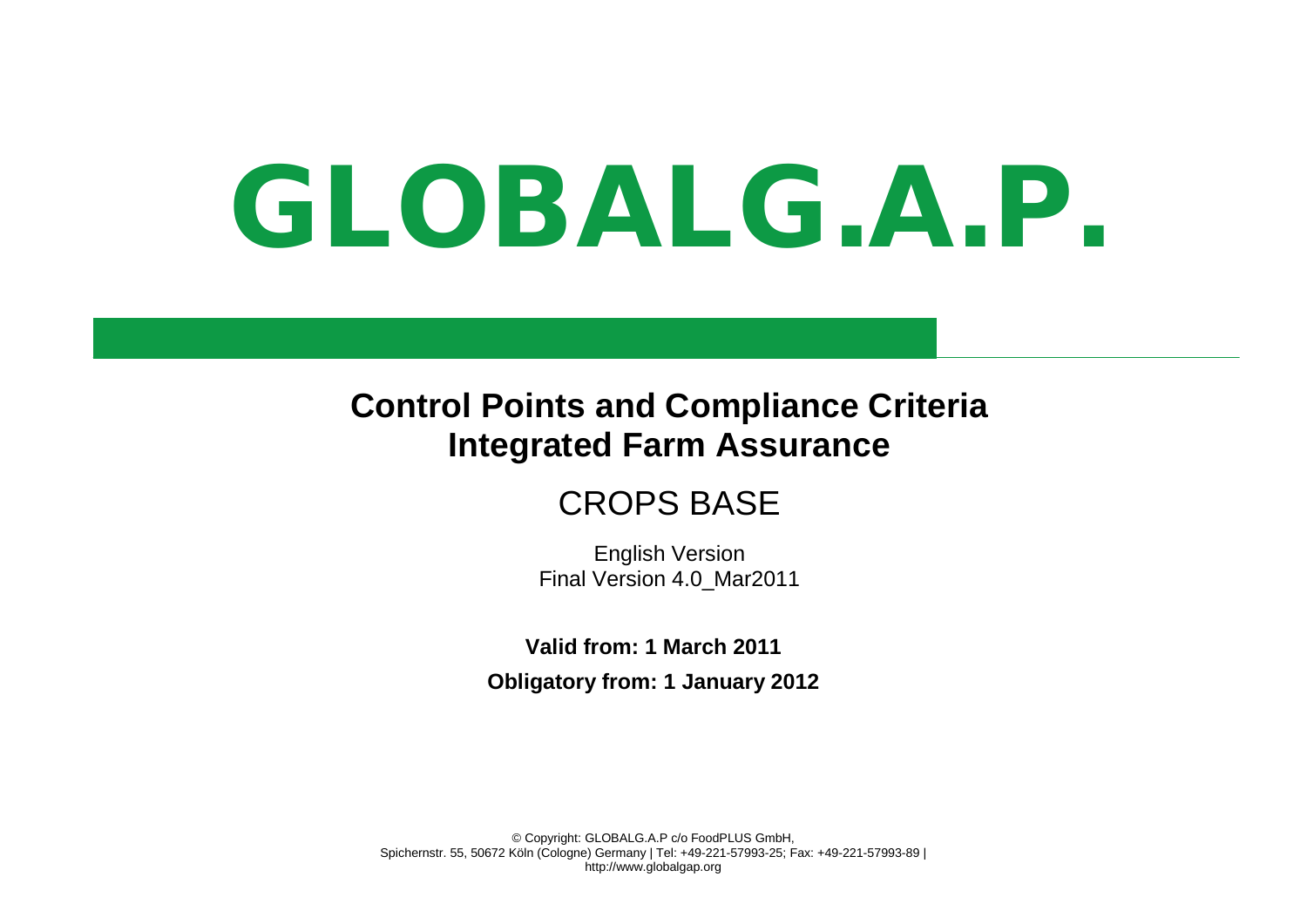

# **CONTENTS**

- **SECTION CB CROPS BASE MODULE**
	- CB.1 TRACEABILITY
	- CB.2 PROPAGATION MATERIAL
	- CB.3 SITE HISTORY AND SITE MANAGEMENT
	- CB.4 SOIL MANAGEMENT
	- CB.5 FERTILIZER APPLICATION
	- CB.6 IRRIGATION/FERTIGATION
	- CB.7 INTEGRATED PEST MANAGEMENT
	- CB.8 PLANT PROTECTION PRODUCTS
	- CB.9 EQUIPMENT
	- ANNEX CB.1 GLOBALG.A.P GUIDELINE MICROBIOLOGICAL HAZARDS
	- ANNEX CB.2 GLOBALG.A.P GUIDELINE RESPONSIBLE WATER USE
	- ANNEX CB.3 GLOBALG.A.P INTEGRATED PEST MANAGEMENT TOOLKIT
	- ANNEX CB.4 GLOBALG.A.P GUIDELINE PPP USE IN COUNTRIES THAT ALLOW EXTRAPOLATION
	- ANNEX CB.5 GLOBALG.A.P GUIDELINE RESIDUE ANALYSIS
	- ANNEX CB.6 GLOBALG.A.P GUIDELINE MRL EXCEEDANCE RISK ASSESSMENT
	- ANNEX CB.7 GLOBALG.A.P GUIDELINE VISUAL INSPECTION AND FUNCTIONAL TESTS OF APPLICATION EQUIPMENT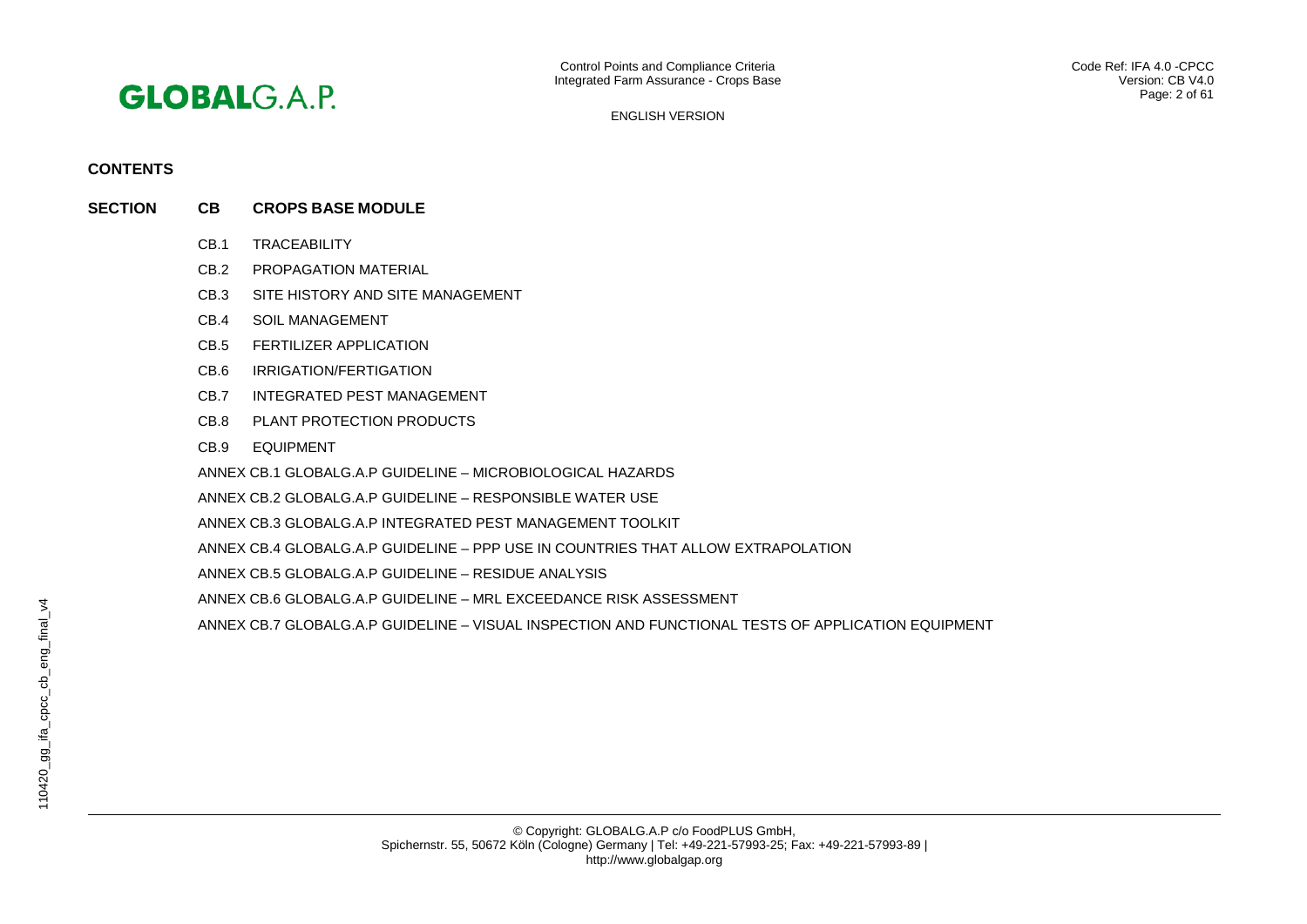

| N <sup>o</sup> | <b>Control Point</b>                                                                                                                                                                                                                                                                                                      | <b>Compliance Criteria</b>                                                                                                                                                                                                                                                                                                                                                                                                                                                                                                                                          | Level             |
|----------------|---------------------------------------------------------------------------------------------------------------------------------------------------------------------------------------------------------------------------------------------------------------------------------------------------------------------------|---------------------------------------------------------------------------------------------------------------------------------------------------------------------------------------------------------------------------------------------------------------------------------------------------------------------------------------------------------------------------------------------------------------------------------------------------------------------------------------------------------------------------------------------------------------------|-------------------|
| <b>CB</b>      | <b>CROPS BASE</b>                                                                                                                                                                                                                                                                                                         |                                                                                                                                                                                                                                                                                                                                                                                                                                                                                                                                                                     |                   |
| CB.1           | <b>TRACEABILITY</b>                                                                                                                                                                                                                                                                                                       |                                                                                                                                                                                                                                                                                                                                                                                                                                                                                                                                                                     |                   |
|                | Traceability facilitates the recall/withdrawal of foods and enables customers to be provided with targeted and accurate information concerning implicated<br>products.                                                                                                                                                    |                                                                                                                                                                                                                                                                                                                                                                                                                                                                                                                                                                     |                   |
| CB. 1.1        | Is GLOBALG.A.P registered product traceable back to and trackable from the<br>registered farm (and other relevant registered areas) where it has been<br>produced and, if applicable, handled?                                                                                                                            | There is a documented identification and traceability system that allows<br>GLOBALG.A.P registered product to be traced back to the registered<br>farm or, in a farmer group, to the registered farms of the group, and<br>tracked forward to the immediate customer (One step up, one step<br>down). Harvest information must link a batch to the production records<br>or the farms of specific producers. (Refer to General Regulations Part<br>III for information on segregation in Option 2). Produce handling must<br>also be covered if applicable. No N/A. | <b>Major Must</b> |
| <b>CB.2</b>    | <b>PROPAGATION MATERIAL</b>                                                                                                                                                                                                                                                                                               |                                                                                                                                                                                                                                                                                                                                                                                                                                                                                                                                                                     |                   |
|                | The choice of propagation material plays an important role in the production process and, by using the appropriate varieties, can help to reduce the<br>number of fertilizer and plant protection product applications. The choice of propagation material is a precondition of good plant growth and product<br>quality. |                                                                                                                                                                                                                                                                                                                                                                                                                                                                                                                                                                     |                   |
| CB. 2.1        | <b>Quality and Health</b>                                                                                                                                                                                                                                                                                                 |                                                                                                                                                                                                                                                                                                                                                                                                                                                                                                                                                                     |                   |
| CB. 2.1.1      | Is there a document that guarantees seed quality (free from injurious pests,<br>diseases, virus, etc.)?                                                                                                                                                                                                                   | A record/certificate of the seed quality is kept and available which<br>states variety purity, variety name, batch number and seed vendor.                                                                                                                                                                                                                                                                                                                                                                                                                          | Recom.            |
| CB. 2.1.2      | Are quality guarantees or certified production guarantees documented for<br>purchased propagation material?                                                                                                                                                                                                               | There are records to document that propagation material complies with<br>sector organization guidelines and fit for purpose (e.g. quality<br>certificate, terms of deliverance, signed letters, or supplied by a nursery<br>that has GLOBALG.A.P or GLOBALG.A.P recognized certification).                                                                                                                                                                                                                                                                          | <b>Minor Must</b> |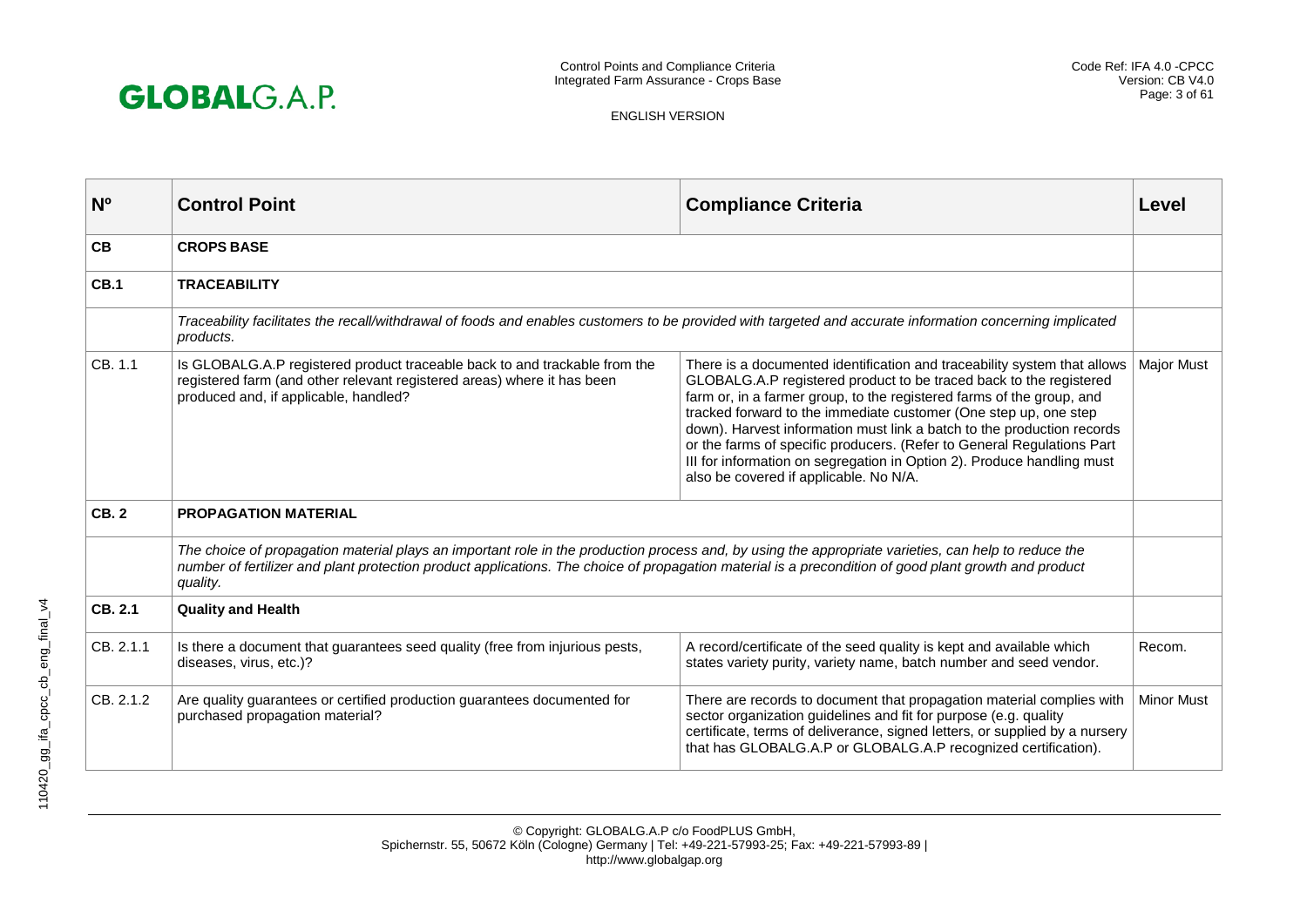

| N <sub>0</sub> | <b>Control Point</b>                                                                                                                        | <b>Compliance Criteria</b>                                                                                                                                                                                                                                                                                                                                                                                                                                                                                                                                                                                                                                                                                           | Level             |
|----------------|---------------------------------------------------------------------------------------------------------------------------------------------|----------------------------------------------------------------------------------------------------------------------------------------------------------------------------------------------------------------------------------------------------------------------------------------------------------------------------------------------------------------------------------------------------------------------------------------------------------------------------------------------------------------------------------------------------------------------------------------------------------------------------------------------------------------------------------------------------------------------|-------------------|
| CB. 2.1.3      | Are plant health quality control systems operational for in-house nursery<br>propagation?                                                   | A quality control system that contains a monitoring system for visible<br>signs of pest and diseases is in place and current records of the<br>monitoring system must be available. Nursery means anywhere<br>propagation material is produced, (including in-house grafting material<br>selection). "Monitoring system" must include recording and<br>identification of the mother plant or field of origin crop as applicable.<br>Recording must be at regular established intervals. If the cultivated<br>trees or plants are intended for own use only (i.e. not sold), this will<br>suffice. When rootstocks are used, special attention must be paid to the<br>origin of the rootstocks through documentation. | <b>Minor Must</b> |
| CB. 2.2        | <b>Chemical Treatments and Dressings</b>                                                                                                    |                                                                                                                                                                                                                                                                                                                                                                                                                                                                                                                                                                                                                                                                                                                      |                   |
| CB. 2.2.1      | Is the use of chemical treatments of all purchased propagation material (seed,<br>rootstocks, seedlings, plantlets, cuttings) recorded?     | There are records with the name(s) of the product(s) used and its<br>target pests and/or diseases (e.g. maintaining records/ seed packages,<br>etc.). If seed has been treated for preservation purposes, evidence of<br>the chemicals used must also be kept.                                                                                                                                                                                                                                                                                                                                                                                                                                                       | <b>Minor Must</b> |
| CB. 2.2.2      | Are plant protection product treatments recorded for in-house nursery<br>propagation materials applied during the plant propagation period? | Records of all plant protection product treatments applied during the<br>plant propagation period for in-house plant nursery propagation are<br>available and include location, date, trade name and active ingredient,<br>operator, authorized by, justification, quantity and machinery used.                                                                                                                                                                                                                                                                                                                                                                                                                      | <b>Minor Must</b> |
| CB. 2.3        | Genetically Modified Organisms (N/A if no Genetically Modified varieties are used)                                                          |                                                                                                                                                                                                                                                                                                                                                                                                                                                                                                                                                                                                                                                                                                                      |                   |
| CB. 2.3.1      | Does the planting of or trials with GMO's comply with all applicable legislation in<br>the country of production?                           | The registered farm or group of registered farms have a copy of the<br>legislation applicable in the country of production and comply<br>accordingly. Records must be kept of the specific modification and/or<br>the unique identifier. Specific husbandry and management advice must<br>be obtained.                                                                                                                                                                                                                                                                                                                                                                                                               | <b>Major Must</b> |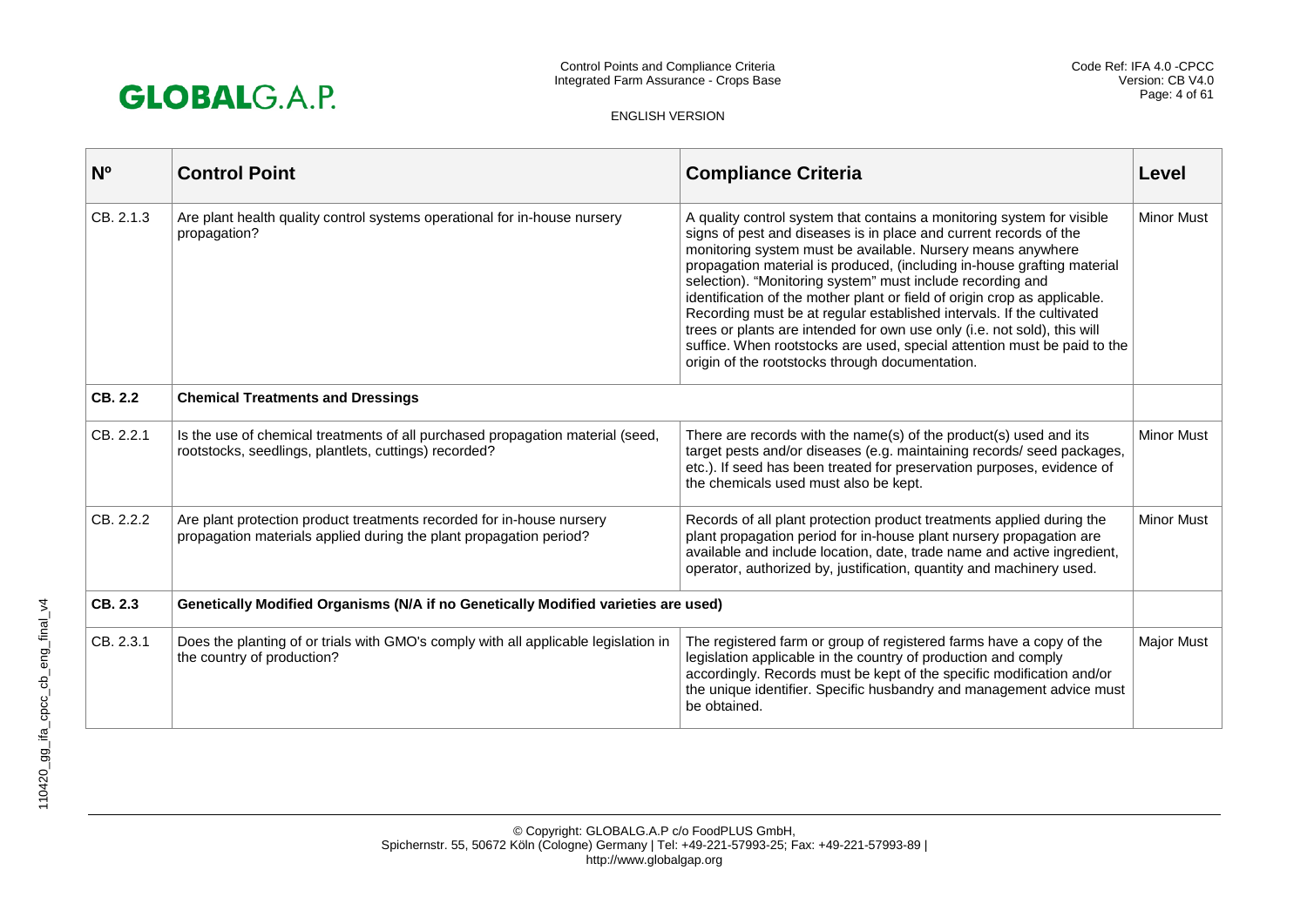

| N <sub>0</sub> | <b>Control Point</b>                                                                                                                                                                                                                 | <b>Compliance Criteria</b>                                                                                                                                                                                                 | Level             |
|----------------|--------------------------------------------------------------------------------------------------------------------------------------------------------------------------------------------------------------------------------------|----------------------------------------------------------------------------------------------------------------------------------------------------------------------------------------------------------------------------|-------------------|
| CB. 2.3.2      | Is there documentation available when the producer is growing genetically<br>modified organisms?                                                                                                                                     | If GMO cultivars and/or products derived from genetic modification are<br>used, documented records of planting, use or production of GMO<br>cultivars and/or products derived from genetic modification are<br>maintained. | <b>Minor Must</b> |
| CB. 2.3.3      | Have the direct clients of the producer been informed of the GMO status of the<br>product?                                                                                                                                           | Documented evidence of communication must be provided.                                                                                                                                                                     | Major Must        |
| CB. 2.3.4      | Is there a plan for handling GM material (i.e. crops and trials) identifying<br>strategies to minimize contamination risks (e.g. such as accidental mixing of<br>adjacent non-GM crops) and maintaining product integrity?           | A written plan that explains how GM materials (e.g. crops and trials)<br>are handled and stored to minimize risk of contamination with<br>conventional material and to maintain product integrity is available.            | <b>Minor Must</b> |
| CB. 2.3.5      | Are GMO crops stored separately from other crops to avoid adventitious mixing?                                                                                                                                                       | Visual assessment must be made of genetically modified (GMO) crops<br>storage for integrity and identification.                                                                                                            | <b>Major Must</b> |
| <b>CB.3</b>    | SITE HISTORY AND SITE MANAGEMENT                                                                                                                                                                                                     |                                                                                                                                                                                                                            |                   |
| CB 3.1         | Does the producer keep records on seed/planting rate, sowing/planting date?                                                                                                                                                          | Records of sowing/planting, rate, and date must be kept and be<br>available.                                                                                                                                               | <b>Minor Must</b> |
| CB. 3.2        | Is there, where feasible, crop rotation for annual crops?                                                                                                                                                                            | The rotations can be verified from planting date and/or plant protection<br>product application records.                                                                                                                   | <b>Minor Must</b> |
| <b>CB.4</b>    | <b>SOIL MANAGEMENT</b>                                                                                                                                                                                                               |                                                                                                                                                                                                                            |                   |
|                | Soil is the basis of all agricultural production; the conservation and improvement of this valuable resource is essential. Good soil husbandry ensures long-<br>term fertility of soil, aids yield and contributes to profitability. |                                                                                                                                                                                                                            |                   |
| CB. 4.1        | Have soil maps been prepared for the farm?                                                                                                                                                                                           | The types of soil are identified for each site, based on a soil profile or<br>soil analysis or local (regional) cartographic soil-type map.                                                                                | Recom.            |
| CB. 4.2        | Have techniques been used to improve or maintain soil structure, and to avoid<br>soil compaction?                                                                                                                                    | Techniques applied are suitable for use on the land. There must be no<br>visual evidence of soil compaction.                                                                                                               | <b>Minor Must</b> |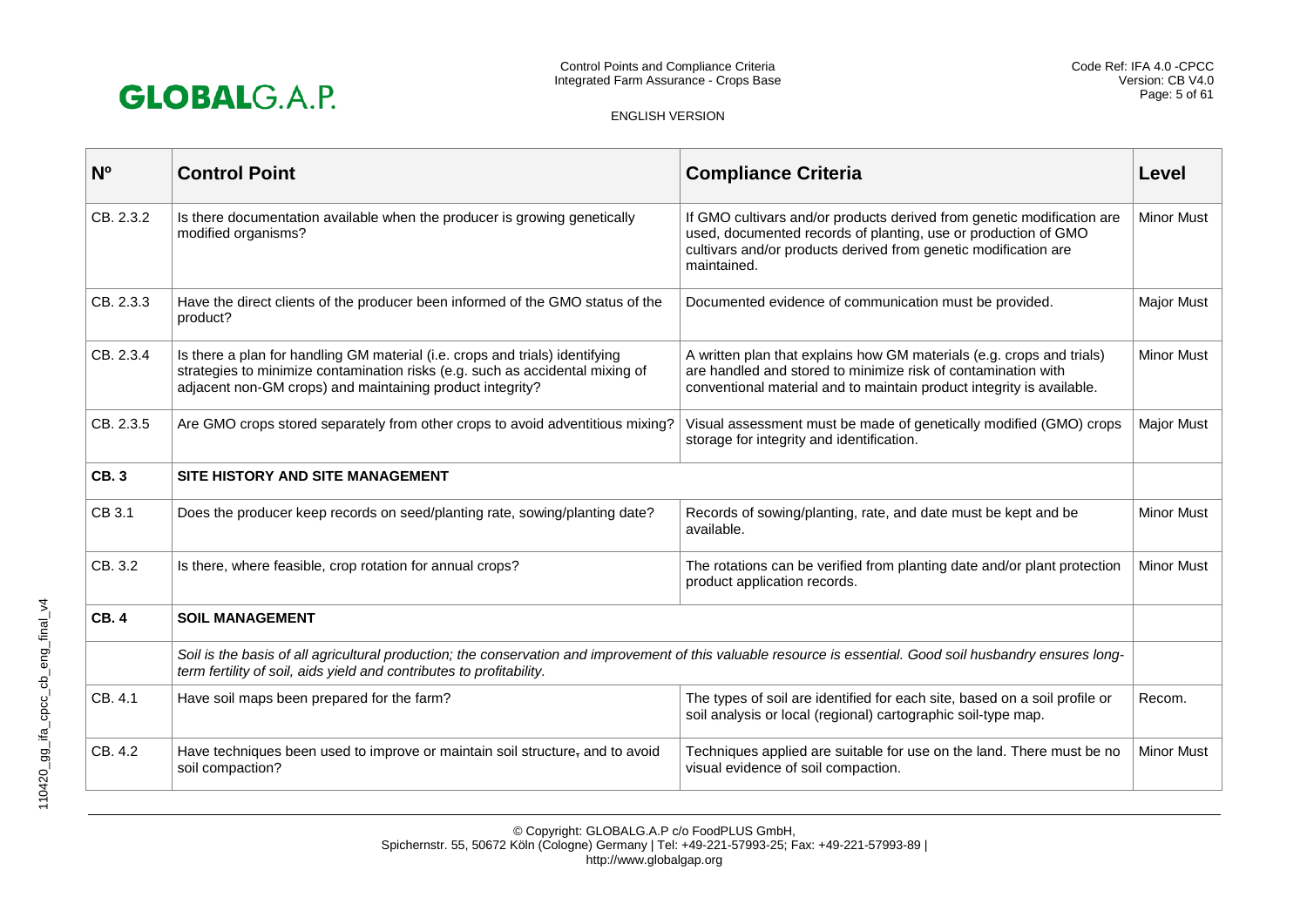

| N <sub>o</sub> | <b>Control Point</b>                                                                                                                                                                                                                                          | <b>Compliance Criteria</b>                                                                                                                                                                                                                                                                                                                                                                                                                                                                                                                                                                                                                                                                                                                                                                            | Level             |
|----------------|---------------------------------------------------------------------------------------------------------------------------------------------------------------------------------------------------------------------------------------------------------------|-------------------------------------------------------------------------------------------------------------------------------------------------------------------------------------------------------------------------------------------------------------------------------------------------------------------------------------------------------------------------------------------------------------------------------------------------------------------------------------------------------------------------------------------------------------------------------------------------------------------------------------------------------------------------------------------------------------------------------------------------------------------------------------------------------|-------------------|
| CB. 4.3        | Are field cultivation techniques used to reduce the possibility of soil erosion?                                                                                                                                                                              | There is evidence of control practices and remedial measures (e.g.<br>mulching, cross line techniques on slopes, drains, sowing grass or<br>green fertilizers, trees and bushes on borders of sites, etc.) to minimize<br>soil erosion (e.g. water, wind).                                                                                                                                                                                                                                                                                                                                                                                                                                                                                                                                            | <b>Minor Must</b> |
| <b>CB.5</b>    | <b>FERTILIZER APPLICATION</b>                                                                                                                                                                                                                                 |                                                                                                                                                                                                                                                                                                                                                                                                                                                                                                                                                                                                                                                                                                                                                                                                       |                   |
|                | The decision making process involves crop demands; the supply must be in the soil and available nutrients from farm manure and crop residues. Correct<br>application to optimize use and storage procedures to avoid loss and contamination must be followed. |                                                                                                                                                                                                                                                                                                                                                                                                                                                                                                                                                                                                                                                                                                                                                                                                       |                   |
| CB. 5.1        | <b>Nutrient Requirement</b>                                                                                                                                                                                                                                   |                                                                                                                                                                                                                                                                                                                                                                                                                                                                                                                                                                                                                                                                                                                                                                                                       |                   |
| CB. 5.1.1      | Is the application of all fertilizers done according to the specific needs of the<br>crop and soil condition?                                                                                                                                                 | Producer must demonstrate that consideration has been given to<br>nutritional needs of the crop and soil fertility. Records of analyses<br>and/or other crop-specific literature must be available as evidence. No<br>$N/A$ .                                                                                                                                                                                                                                                                                                                                                                                                                                                                                                                                                                         | <b>Minor Must</b> |
| CB. 5.2        | Advice on Quantity and Type of Fertilizer                                                                                                                                                                                                                     |                                                                                                                                                                                                                                                                                                                                                                                                                                                                                                                                                                                                                                                                                                                                                                                                       |                   |
| CB. 5.2.1      | Are recommendations for application of fertilizers (organic or inorganic) given by<br>competent, qualified persons?                                                                                                                                           | Where the fertilizer records show that the technically responsible<br>person making the choice of the fertilizer (organic or inorganic) is an<br>external adviser, training and technical competence must be<br>demonstrated via official qualifications, specific training courses, etc.,<br>unless employed for that purpose by a competent organization (e.g.<br>official advisory services).<br>Where the fertilizer records show that the technically responsible<br>person determining quantity and type of fertilizer (organic or inorganic)<br>is the producer, experience must be complemented by technical<br>knowledge (e.g. access to product technical literature, specific training<br>course attendance, etc.) and/or the use of tools (software, on farm<br>detection methods, etc.). | <b>Minor Must</b> |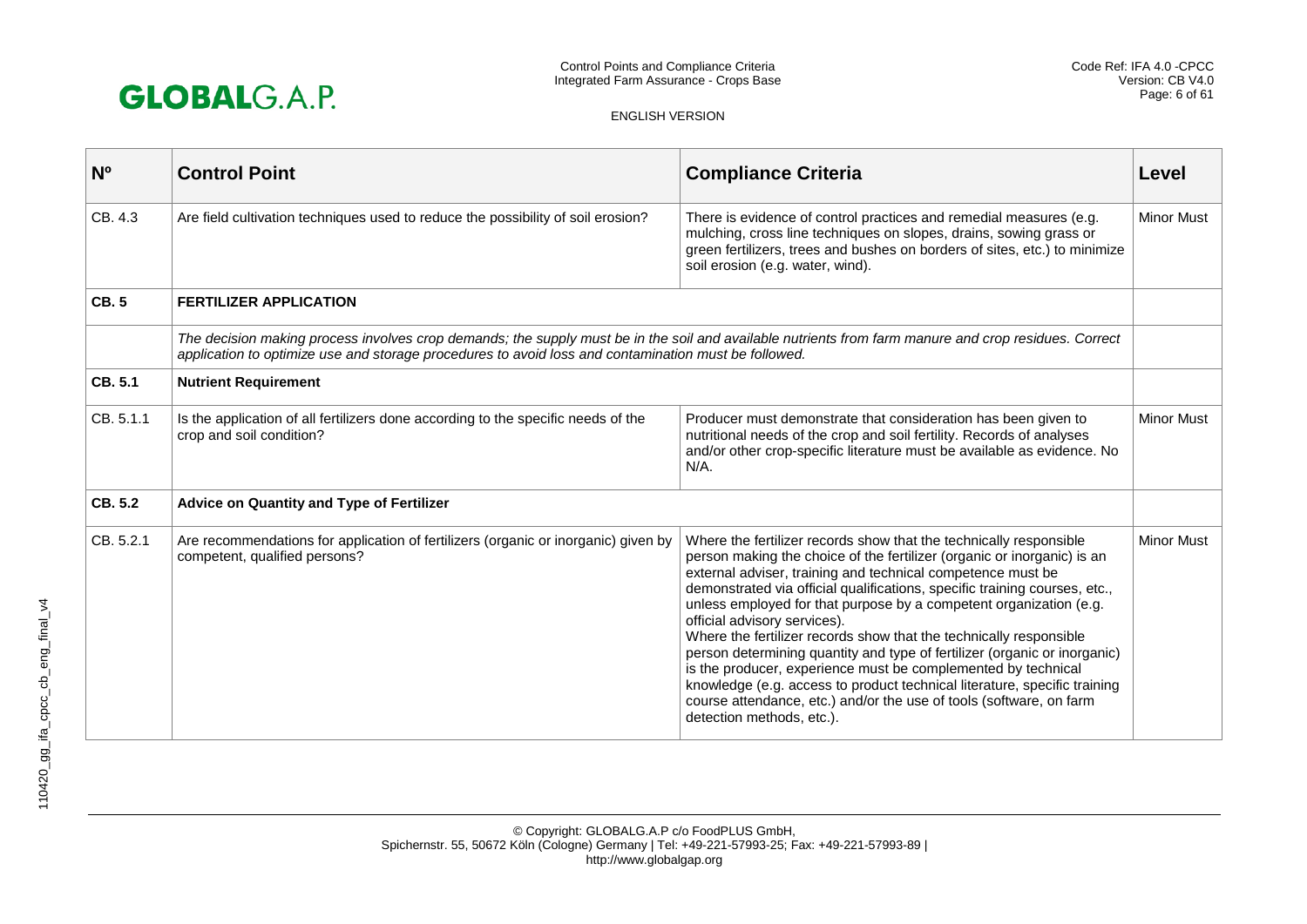

| N <sub>0</sub> | <b>Control Point</b>                                                                                                                       | <b>Compliance Criteria</b>                                                                                                                                                                                                                                                               | Level             |
|----------------|--------------------------------------------------------------------------------------------------------------------------------------------|------------------------------------------------------------------------------------------------------------------------------------------------------------------------------------------------------------------------------------------------------------------------------------------|-------------------|
| CB. 5.3        | <b>Records of Application</b>                                                                                                              |                                                                                                                                                                                                                                                                                          |                   |
|                | 5.3.1 to 5.3.6: Do records of all applications of soil and foliar fertilizers, both organic and inorganic, include the following criteria: |                                                                                                                                                                                                                                                                                          |                   |
| CB. 5.3.1      | Field, orchard or greenhouse reference?                                                                                                    | Records are kept of all fertilizer applications, detailing the geographical<br>area and the name or reference of the field, orchard or greenhouse<br>where the registered product crop is located. Records must also be<br>kept for hydroponic situations and where fertigation is used. | <b>Minor Must</b> |
| CB. 5.3.2      | Application dates?                                                                                                                         | Detailed in the records of all fertilizer applications are the exact dates<br>(day/month/year) of the application.                                                                                                                                                                       | <b>Minor Must</b> |
| CB. 5.3.3      | Applied fertilizer types?                                                                                                                  | Detailed in the records of all fertilizer applications are the trade name,<br>type of fertilizer (e.g. N, P, K), and concentrations (e.g. 17-17-17). No<br>$N/A$ .                                                                                                                       | <b>Minor Must</b> |
| CB. 5.3.4      | Applied quantities?                                                                                                                        | Detailed in the records of all fertilizer application is the amount of<br>product to be applied in weight or volume. The actual quantity applied<br>must be recorded, as this is not necessarily the same as the<br>recommendation. No N/A.                                              | <b>Minor Must</b> |
| CB. 5.3.5      | Method of application?                                                                                                                     | Detailed in the records of all fertilizer applications are the method (e.g.<br>via irrigation or mechanical distribution) and machinery used, if<br>applicable. No N/A.                                                                                                                  | <b>Minor Must</b> |
| CB. 5.3.6      | Operator details?                                                                                                                          | Detailed in the records of all fertilizer applications is the name of the<br>operator who has applied the fertilizer. If a single individual makes all of<br>the applications, it is acceptable to record the operator details only<br>once. No N/A.                                     | <b>Minor Must</b> |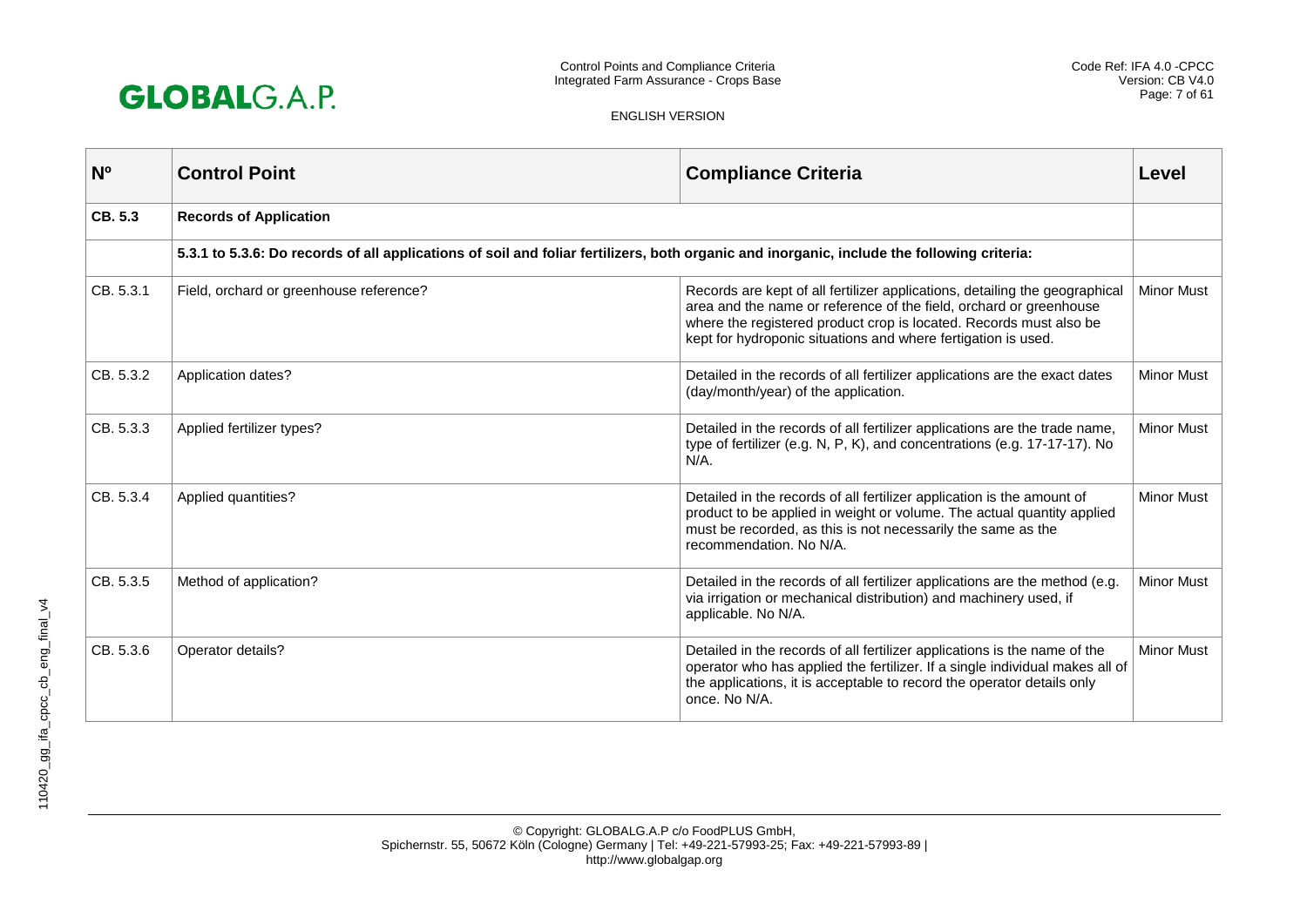

| N <sub>0</sub> | <b>Control Point</b>                        | <b>Compliance Criteria</b>                                                                                                                                                                                                                                                                                                                                                                                                                                                                                                                                                   | Level             |
|----------------|---------------------------------------------|------------------------------------------------------------------------------------------------------------------------------------------------------------------------------------------------------------------------------------------------------------------------------------------------------------------------------------------------------------------------------------------------------------------------------------------------------------------------------------------------------------------------------------------------------------------------------|-------------------|
| CB. 5.4        | <b>Fertiliser Storage</b>                   |                                                                                                                                                                                                                                                                                                                                                                                                                                                                                                                                                                              |                   |
|                | 5.4.1 to 5.4.7: Are all fertilizers stored: |                                                                                                                                                                                                                                                                                                                                                                                                                                                                                                                                                                              |                   |
| CB. 5.4.1      | Separately from plant protection products?  | The minimum requirement is to prevent physical cross contamination<br>between fertilizers (organic and inorganic) and plant protection<br>products by the use of a physical barrier (wall, sheeting, etc.). If<br>fertilizers that are applied together with plant protection products (i.e.<br>micronutrients or foliar fertilizers) are packed in a closed container, they<br>can be stored with plant protection products.                                                                                                                                                | <b>Minor Must</b> |
| CB. 5.4.2      | In a covered area?                          | The covered area is suitable to protect all inorganic fertilizers (e.g.<br>powders, granules or liquids), from atmospheric influences (e.g.<br>sunlight, frost and rain). Based on risk assessment (fertilizer type,<br>weather conditions, temporary storage), plastic coverage could be<br>acceptable. Storage cannot be directly on the soil/floor. It is allowable<br>to store lime and gypsum in the field. As long as the storage<br>requirements on the material safety data sheet are complied with, bulk<br>liquid fertilizers can be stored outside in containers. | <b>Minor Must</b> |
| CB. 5.4.3      | In a clean area?                            | Inorganic fertilizers (e.g. powders, granules or liquids), are stored in an<br>area that is free from waste, does not constitute a breeding place for<br>rodents, and where spillage and leakage may be cleared away.                                                                                                                                                                                                                                                                                                                                                        | <b>Minor Must</b> |
| CB. 5.4.4      | In a dry area?                              | The storage area for all inorganic fertilizers (e.g. powders, granules or<br>liquids), is well ventilated and free from rainwater or heavy<br>condensation. Storage cannot be directly on the soil. As long as the<br>storage requirements on the material safety data sheet are complied<br>with, bulk liquid fertilizers can be stored outside in containers.                                                                                                                                                                                                              | <b>Minor Must</b> |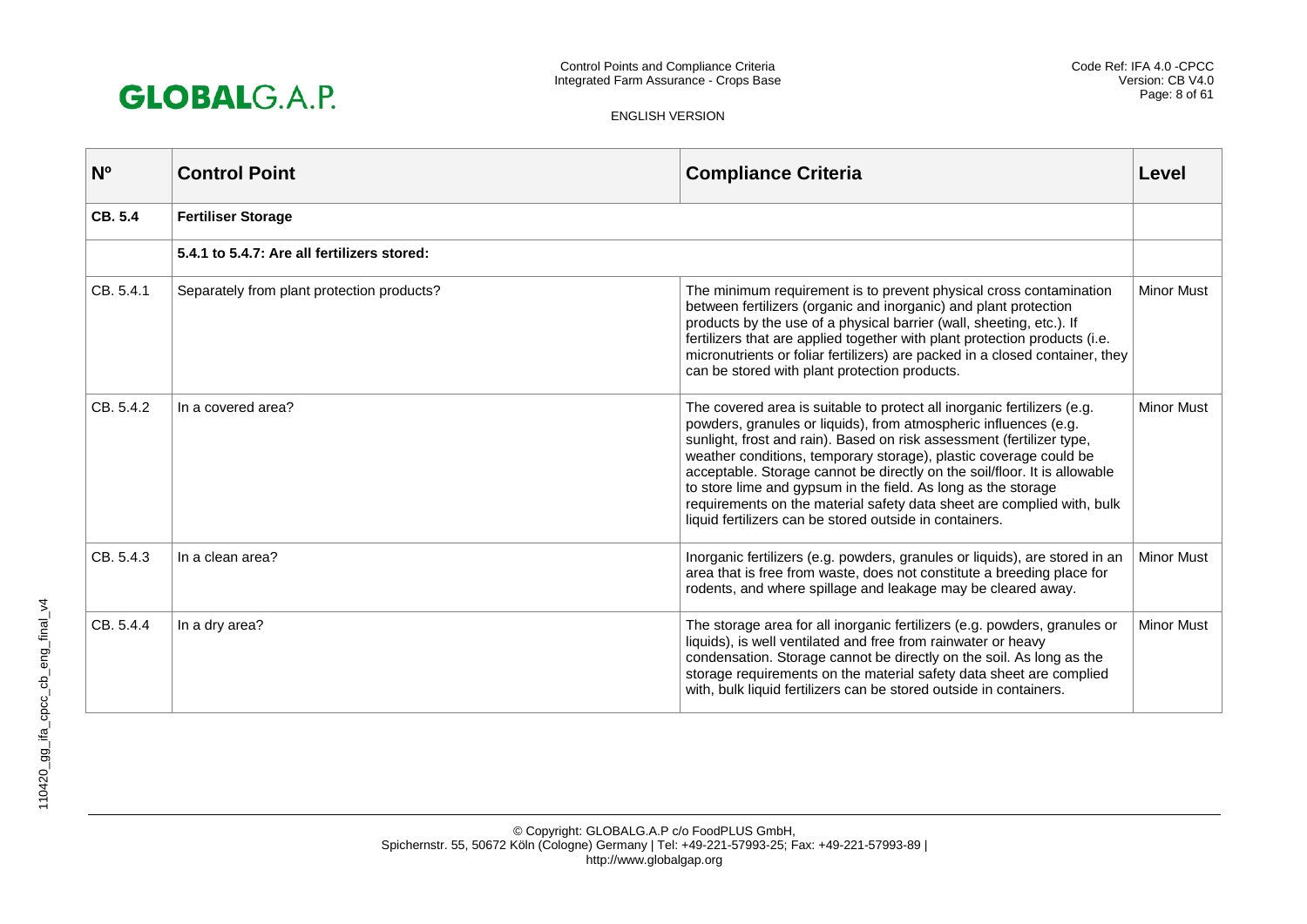

| N <sub>0</sub> | <b>Control Point</b>                                                                                                                                   | <b>Compliance Criteria</b>                                                                                                                                                                                                                                                                                                                                                                                                                                      | Level             |
|----------------|--------------------------------------------------------------------------------------------------------------------------------------------------------|-----------------------------------------------------------------------------------------------------------------------------------------------------------------------------------------------------------------------------------------------------------------------------------------------------------------------------------------------------------------------------------------------------------------------------------------------------------------|-------------------|
| CB. 5.4.5      | In an appropriate manner, which reduces the risk of contamination of<br>watercourses?                                                                  | All fertilizers are stored in a manner, which poses minimum risk of<br>contamination to water sources. Liquid fertilizer stores must be<br>surrounded by an impermeable barrier to contain a capacity to 110% of<br>the volume of the largest container and consideration has been given<br>to the proximity to water courses and flood risks, etc.                                                                                                             | <b>Minor Must</b> |
| CB. 5.4.6      | Not together with harvested products?                                                                                                                  | Fertilizers cannot be stored with harvested products.                                                                                                                                                                                                                                                                                                                                                                                                           | <b>Major Must</b> |
| CB. 5.4.7      | Is there an up-to-date fertilizer stock inventory or record of use available?                                                                          | A stock inventory that indicates the contents of the store (type and<br>amount) is available and it is updated at least once every 3 months.                                                                                                                                                                                                                                                                                                                    | <b>Minor Must</b> |
| CB. 5.5        | <b>Organic Fertilizer</b>                                                                                                                              |                                                                                                                                                                                                                                                                                                                                                                                                                                                                 |                   |
| CB. 5.5.1      | Has the use of human sewage sludge been banned on the farm?                                                                                            | No human sewage sludge is used on the farm for the production of<br>GLOBALG.A.P registered crops. No N/A.                                                                                                                                                                                                                                                                                                                                                       | <b>Major Must</b> |
| CB. 5.5.2      | Has a risk assessment been carried out for organic fertilizer, which, prior to<br>application, considers its source, characteristics and intended use? | Documentary evidence is available to demonstrate that at least the<br>following potential risks have been considered: type of organic fertilizer,<br>method of composting, weed/seed content, heavy metal content, timing<br>of application, and placement of organic fertilizer (e.g. direct contact to<br>edible part of crop, ground between crops, etc.). This also applies to<br>substrates from biogas plants. See Annex CB.1 Microbiological<br>Hazards. | <b>Minor Must</b> |
| CB, 5.5.3      | Has account been taken of the nutrient contribution of organic fertilizer<br>applications?                                                             | An analysis is carried out or recognized standard values are used,<br>which takes into account the contents of N-P-K nutrients in organic<br>fertilizer applied.                                                                                                                                                                                                                                                                                                | <b>Minor Must</b> |
| CB. 5.5.4      | Is organic fertilizer stored in an appropriate manner, which reduces the risk of<br>contamination of the environment?                                  | Organic fertilizers must be stored in a designated area. Appropriate<br>measures have been taken to prevent contamination of surface water<br>(e.g. concrete foundation and walls, specially built leak proof container,<br>etc.) or must be stored at least 25 m from surface water bodies.                                                                                                                                                                    | <b>Minor Must</b> |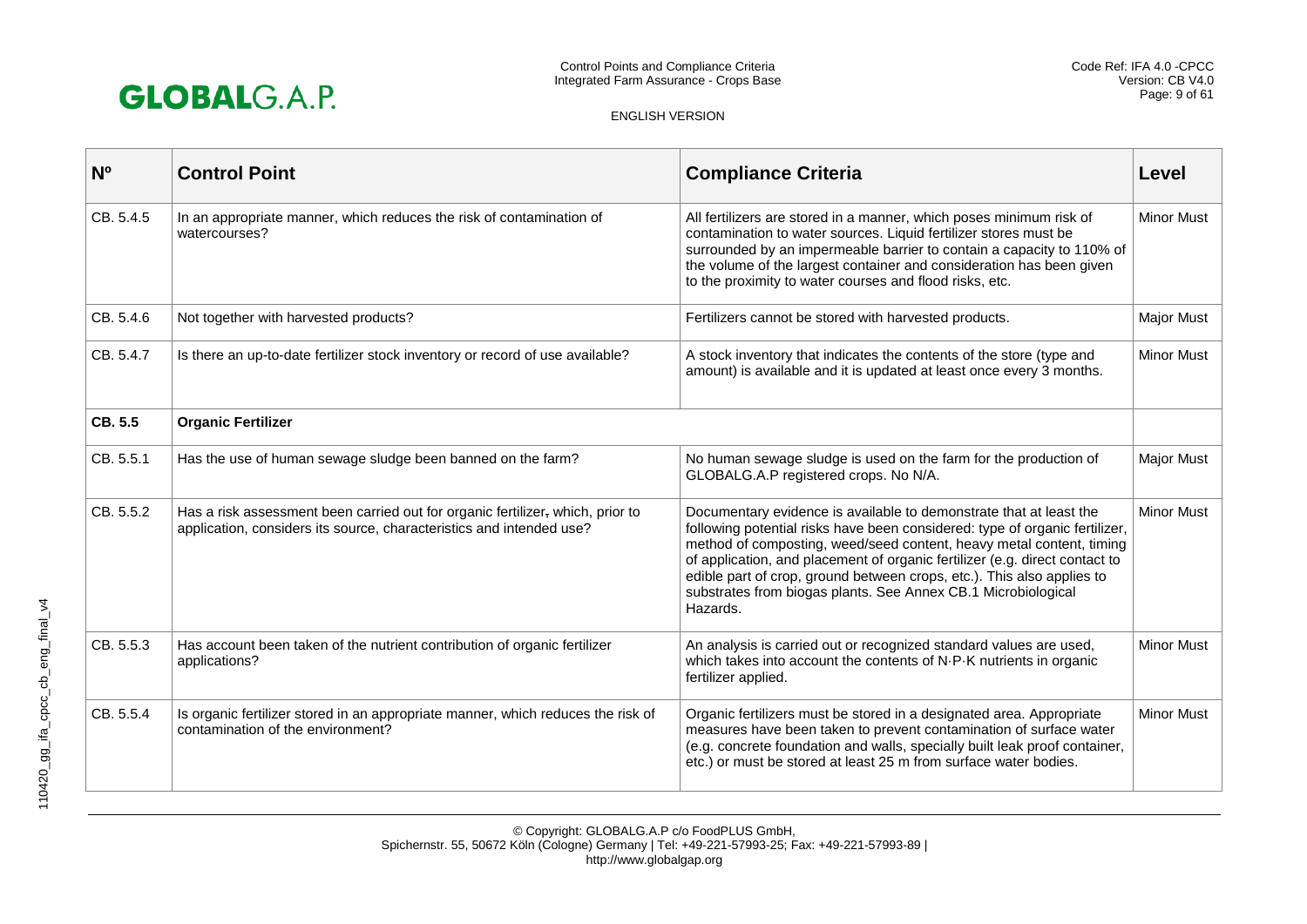

| N <sub>0</sub> | <b>Control Point</b>                                                                                                                                                                                                                          | <b>Compliance Criteria</b>                                                                                                                                                                                                                                                          | Level             |
|----------------|-----------------------------------------------------------------------------------------------------------------------------------------------------------------------------------------------------------------------------------------------|-------------------------------------------------------------------------------------------------------------------------------------------------------------------------------------------------------------------------------------------------------------------------------------|-------------------|
| CB. 5.6        | <b>Nutrient Content</b>                                                                                                                                                                                                                       |                                                                                                                                                                                                                                                                                     |                   |
| CB. 5.6.1      | Are purchased fertilizers accompanied by documentary evidence of nutrient<br>content (N,P,K)?                                                                                                                                                 | Documentary evidence detailing N, P, K content (or recognized<br>standard values) is available for all fertilizers used on crops grown<br>under GLOBALG.A.P within the last 12-month period.                                                                                        | <b>Minor Must</b> |
| CB. 5.6.2      | Are purchased inorganic fertilizers accompanied by documentary evidence of<br>chemical content, which includes heavy metals?                                                                                                                  | Documentary evidence detailing chemical content, including heavy<br>metals, is available for all inorganic fertilizers used on crops grown<br>under GLOBALG.A.P within the last 12-month period.                                                                                    | Recom.            |
| <b>CB.6</b>    | <b>IRRIGATION/FERTIGATION</b>                                                                                                                                                                                                                 |                                                                                                                                                                                                                                                                                     |                   |
|                | Water is a scarce natural resource and irrigation should be triggered by appropriate forecasting and/or by technical equipment allowing for efficient use of<br>irrigation water. For information about responsible water use see Annex CB 2. |                                                                                                                                                                                                                                                                                     |                   |
| CB. 6.1        | <b>Predicting Irrigation Requirements</b>                                                                                                                                                                                                     |                                                                                                                                                                                                                                                                                     |                   |
| CB. 6.1.1      | Have systematic methods of prediction been used to calculate the water<br>requirement of the crop?                                                                                                                                            | Calculations are available and are supported by data records (e.g. rain<br>gauges, drainage trays for substrate, evaporation meters, water tension<br>meters (determining % of moisture in the soil and soil maps). The data<br>can be accumulated on a regional scale.             | Recom.            |
| CB. 6.2        | <b>Irrigation/Fertigation Method</b>                                                                                                                                                                                                          |                                                                                                                                                                                                                                                                                     |                   |
| CB. 6.2.1      | Can the producer justify the methods of irrigation used in light of water<br>conservation?                                                                                                                                                    | The idea is to avoid wasting water. The irrigation system used is<br>efficient. The producer uses the most efficient irrigation system $-$ as is<br>technically available and financially affordable, and complies with any<br>legislation about local restrictions on water usage. | <b>Major Must</b> |
| CB. 6.2.2      | Is there a water management plan to optimize water usage and reduce waste?                                                                                                                                                                    | There must be a written action plan, which aims to optimize water<br>usage on the farm. This can be either an individual plan or a regional<br>activity if the farm is participating in and/or covered by such.                                                                     | Recom.            |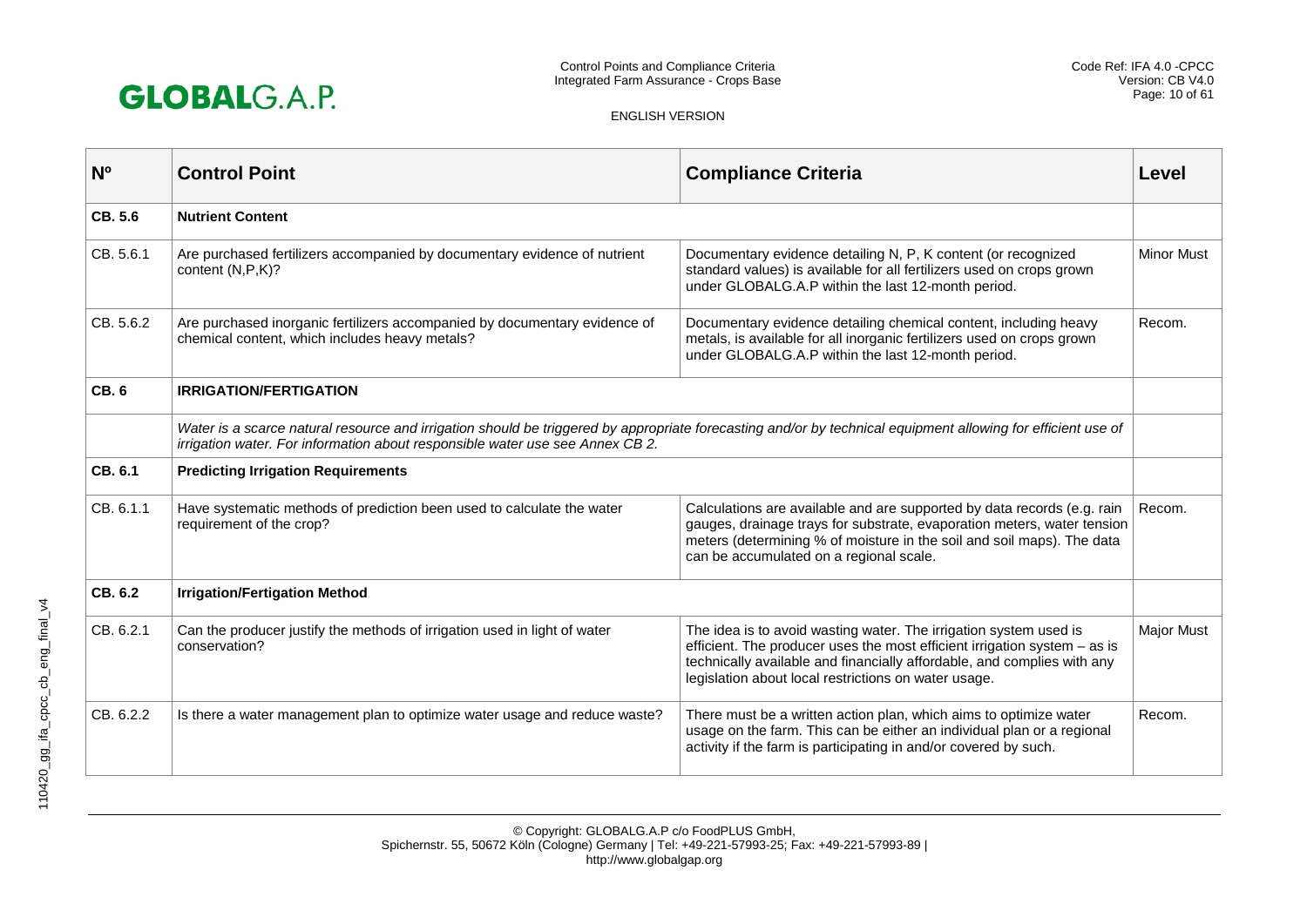

| $N^{\circ}$ | <b>Control Point</b>                                                          | <b>Compliance Criteria</b>                                                                                                                                                                                                                                                                                                                                                                                                                                                                                                                                                                                                 | Level             |
|-------------|-------------------------------------------------------------------------------|----------------------------------------------------------------------------------------------------------------------------------------------------------------------------------------------------------------------------------------------------------------------------------------------------------------------------------------------------------------------------------------------------------------------------------------------------------------------------------------------------------------------------------------------------------------------------------------------------------------------------|-------------------|
| CB. 6.2.3   | Are records of irrigation/fertigation water usage maintained?                 | Records are kept which indicate the date and volume per water meter<br>or per irrigation unit. If the producer works with irrigation programs, the<br>calculated duration of irrigation and actual quantity of irrigated water<br>should be recorded.                                                                                                                                                                                                                                                                                                                                                                      | Recom.            |
| CB, 6.3     | <b>Quality of Irrigation Water</b>                                            |                                                                                                                                                                                                                                                                                                                                                                                                                                                                                                                                                                                                                            |                   |
| CB. 6.3.1   | Has the use of untreated sewage water for irrigation/fertigation been banned? | Untreated sewage is not used for irrigation/fertigation. Where treated<br>sewage water or reclaimed water is used, water quality complies with<br>the WHO published Guidelines for the Safe Use of Wastewater and<br>Excreta in Agriculture and Aquaculture 1989. Also, when there is doubt<br>if water is coming from a possibly polluted source (i.e. because of a<br>village upstream, etc.) the farmer has to demonstrate through analysis<br>that the water complies with the WHO guideline requirements or the<br>local legislation for irrigation water. See Table 3 in Annex AF.1 for Risk<br>Assessments, No N/A. | <b>Major Must</b> |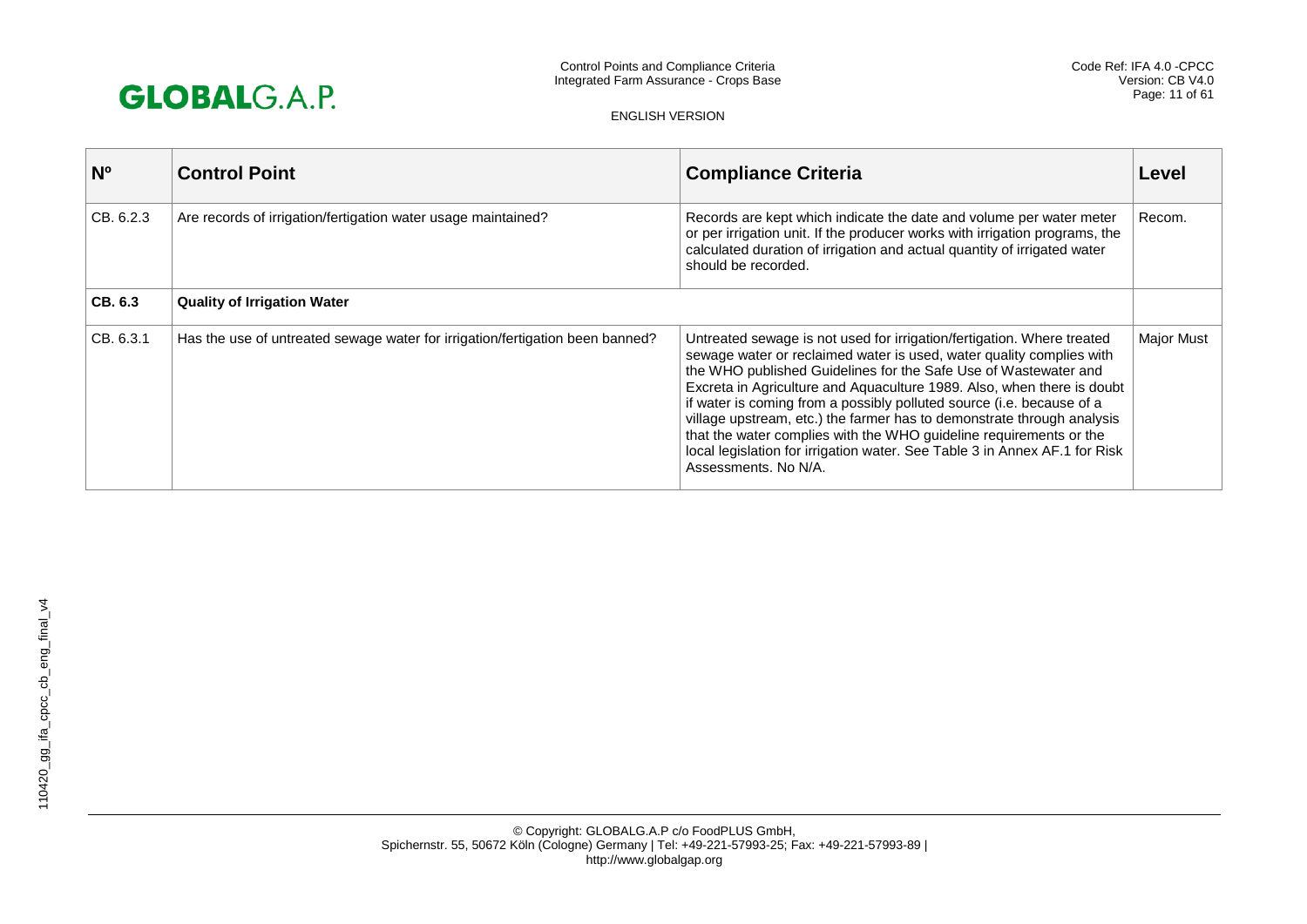

| N <sub>o</sub> | <b>Control Point</b>                                                                                           | <b>Compliance Criteria</b>                                                                                                                                                                                                                                                                                                                                                                                                                                                                                                                                                                                                                                                                                                                                                                                                                                                                                                                | Level             |
|----------------|----------------------------------------------------------------------------------------------------------------|-------------------------------------------------------------------------------------------------------------------------------------------------------------------------------------------------------------------------------------------------------------------------------------------------------------------------------------------------------------------------------------------------------------------------------------------------------------------------------------------------------------------------------------------------------------------------------------------------------------------------------------------------------------------------------------------------------------------------------------------------------------------------------------------------------------------------------------------------------------------------------------------------------------------------------------------|-------------------|
| CB. 6.3.2      | Has an annual risk assessment for irrigation/fertigation water pollution been<br>completed?                    | The risk assessment must consider potential microbial, chemical and<br>physical pollution of all sources of irrigation/fertigation water.<br>At a minimum, the risk assessment shall cover:<br>- Identification of the water sources<br>- Irrigation method(s)<br>- Timing of irrigation (during crop growth stage)<br>- Contact of irrigation water with the crop<br>Type of crop:<br>- Crops that can be eaten raw and which do not have a protective skin<br>that is removed before eating<br>- Crops that can be eaten raw and either have no protective skin that is<br>removed before eating or do have some risk or history of pathogen<br>contamination<br>- Crops that can be eaten raw and either have a protective skin that is<br>removed before eating, or grow clear of the ground or have no<br>significant history of pathogen contamination.<br>- Crops that are always cooked<br>See Annex CB.1 Microbiological Hazards | <b>Minor Must</b> |
| CB. 6.3.3      | Is irrigation water analyzed at a frequency in line with the risk assessment<br>(CB.6.3.2)?                    | The water analysis is carried out at a frequency according to the results<br>of the risk assessment, which takes the characteristics of the crop into<br>account. Samples are to be taken at exit point of the irrigation system<br>or the nearest practical sampling point.                                                                                                                                                                                                                                                                                                                                                                                                                                                                                                                                                                                                                                                              | <b>Minor Must</b> |
| CB. 6.3.4      | According to the risk assessment in CB.6.3.2, does the laboratory analysis<br>consider microbial contaminants? | According to the risk analysis (if there is a risk of microbial<br>contaminants), laboratory analysis provides a documented record of<br>the relevant microbial contaminants through a laboratory analysis.                                                                                                                                                                                                                                                                                                                                                                                                                                                                                                                                                                                                                                                                                                                               | <b>Minor Must</b> |
| CB. 6.3.5      | Does a suitable laboratory carry out the analysis?                                                             | Analysis results from appropriate laboratories, capable of performing<br>microbiological analyses up to ISO 17025 level, or equivalent standard,<br>should be available.                                                                                                                                                                                                                                                                                                                                                                                                                                                                                                                                                                                                                                                                                                                                                                  | Recom.            |

110420\_gg\_ifa\_cpcc\_cb\_eng\_final\_v4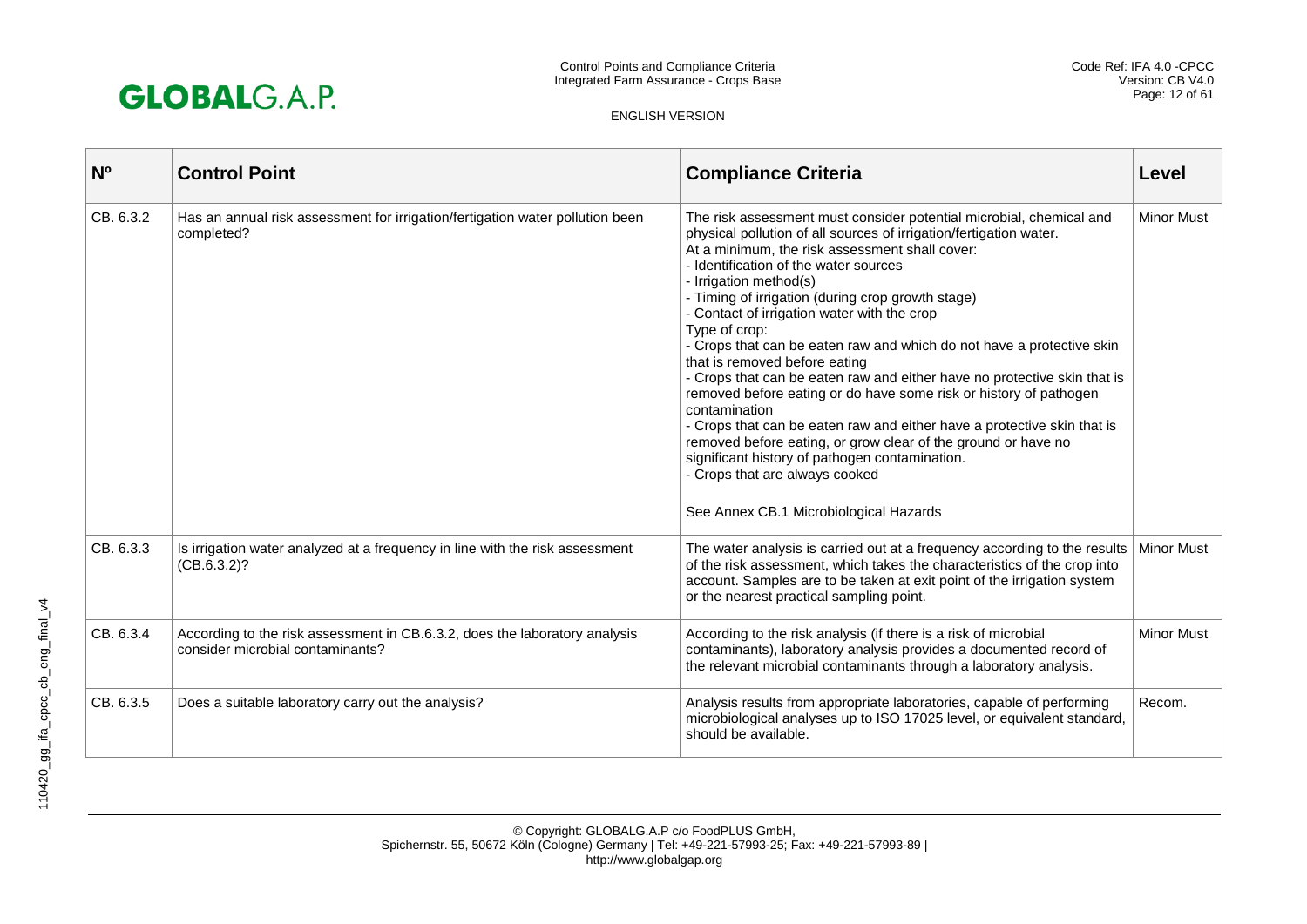

| N <sub>o</sub> | <b>Control Point</b>                                                                                                                                                                                                                                                                                                                                                                                                                                                                                                                                                                                                                                                                                                                                                                                                                                                               | <b>Compliance Criteria</b>                                                                                                                                                                                                                                                                                                                                                                                                                                                                                                                                              | Level             |
|----------------|------------------------------------------------------------------------------------------------------------------------------------------------------------------------------------------------------------------------------------------------------------------------------------------------------------------------------------------------------------------------------------------------------------------------------------------------------------------------------------------------------------------------------------------------------------------------------------------------------------------------------------------------------------------------------------------------------------------------------------------------------------------------------------------------------------------------------------------------------------------------------------|-------------------------------------------------------------------------------------------------------------------------------------------------------------------------------------------------------------------------------------------------------------------------------------------------------------------------------------------------------------------------------------------------------------------------------------------------------------------------------------------------------------------------------------------------------------------------|-------------------|
| CB 6.3.6       | If the risk analysis so requires, have adverse results been acted upon before the<br>next harvest cycle?                                                                                                                                                                                                                                                                                                                                                                                                                                                                                                                                                                                                                                                                                                                                                                           | Records are available of corrective actions and/or decisions taken.                                                                                                                                                                                                                                                                                                                                                                                                                                                                                                     | <b>Minor Must</b> |
| CB. 6.4        | <b>Supply of Irrigation/Fertigation Water</b>                                                                                                                                                                                                                                                                                                                                                                                                                                                                                                                                                                                                                                                                                                                                                                                                                                      |                                                                                                                                                                                                                                                                                                                                                                                                                                                                                                                                                                         |                   |
| CB, 6.4.1      | To protect the environment, is water abstracted from a sustainable source?                                                                                                                                                                                                                                                                                                                                                                                                                                                                                                                                                                                                                                                                                                                                                                                                         | Sustainable sources are sources that supply enough water under<br>normal (average) conditions.                                                                                                                                                                                                                                                                                                                                                                                                                                                                          | <b>Minor Must</b> |
| CB. 6.4.2      | Has advice on abstraction been sought from water authorities, where<br>necessary?                                                                                                                                                                                                                                                                                                                                                                                                                                                                                                                                                                                                                                                                                                                                                                                                  | Where necessary, there must be written communication on this subject<br>(e.g. letter, license, etc.).                                                                                                                                                                                                                                                                                                                                                                                                                                                                   | <b>Minor Must</b> |
| <b>CB.7</b>    | <b>INTEGRATED PEST MANAGEMENT</b>                                                                                                                                                                                                                                                                                                                                                                                                                                                                                                                                                                                                                                                                                                                                                                                                                                                  |                                                                                                                                                                                                                                                                                                                                                                                                                                                                                                                                                                         |                   |
|                | Integrated Pest Management (IPM) involves the careful consideration of all available pest control techniques and the subsequent integration of<br>appropriate measures that discourage the development of pest populations, and keeps plant protection products and other interventions to levels that are<br>economically justified and reduce or minimize risks to human health and the environment. An IPM Toolbox (Annex CB.3) has been elaborated to provide<br>alternative actions for the application of IPM techniques in the commercial production of agricultural and horticultural crops. Given the natural variation on<br>pest development for the different crops and areas, any IPM system must be implemented in the context of local physical (climatic, topographical etc),<br>biological (pest complex, natural enemy complex, etc.) and economical conditions. |                                                                                                                                                                                                                                                                                                                                                                                                                                                                                                                                                                         |                   |
| CB. 7.1        | Has assistance with implementation of IPM systems been obtained through<br>training or advice?                                                                                                                                                                                                                                                                                                                                                                                                                                                                                                                                                                                                                                                                                                                                                                                     | Where an external adviser has provided assistance, training and<br>technical competence must be demonstrated via official qualifications,<br>specific training courses, etc., unless employed for that purpose by a<br>competent organization (e.g. official advisory services).<br>Where the technically responsible person is the producer, experience<br>must be complemented by technical knowledge (e.g. access to IPM<br>technical literature, specific training course attendance, etc.) and/or the<br>use of tools (software, on farm detection methods, etc.). | <b>Minor Must</b> |
|                | CB.7.2 to 7.4: Can the producer show evidence of implementation of at least<br>one activity that falls in the category of:                                                                                                                                                                                                                                                                                                                                                                                                                                                                                                                                                                                                                                                                                                                                                         |                                                                                                                                                                                                                                                                                                                                                                                                                                                                                                                                                                         |                   |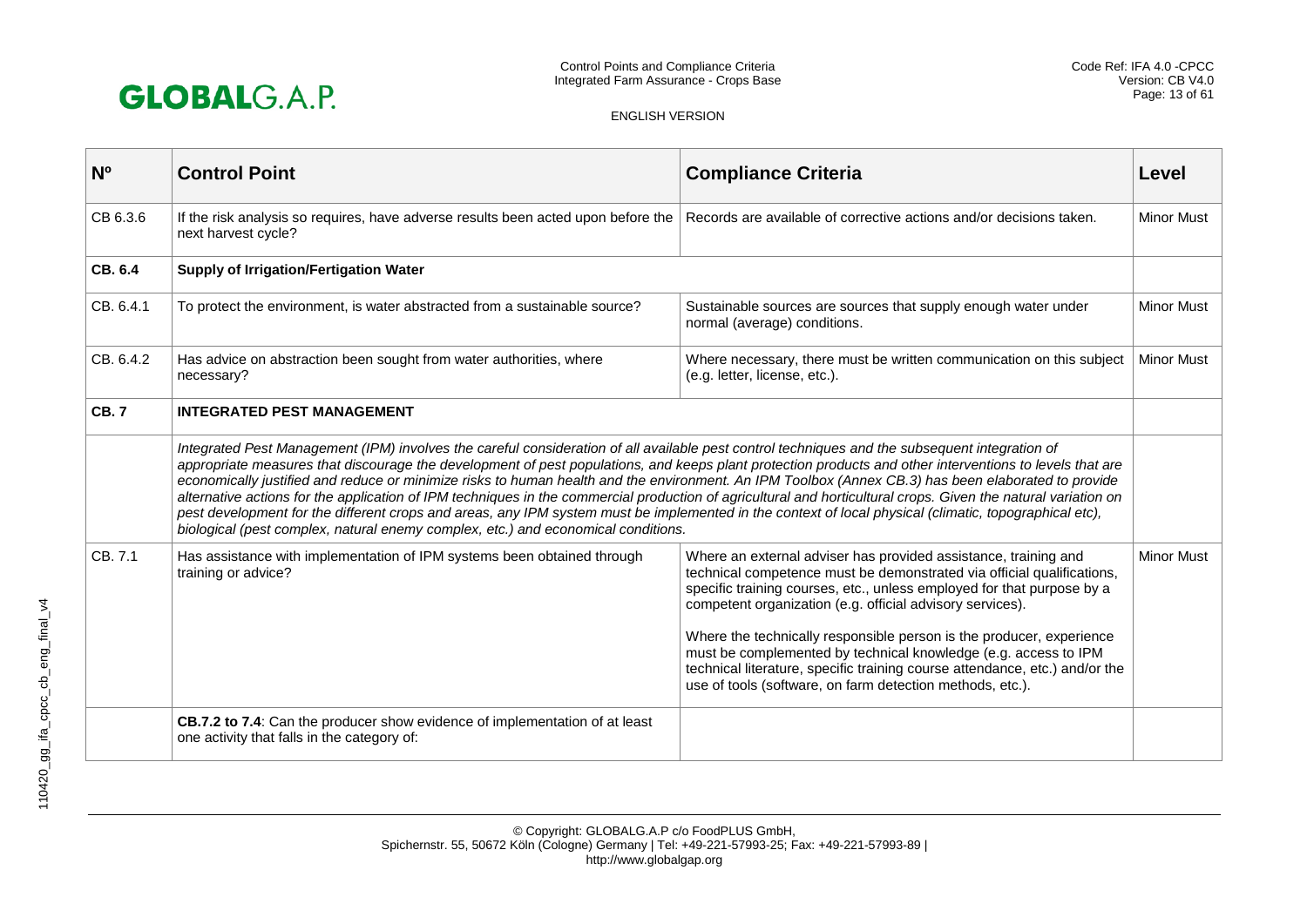

| N <sub>0</sub> | <b>Control Point</b>                                                                                                                                                                                                                                                                     | <b>Compliance Criteria</b>                                                                                                                                                                                                                                                              | Level             |
|----------------|------------------------------------------------------------------------------------------------------------------------------------------------------------------------------------------------------------------------------------------------------------------------------------------|-----------------------------------------------------------------------------------------------------------------------------------------------------------------------------------------------------------------------------------------------------------------------------------------|-------------------|
| CB. 7.2        | "Prevention"?                                                                                                                                                                                                                                                                            | The producer can show evidence of implementing at least one activity<br>that includes the adoption of production practices that could reduce the<br>incidence and intensity of pest attacks, thereby reducing the need for<br>intervention.                                             | <b>Major Must</b> |
| CB. 7.3        | "Observation and Monitoring"?                                                                                                                                                                                                                                                            | The producer can show evidence of a) implementing at least one<br>activity that will determine when, and to what extent, pests and their<br>natural enemies are present, and b) using this information to plan what<br>pest management techniques are required.                         | <b>Major Must</b> |
| CB. 7.4        | "Intervention"?                                                                                                                                                                                                                                                                          | The producer show evidence that in situations where pest attacks<br>adversely affects the economic value of a crop, intervention with<br>specific pest control methods will take place. Where possible, non-<br>chemical approaches must be considered.                                 | <b>Major Must</b> |
| CB. 7.5        | Have anti-resistance label and/or other recommendations been followed to<br>maintain the effectiveness of available plant protection products?                                                                                                                                           | When the level of a pest, disease or weed requires repeated controls in<br>the crops, there is evidence that anti-resistance recommendations<br>(where available) are followed.                                                                                                         | <b>Minor Must</b> |
| <b>CB.8</b>    | <b>PLANT PROTECTION PRODUCTS</b>                                                                                                                                                                                                                                                         |                                                                                                                                                                                                                                                                                         |                   |
|                | In situations where pest attack will adversely affect the economic value of a crop, it may be necessary to intervene with specific pest control methods,<br>including plant protection products (PPP). The correct use, handling and storage of plant protection products are essential. |                                                                                                                                                                                                                                                                                         |                   |
| CB. 8.1        | <b>Choice of Plant Protection Products</b>                                                                                                                                                                                                                                               |                                                                                                                                                                                                                                                                                         |                   |
| CB. 8.1.1      | Is a current list kept of plant protection products that are authorized in the<br>country of production for use on crops being grown?                                                                                                                                                    | A list is available for the commercial brand names of plant protection<br>products (including their active ingredient composition or beneficial<br>organisms) that are authorized on crops being, or which have been,<br>grown on the farm under GLOBALG.A.P within the last 12 months. | <b>Minor Must</b> |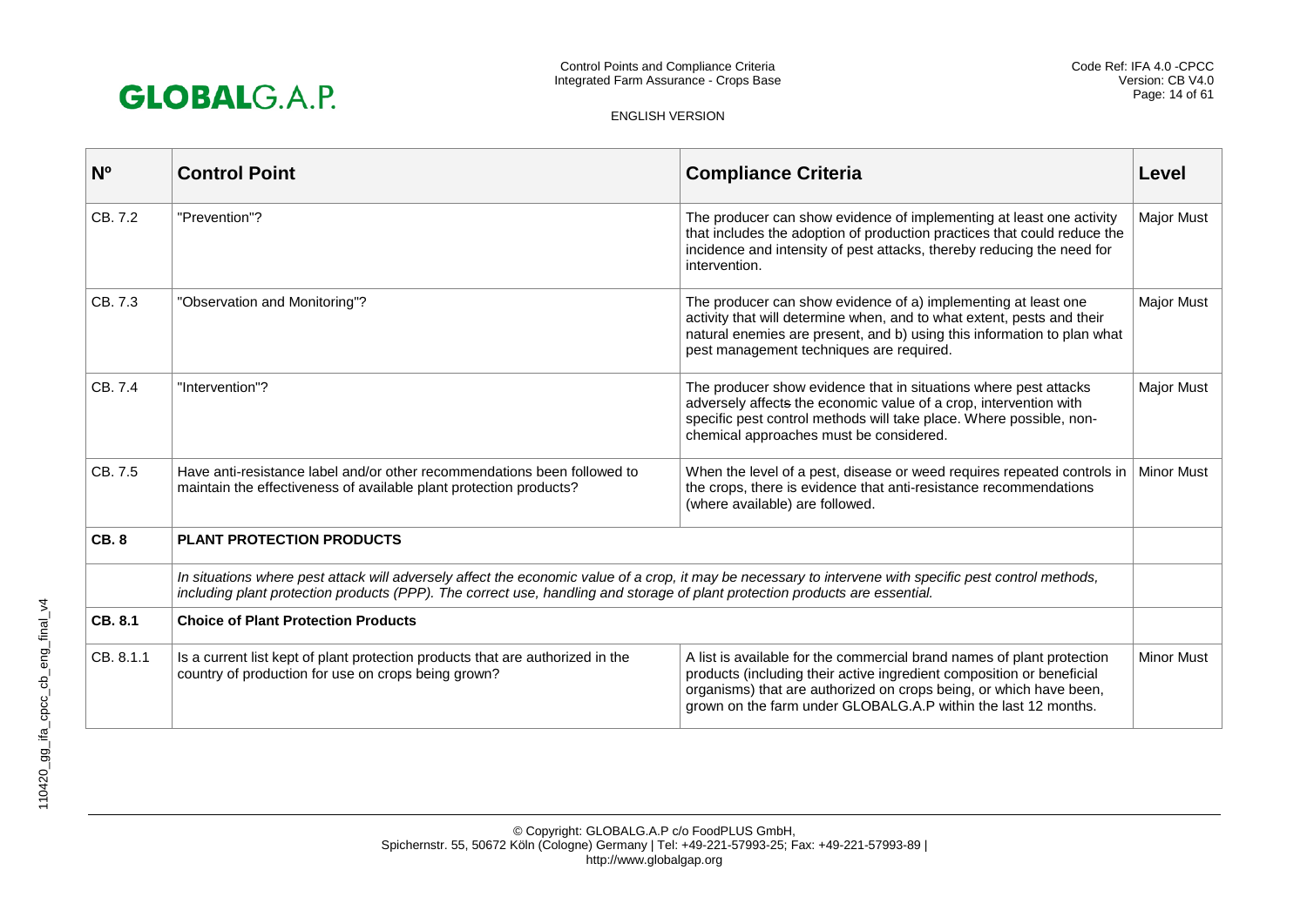

| N <sup>o</sup> | <b>Control Point</b>                                                                                                                                                                 | <b>Compliance Criteria</b>                                                                                                                                                                                                                                                                                                                                                                                                                                                                                                                                                                                                                                                                                                                  | Level             |
|----------------|--------------------------------------------------------------------------------------------------------------------------------------------------------------------------------------|---------------------------------------------------------------------------------------------------------------------------------------------------------------------------------------------------------------------------------------------------------------------------------------------------------------------------------------------------------------------------------------------------------------------------------------------------------------------------------------------------------------------------------------------------------------------------------------------------------------------------------------------------------------------------------------------------------------------------------------------|-------------------|
| CB. 8.1.2      | Do producers only use plant protection products that are currently authorized in<br>the country of use for the target crop (i.e. where such official registration scheme<br>exists)? | All the plant protection products applied are officially and currently<br>authorized or permitted by the appropriate governmental organization<br>in the country of application. Where no official registration scheme<br>exists, refer to the GLOBALG.A.P Guideline (Annex CB.4) on this<br>subject and FAO International Code of Conduct on the Distribution and<br>Use of Pesticides. Refer also to Annex CB.4 for cases where producer<br>takes part in legal field trials for final approval of PPP by the local<br>government. No N/A.                                                                                                                                                                                                | <b>Major Must</b> |
| CB. 8.1.3      | Is the plant protection product applied appropriate for the target as<br>recommended on the product label?                                                                           | All the plant protection products applied to the crop are suitable and<br>can be justified (according to label recommendations or official<br>registration body publication) for the pest, disease, weed or target of<br>the plant protection product intervention. If the producer uses off-label<br>PPP, there must be evidence of official approval for use of that PPP on<br>that crop in that country. No N/A.                                                                                                                                                                                                                                                                                                                         | Major Must        |
| CB. 8.1.4      | Are invoices of registered plant protection products kept?                                                                                                                           | Invoices of the registered plant protection products used must be kept<br>for record keeping and available at the time of the external inspection.<br>No N/A.                                                                                                                                                                                                                                                                                                                                                                                                                                                                                                                                                                               | <b>Minor Must</b> |
| CB. 8.2        | Advice on Quantity and Type of Plant Protection Production                                                                                                                           |                                                                                                                                                                                                                                                                                                                                                                                                                                                                                                                                                                                                                                                                                                                                             |                   |
| CB. 8.2.1      | Do competent persons make the choice of plant protection products?                                                                                                                   | Where the plant protection product records show that the technically<br>responsible person making the choice of the plant protection products<br>is a qualified adviser, technical competence can be demonstrated via<br>official qualifications or specific training course attendance certificates.<br>Fax and e-mails from advisors, governments, etc. are allowable.<br>Where the plant protection product records show that the technically<br>responsible person making the choice of plant protection products is<br>the producer, experience must be complemented by technical<br>knowledge that can be demonstrated via technical documentation (e.g.<br>product technical literature, specific training course attendance, etc.). | Major Must        |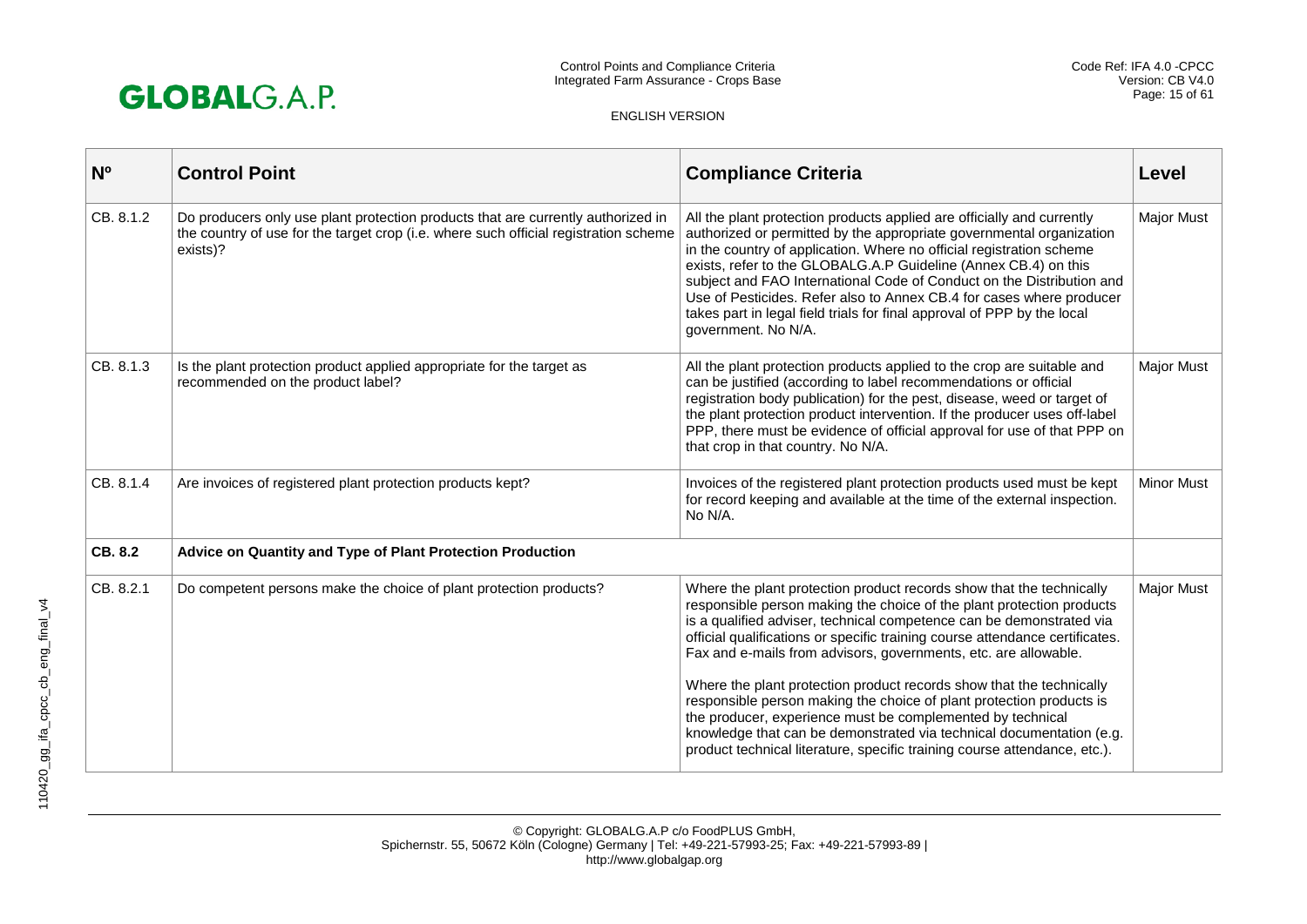

| N <sub>0</sub> | <b>Control Point</b>                                                                                          | <b>Compliance Criteria</b>                                                                                                                                                                                                                                                                                                          | Level             |
|----------------|---------------------------------------------------------------------------------------------------------------|-------------------------------------------------------------------------------------------------------------------------------------------------------------------------------------------------------------------------------------------------------------------------------------------------------------------------------------|-------------------|
| CB, 8.3        | <b>Records of Application</b>                                                                                 |                                                                                                                                                                                                                                                                                                                                     |                   |
|                | 8.3.1 to 8.3.10: Are records of all plant protection product kept and do they include the following criteria: |                                                                                                                                                                                                                                                                                                                                     |                   |
| CB. 8.3.1      | Crop name and/or variety?                                                                                     | All plant protection product application records specify the crop and/or<br>variety treated. No N/A.                                                                                                                                                                                                                                | <b>Major Must</b> |
| CB. 8.3.2      | Application location?                                                                                         | All plant protection product application records specify the geographical<br>area, the name or reference of the farm, and the field, orchard or<br>greenhouse where the crop is located. No N/A.                                                                                                                                    | <b>Major Must</b> |
| CB. 8.3.3      | Application date?                                                                                             | All plant protection product application records specify the exact dates<br>(day/month/year) of the application. Record the actual date (end date, if<br>applied more than one day) of application. No N/A.                                                                                                                         | <b>Major Must</b> |
| CB. 8.3.4      | Product trade name and active ingredient?                                                                     | All plant protection product application records shall specify the<br>complete trade name (including formulation) and active ingredient or<br>beneficial organism with scientific name. The active ingredient must be<br>recorded or it must be possible to connect the trade name information<br>to the active ingredient. No N/A. | Major Must        |
| CB. 8.3.5      | Operator?                                                                                                     | The operator applying plant protection products has been identified in<br>the records. If a single individual makes all the applications, it is<br>acceptable to record the operator details only once. No N/A.                                                                                                                     | <b>Minor Must</b> |
| CB. 8.3.6      | Justification for application?                                                                                | The name of the pest(s), disease(s) and/or weed(s) treated is<br>documented in all plant protection product application records. If<br>common names are used then they must correspond to the names<br>stated on the label. No N/A.                                                                                                 | <b>Minor Must</b> |
| CB. 8.3.7      | Technical authorization for application?                                                                      | The technically responsible person making the decision of the use and<br>the doses of the plant protection product(s) being applied has been<br>identified in the records. No N/A.                                                                                                                                                  | <b>Minor Must</b> |

110420\_gg\_ifa\_cpcc\_cb\_eng\_final\_v4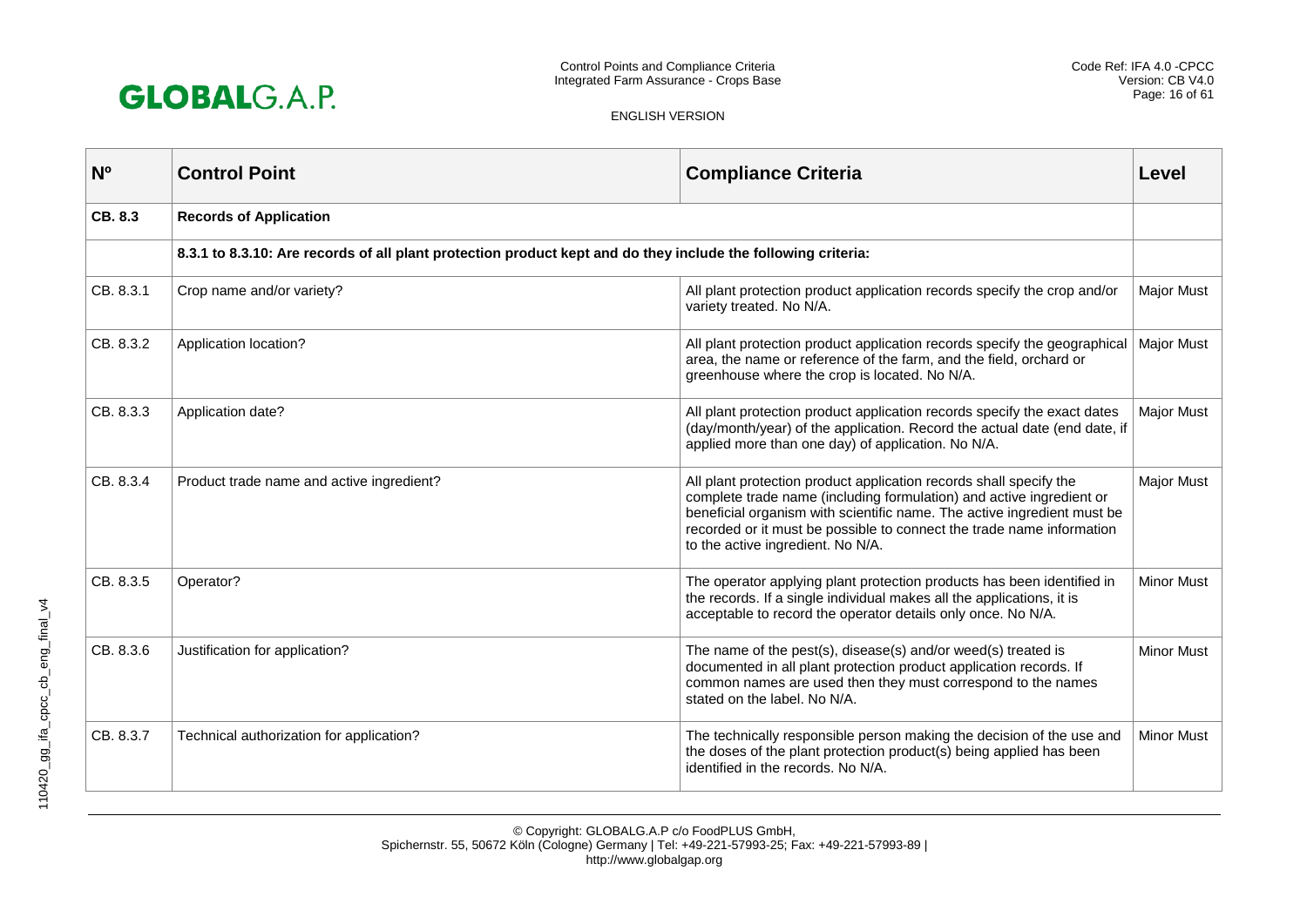

| N <sub>0</sub> | <b>Control Point</b>                                                                                                          | <b>Compliance Criteria</b>                                                                                                                                                                                                                                                                                                                                                                                                                                                                                                                                    | Level             |
|----------------|-------------------------------------------------------------------------------------------------------------------------------|---------------------------------------------------------------------------------------------------------------------------------------------------------------------------------------------------------------------------------------------------------------------------------------------------------------------------------------------------------------------------------------------------------------------------------------------------------------------------------------------------------------------------------------------------------------|-------------------|
| CB. 8.3.8      | Product quantity applied?                                                                                                     | All plant protection product application records specify the amount of<br>product to be applied in weight or volume or the total quantity of water<br>(or other carrier medium) and dosage in g/l or internationally<br>recognized measures for the plant protection product. No N/A.                                                                                                                                                                                                                                                                         | <b>Minor Must</b> |
| CB. 8.3.9      | Application machinery used?                                                                                                   | The application machinery type (e.g. knapsack, high volume, U.L.V.,<br>via the irrigation system, dusting, fogger, aerial, or another method), for<br>all the plant protection products applied (if there are various units,<br>these are identified individually), are detailed in all plant protection<br>product application records. No N/A.                                                                                                                                                                                                              | <b>Minor Must</b> |
| CB. 8.3.10     | Pre-harvest interval?                                                                                                         | The pre-harvest interval has been recorded for all plant protection<br>product applications where a pre-harvest interval is stated on the<br>product label or if not on label, as stated by official source. No N/A,<br>unless Flowers and Ornamentals Certification.                                                                                                                                                                                                                                                                                         | Major Must        |
| CB. 8.4        | Pre-Harvest Interval (Not Applicable for Flowers and Ornamentals)                                                             |                                                                                                                                                                                                                                                                                                                                                                                                                                                                                                                                                               |                   |
| CB. 8.4.1      | Have the registered pre-harvest intervals been observed?                                                                      | The producer can demonstrate that all pre-harvest intervals have been<br>observed for plant protection products applied to the crops, through the<br>use of clear records such as plant protection product application<br>records and crop harvest dates. Specifically in continuous harvesting<br>situations, there are systems in place in the field, orchard or<br>greenhouse (e.g. warning signs, time of application etc.) to ensure<br>compliance with all pre-harvest intervals. Refer to 8.6.2. No N/A, unless<br>Flowers and Ornamentals production. | Major Must        |
| CB. 8.5        | <b>Disposal of Surplus Application Mix</b>                                                                                    |                                                                                                                                                                                                                                                                                                                                                                                                                                                                                                                                                               |                   |
| CB. 8.5.1      | Is surplus application mix or tank washings disposed of in a way that does not<br>compromise food safety and the environment? | Applying surplus spray and tank washings to the crop is a first priority<br>under the condition that the overall label dose rate is not exceeded.<br>Surplus mix or tank washings are disposed of in a manner that does<br>compromise neither food safety nor the environment. Records are kept.<br>No N/A.                                                                                                                                                                                                                                                   | <b>Minor Must</b> |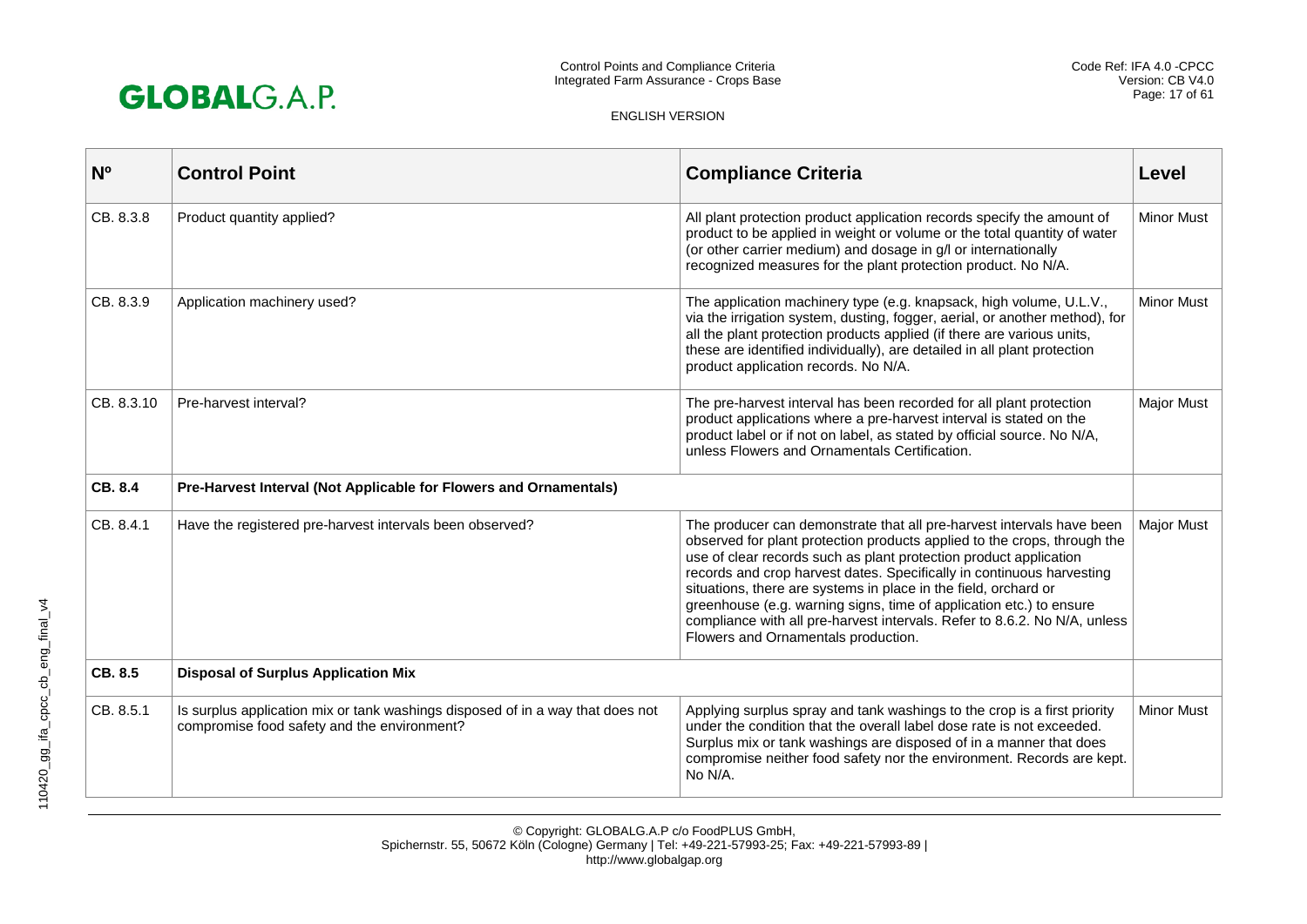

| N <sup>o</sup> | <b>Control Point</b>                                                                                                                                                                             | <b>Compliance Criteria</b>                                                                                                                                                                                                                                                                                                                                                                                                                                                                                                                                                                                                                                                                                                                                                        | Level      |
|----------------|--------------------------------------------------------------------------------------------------------------------------------------------------------------------------------------------------|-----------------------------------------------------------------------------------------------------------------------------------------------------------------------------------------------------------------------------------------------------------------------------------------------------------------------------------------------------------------------------------------------------------------------------------------------------------------------------------------------------------------------------------------------------------------------------------------------------------------------------------------------------------------------------------------------------------------------------------------------------------------------------------|------------|
| <b>CB. 8.6</b> | Plant Protection Product Residue Analysis (N/A for Flowers and Ornamental production)                                                                                                            |                                                                                                                                                                                                                                                                                                                                                                                                                                                                                                                                                                                                                                                                                                                                                                                   |            |
| CB. 8.6.1      | Can the producer demonstrate that information regarding the Country(ies) of<br>Destination's (i.e. market in which the producer intends to trade) Maximum<br>Residue Levels (MRLs) is available? | The producer or the producer's customer must have available a list of<br>current applicable MRLs for all market(s) in which produce is intended<br>to be traded (domestic and/or international). The MRLs will be identified<br>by either demonstrating communication with clients confirming the<br>intended market(s), or by selecting the specific country(ies) (or group of<br>countries) in which produce is intending to be traded, and presenting<br>evidence of compliance with a residue screening system that meets the<br>current applicable country(ies') MRLs. Where a group of countries is<br>targeted together for trading the residue screening system must meet<br>the strictest current applicable MRLs in the group. Refer to Annex CB.5<br>Residue Analysis. | Major Must |
| CB. 8.6.2      | Has action been taken to meet the MRLs of the market the producer is intending<br>to trade the produce in?                                                                                       | Where the MRLs of the market in which the producer is intending to<br>trade the produce in are stricter than those of the country of production,<br>the producer or the producer's customer can demonstrate that during<br>the production cycle these MRLs have been taken into account (i.e.<br>modification where necessary of plant protection product application<br>regime and/or use of produce residue testing results).                                                                                                                                                                                                                                                                                                                                                   | Major Must |
| CB. 8.6.3      | Has the producer completed a risk assessment to determine if the products will<br>be compliant with the MRLs in the country of destination?                                                      | The risk assessment evaluates the PPP use and the potential risk of<br>MRL exceedance. The risk assessment shall be based on the criteria<br>explained in Annex CB.6 Guidance to MRL Exceedances.                                                                                                                                                                                                                                                                                                                                                                                                                                                                                                                                                                                 | Major Must |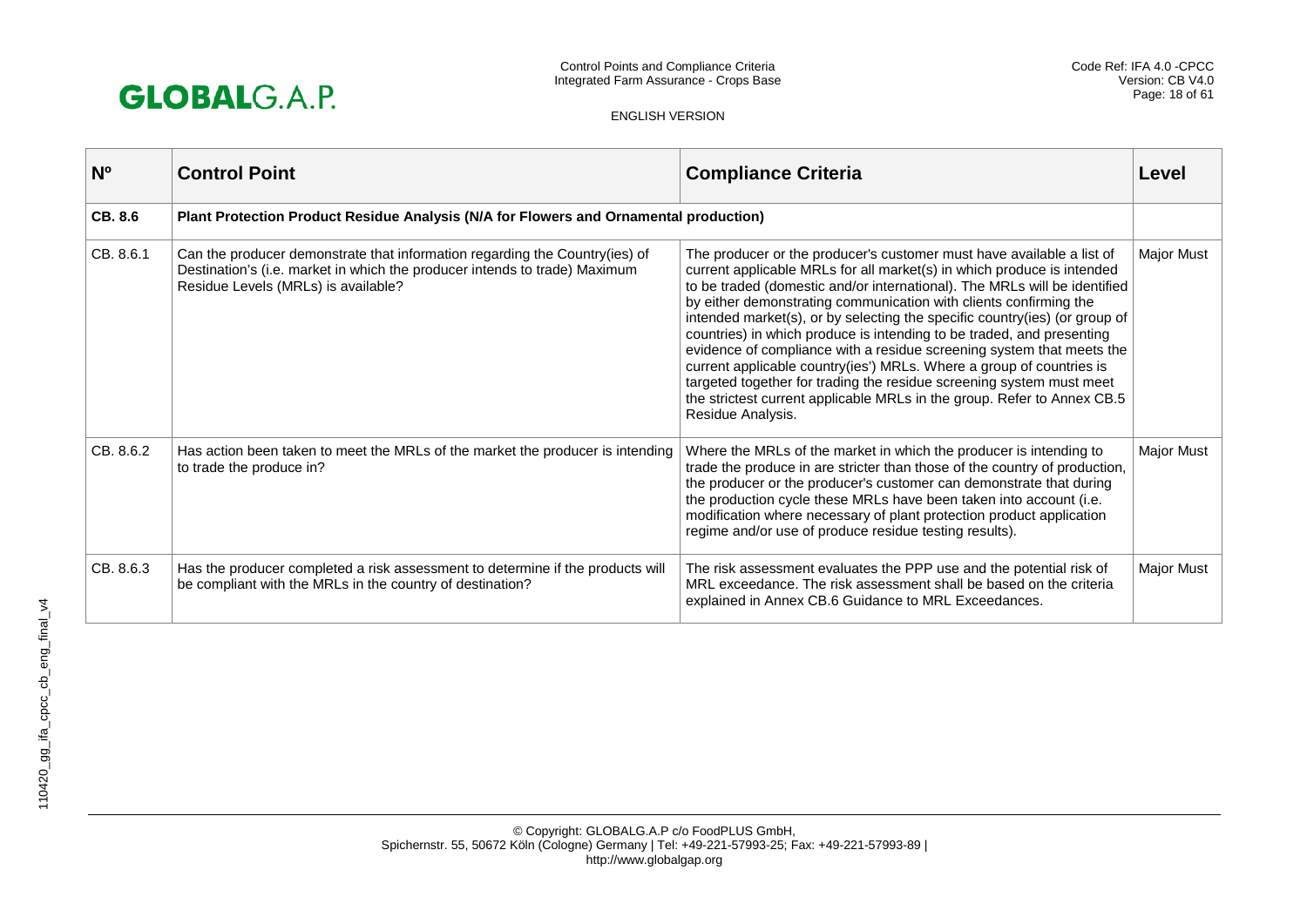

| N <sub>0</sub> | <b>Control Point</b>                                                                       | <b>Compliance Criteria</b>                                                                                                                                                                                                                                                                                                                                                                                                                                                                                                                                                                                                                                                                                                                                                                                                                                                                                                                                                                                                                                                                                                                                                                                                                                                                                                                                                                                                                                                                                                                                           | Level             |
|----------------|--------------------------------------------------------------------------------------------|----------------------------------------------------------------------------------------------------------------------------------------------------------------------------------------------------------------------------------------------------------------------------------------------------------------------------------------------------------------------------------------------------------------------------------------------------------------------------------------------------------------------------------------------------------------------------------------------------------------------------------------------------------------------------------------------------------------------------------------------------------------------------------------------------------------------------------------------------------------------------------------------------------------------------------------------------------------------------------------------------------------------------------------------------------------------------------------------------------------------------------------------------------------------------------------------------------------------------------------------------------------------------------------------------------------------------------------------------------------------------------------------------------------------------------------------------------------------------------------------------------------------------------------------------------------------|-------------------|
| CB. 8.6.4      | Is there evidence of residue tests, based on the results of the risk assessment?           | Based on the outcome of the risk assessment, current documented<br>evidence or records must be available of plant protection product<br>residue analysis results for the GLOBALG.A.P registered product<br>crops, or of participation in a third party plant protection product residue<br>monitoring system which is traceable to the farm. When residue tests<br>are required as a result of the risk assessment, the criteria relating to<br>sampling procedures, accredited labs, etc., must be followed.<br>Risk assessments normally conclude that there is a need to undertake<br>residue analysis and identify the number of analyses, when and where<br>to take the samples and type of analysis according to Annex CB.6<br>Maximum Residue Limit Risk Assessment.<br>A risk assessment that concludes that there is no need to undertake<br>residue analysis shall have identified that there is:<br>- A track history of 4 or more years of analytical verification without<br>detecting incidences (e.g. exceedances, use of non-authorized PPPs,<br>$etc.$ )<br>- No or minimal use of PPPs<br>- No use of PPP close to harvesting (spraying to harvest interval is<br>much bigger than the PPP pre-harvest interval)<br>- A risk assessment validated by an independent third party (e.g. CB<br>inspector, expert, etc) or the customer<br>Exceptions to these conditions could be those crops where there is no<br>use of PPPs, environment is very controlled and for these reasons the<br>industry does not normally undertake PPP residue analysis | <b>Major Must</b> |
|                |                                                                                            | (mushrooms could be an example).                                                                                                                                                                                                                                                                                                                                                                                                                                                                                                                                                                                                                                                                                                                                                                                                                                                                                                                                                                                                                                                                                                                                                                                                                                                                                                                                                                                                                                                                                                                                     |                   |
|                | 8.6.5 to 8.6.7 If a residue analysis has been done, have the following been complied with: |                                                                                                                                                                                                                                                                                                                                                                                                                                                                                                                                                                                                                                                                                                                                                                                                                                                                                                                                                                                                                                                                                                                                                                                                                                                                                                                                                                                                                                                                                                                                                                      |                   |
| CB 8.6.5       | Correct sampling procedures are followed?                                                  | Documentary evidence exists demonstrating compliance with<br>applicable sampling procedures. See Annex CB.5 Residue Analysis.                                                                                                                                                                                                                                                                                                                                                                                                                                                                                                                                                                                                                                                                                                                                                                                                                                                                                                                                                                                                                                                                                                                                                                                                                                                                                                                                                                                                                                        | <b>Minor Must</b> |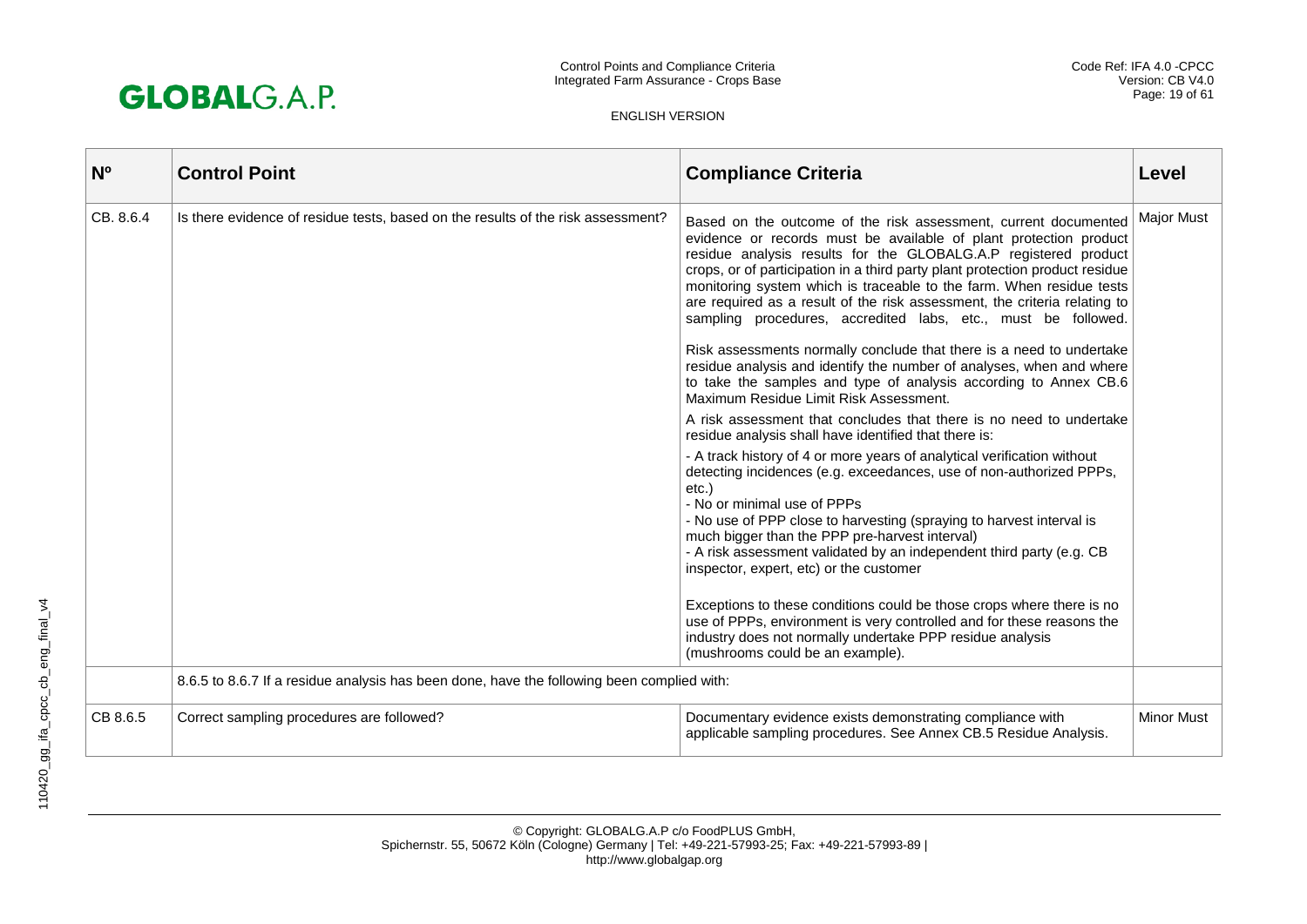

| N <sub>0</sub> | <b>Control Point</b>                                                                                                        | <b>Compliance Criteria</b>                                                                                                                                                                                                                                                                                                                                                                                                                                                                            | Level             |
|----------------|-----------------------------------------------------------------------------------------------------------------------------|-------------------------------------------------------------------------------------------------------------------------------------------------------------------------------------------------------------------------------------------------------------------------------------------------------------------------------------------------------------------------------------------------------------------------------------------------------------------------------------------------------|-------------------|
| CB 8.6.6       | Laboratory used for residue testing is accredited by a competent national<br>authority to ISO 17025 or equivalent standard? | There is clear documented evidence (on letterhead, copies of<br>accreditations, etc.) that the laboratories used for plant protection<br>product residue analysis have been accredited, or are in the process of<br>accreditation to the applicable scope by a competent national authority<br>to ISO 17025 or an equivalent standard. In all cases, the laboratories<br>must show evidence of participation in proficiency tests (e.g. FAPAS<br>must be available). See Annex CB.5 Residue Analysis. | <b>Minor Must</b> |
| CB 8.6.7       | An action plan is in place in the event of an MRL is exceeded?                                                              | There is a clear documented procedure of the remedial steps and<br>actions (this will include communication to customers, product tracking<br>exercise, etc.) to be taken where a plant protection product residue<br>analysis indicates an MRL (either of the country of production or the<br>countries in which the harvested product is intended to be traded in if<br>different) is exceeded. See Annex CB.5 Residue Analysis.                                                                    | <b>Major Must</b> |
| CB. 8.7        | <b>Plant Protection Product Storage</b>                                                                                     |                                                                                                                                                                                                                                                                                                                                                                                                                                                                                                       |                   |
|                | The plant protection product store must comply with basic rules to ensure safe storage and use.                             |                                                                                                                                                                                                                                                                                                                                                                                                                                                                                                       |                   |
| CB. 8.7.1      | Are plant protection products stored in accordance with local regulations?                                                  | The plant protection product storage facilities comply with all the<br>appropriate current national, regional and local legislation and<br>regulations.                                                                                                                                                                                                                                                                                                                                               | <b>Major Must</b> |
|                | 8.7.2 to 8.7.8: Are plant protection products stored in a location that is:                                                 |                                                                                                                                                                                                                                                                                                                                                                                                                                                                                                       |                   |
| CB. 8.7.2      | Sound?                                                                                                                      | The plant protection product storage facilities are built in a manner,<br>which is structurally sound and robust. No N/A.                                                                                                                                                                                                                                                                                                                                                                             | <b>Minor Must</b> |
| CB. 8.7.3      | Secure?                                                                                                                     | The plant protection product storage facilities are kept secure under<br>lock and key. No N/A.                                                                                                                                                                                                                                                                                                                                                                                                        | Major Must        |
| CB. 8.7.4      | Appropriate to the temperature conditions?                                                                                  | The plant protection products are stored according to label storage<br>requirements. No N/A.                                                                                                                                                                                                                                                                                                                                                                                                          | <b>Minor Must</b> |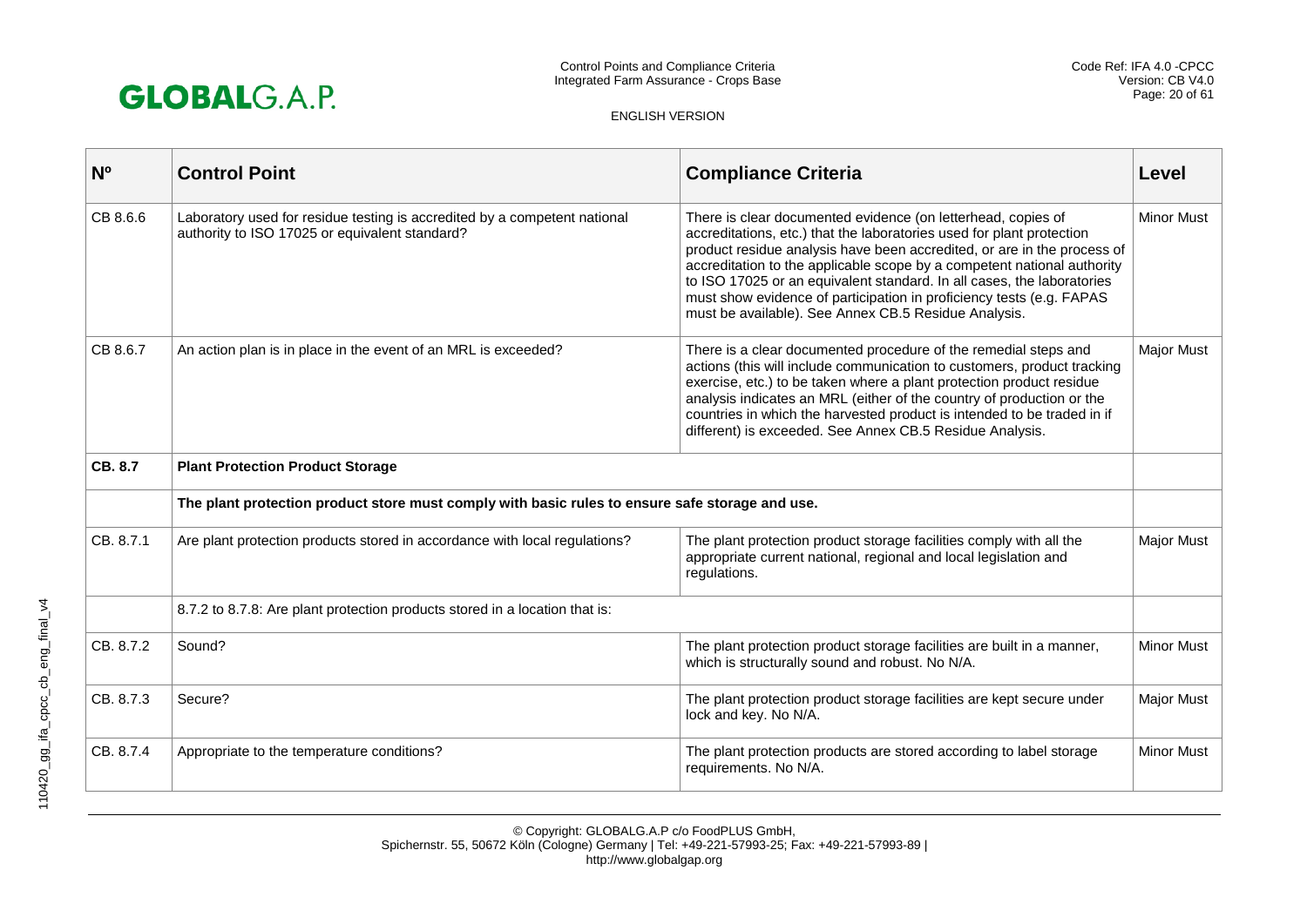

| N <sub>o</sub> | <b>Control Point</b>                                                             | <b>Compliance Criteria</b>                                                                                                                                                                                                                                                                                                                                                                                                                                                                        | Level             |
|----------------|----------------------------------------------------------------------------------|---------------------------------------------------------------------------------------------------------------------------------------------------------------------------------------------------------------------------------------------------------------------------------------------------------------------------------------------------------------------------------------------------------------------------------------------------------------------------------------------------|-------------------|
| CB, 8.7.5      | Fire-resistant?                                                                  | The plant protection product storage facilities are built of materials that<br>are fire resistant (Minimum requirement RF 30, i.e. 30 minutes<br>resistance to fire). No N/A.                                                                                                                                                                                                                                                                                                                     | <b>Minor Must</b> |
| CB. 8.7.6      | Well ventilated (in the case of walk-in storage)?                                | The plant protection product storage facilities have sufficient and<br>constant ventilation of fresh air to avoid a build up of harmful vapors.<br>No N/A.                                                                                                                                                                                                                                                                                                                                        | <b>Minor Must</b> |
| CB. 8.7.7      | Well lit?                                                                        | The plant protection product storage facilities have or are located in<br>areas with sufficient illumination by natural or artificial lighting to ensure<br>that all product labels can be easily read while on the shelves. No N/A.                                                                                                                                                                                                                                                              | Minor Must        |
| CB. 8.7.8      | Located away from other materials?                                               | The minimum requirement is to prevent cross contamination between<br>plant protection products and other materials by the use of a physical<br>barrier (wall, sheeting, etc.). No N/A.                                                                                                                                                                                                                                                                                                            | Minor Must        |
| CB. 8.7.9      | Is all plant protection product storage shelving made of non-absorbent material? | The plant protection product storage facilities are equipped with<br>shelving which is not absorbent in case of spillage (e.g. metal, rigid<br>plastic, or covered with impermeable liner, etc.).                                                                                                                                                                                                                                                                                                 | <b>Minor Must</b> |
| CB. 8.7.10     | Is the plant protection product storage facility able to retain spillage?        | The plant protection product storage facilities have retaining tanks or<br>products are bunded according to 110% of the volume of the largest<br>container of stored liquid, to ensure that there cannot be any leakage,<br>seepage or contamination to the exterior of the facility. No N/A.                                                                                                                                                                                                     | <b>Minor Must</b> |
| CB. 8.7.11     | Are there facilities for measuring and mixing plant protection products?         | The plant protection product storage facilities or the plant protection<br>product filling/mixing area if this is different, have measuring equipment<br>whose graduation for containers and calibration verification for scales<br>has been verified annually by the producer to assure accuracy of<br>mixtures and are equipped with utensils (e.g. buckets, water supply<br>point, etc.) for the safe and efficient handling of all plant protection<br>products which can be applied. No N/A. | Major Must        |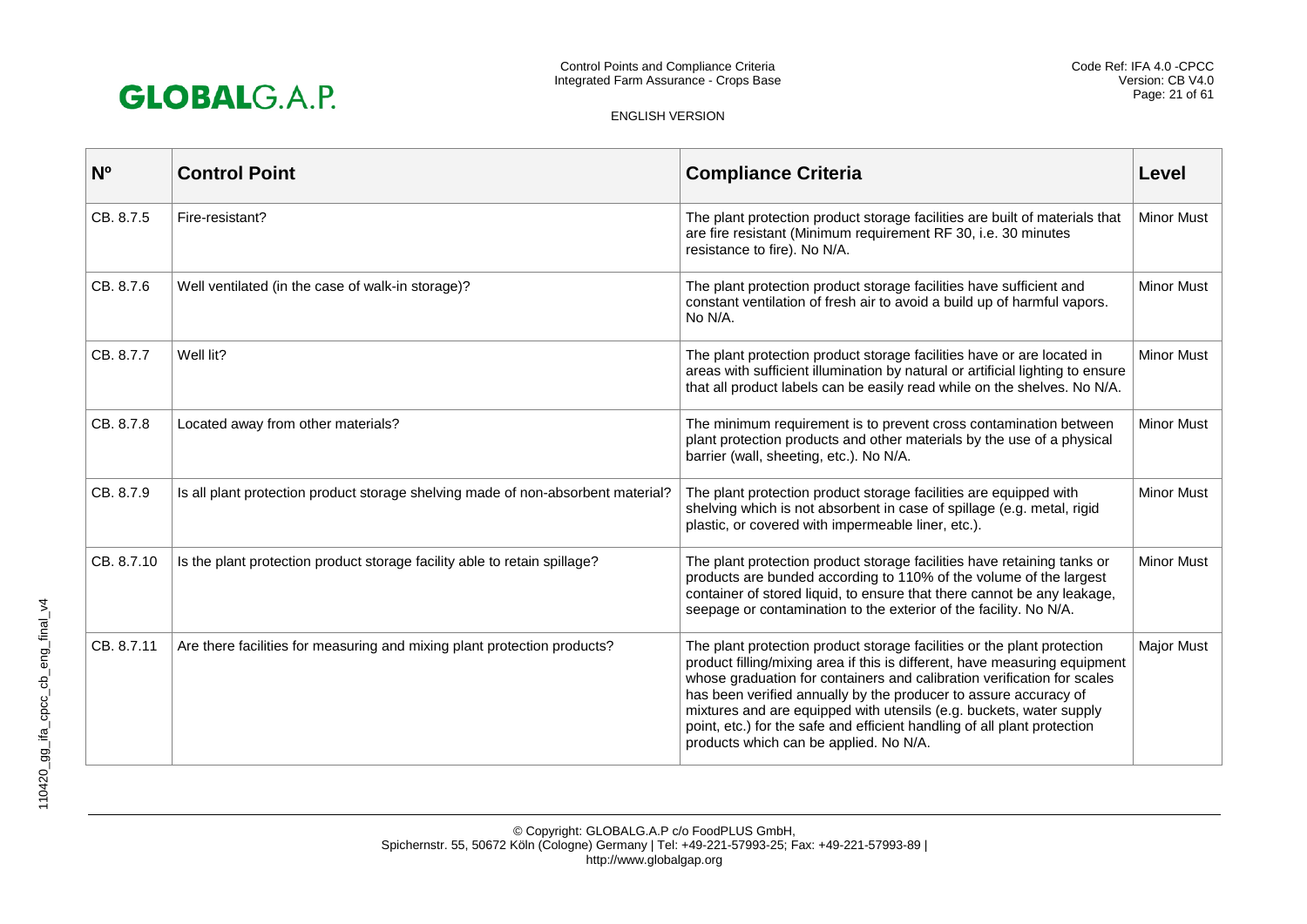

| N <sub>0</sub> | <b>Control Point</b>                                                                                                                                                                                               | <b>Compliance Criteria</b>                                                                                                                                                                                                                                                                                                                       | Level             |
|----------------|--------------------------------------------------------------------------------------------------------------------------------------------------------------------------------------------------------------------|--------------------------------------------------------------------------------------------------------------------------------------------------------------------------------------------------------------------------------------------------------------------------------------------------------------------------------------------------|-------------------|
| CB. 8.7.12     | Are there facilities to deal with spillage?                                                                                                                                                                        | The plant protection product storage facilities and all designated fixed<br>filling/mixing areas are equipped with a container of absorbent inert<br>material such as sand, floor brush and dustpan and plastic bags, that<br>must be signposted and in a fixed location, to be used in case of<br>spillage of plant protection product. No N/A. | <b>Minor Must</b> |
| CB. 8.7.13     | Are keys and access to the plant protection product storage facility limited to<br>workers with formal training in the handling of plant protection products?                                                      | The plant protection product storage facilities are kept locked and<br>physical access is only granted in the presence of persons who can<br>demonstrate formal training in the safe handling and use of plant<br>protection products. No N/A.                                                                                                   | <b>Minor Must</b> |
| CB. 8.7.14     | Are all plant protection products stored in their original package?                                                                                                                                                | All the plant protection products that are currently in the storage facility<br>are kept in the original containers and packs. In the case of breakage<br>only, the new package must contain all the information of the original<br>label. Refer to CB.8.9.1. No N/A.                                                                            | Major Must        |
| CB. 8.7.15     | Are plant protection products approved for use on the crops registered for<br>GLOBALG.A.P Certification, stored separately within the storage facility, from<br>plant protection products used for other purposes? | Plant protection products used for purposes other than for registered<br>and/or certified crops (i.e. use in garden etc.) are clearly identified and<br>stored separately in the plant protection product store.                                                                                                                                 | <b>Minor Must</b> |
| CB. 8.7.16     | Are liquids not stored on shelves above powders?                                                                                                                                                                   | All the plant protection products that are liquid formulations are stored<br>on shelving, which is never above those products that are powder or<br>granular formulations. No N/A.                                                                                                                                                               | <b>Minor Must</b> |
| CB. 8.7.17     | Is there an up-to-date plant protection product stock inventory or record of use<br>available?                                                                                                                     | A stock inventory that indicates the contents of the store (type and<br>amount) is available and it is updated at least once very 3 months.                                                                                                                                                                                                      | <b>Minor Must</b> |
| CB, 8.8        | Plant Protection Product Handling (N/A if no Plant Protection Product Handling)                                                                                                                                    |                                                                                                                                                                                                                                                                                                                                                  |                   |
| CB. 8.8.1      | Are all workers who have contact with plant protection products submitted<br>voluntarily to annual health checks?                                                                                                  | All workers who are in contact with plant protection products are<br>voluntarily submitted to health checks annually. These health checks<br>must comply with national, regional or local codes of practice and use<br>of results must respect the legality of disclosure of personal data.                                                      | Recom.            |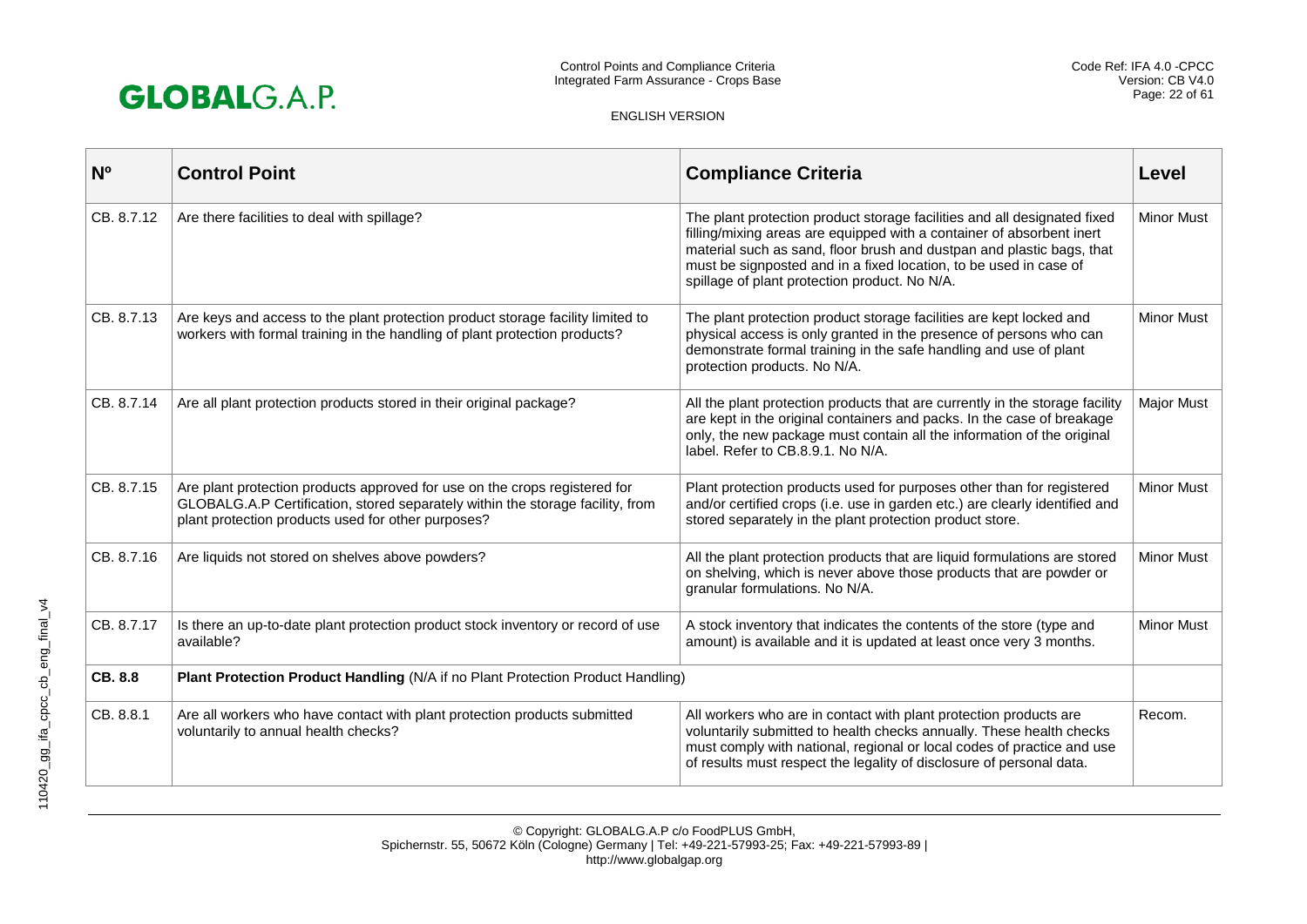

| N <sub>0</sub> | <b>Control Point</b>                                                                                                                         | <b>Compliance Criteria</b>                                                                                                                                                                                                                                                                                                                                                                         | Level             |
|----------------|----------------------------------------------------------------------------------------------------------------------------------------------|----------------------------------------------------------------------------------------------------------------------------------------------------------------------------------------------------------------------------------------------------------------------------------------------------------------------------------------------------------------------------------------------------|-------------------|
| CB. 8.8.2      | Are there procedures dealing with re-entry times on the farm?                                                                                | There are clear documented procedures, which regulate all the re-entry<br>intervals for plant protection products, applied to the crops according to<br>the label instructions. Where no re-entry information is available on the<br>label, there are no specific requirements, but the spray must have dried<br>on the plants before workers re-enter the growing area.                           | <b>Major Must</b> |
| CB. 8.8.3      | Is the accident procedure evident within 10 meters of the plant protection<br>product/ chemical storage facilities?                          | An accident procedure containing all information detailed in AF.3.4.1<br>must visually display the basic steps of primary accident care and be<br>accessible by all persons within 10 meters of the plant protection<br>product/ chemical storage facilities and designated mixing areas. No<br>$N/A$ .                                                                                            | <b>Minor Must</b> |
| CB. 8.8.4      | Are there facilities to deal with accidental operator contamination?                                                                         | All plant protection product / chemical storage facilities and all<br>filling/mixing areas present on the farm have eye wash capability, a<br>source of clean water no more than 10 meters distant, a complete first<br>aid kit and a clear accident procedure with emergency contact<br>telephone numbers or basic steps of primary accident care, all<br>permanently and clearly signed. No N/A. | <b>Minor Must</b> |
| CB 8.8.5       | When mixing plant protection products, are the correct handling and filling<br>procedures followed as stated on the label?                   | Facilities, including appropriate measuring equipment, must be<br>adequate for mixing plant protection products, so that the correct<br>handling and filling procedures, as stated on the label, can be followed.<br>No N/A.                                                                                                                                                                       | <b>Minor Must</b> |
| CB. 8.9        | <b>Empty Plant Protection Product Containers</b>                                                                                             |                                                                                                                                                                                                                                                                                                                                                                                                    |                   |
| CB. 8.9.1      | Is re-use of empty plant protection product containers for purposes other than<br>containing and transporting the identical product avoided? | There is evidence that empty plant protection product containers have<br>not been or currently are not being re-used for anything other than<br>containing and transporting identical product as stated on the original<br>label. No N/A.                                                                                                                                                          | <b>Minor Must</b> |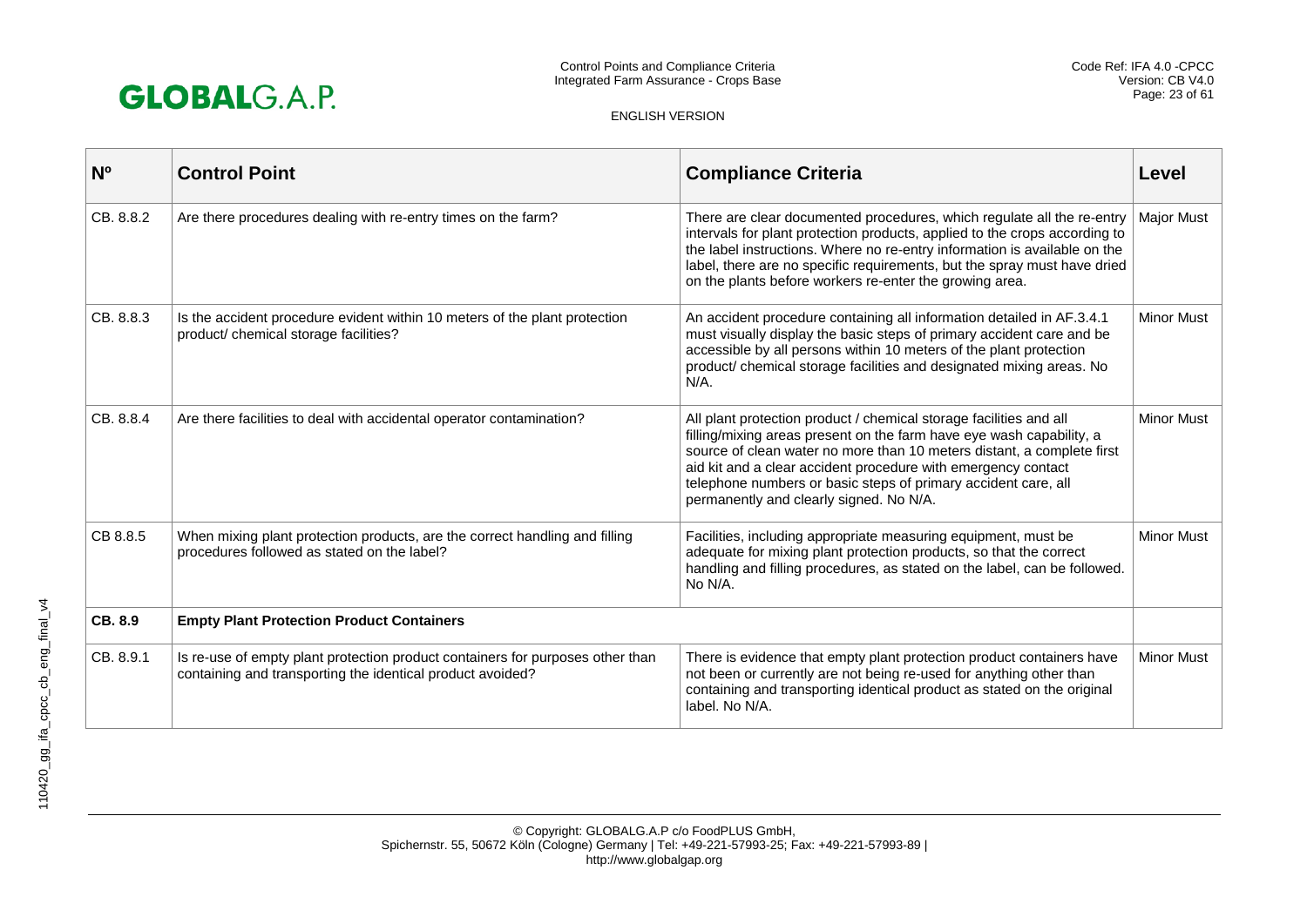

| N <sub>0</sub> | <b>Control Point</b>                                                                                                                                        | <b>Compliance Criteria</b>                                                                                                                                                                                                                                                                                          | Level             |
|----------------|-------------------------------------------------------------------------------------------------------------------------------------------------------------|---------------------------------------------------------------------------------------------------------------------------------------------------------------------------------------------------------------------------------------------------------------------------------------------------------------------|-------------------|
| CB. 8.9.2      | Does disposal of empty plant protection product containers occur in a manner<br>that avoids exposure to humans?                                             | By having a secure storage point, a safe handling system prior to the<br>disposal, and a disposal method that avoids exposure to people, the<br>system used to dispose of empty plant protection product containers<br>ensures that persons cannot come into physical contact with the empty<br>containers. No N/A. | <b>Minor Must</b> |
| CB. 8.9.3      | Does disposal of empty plant protection product containers occur in a manner<br>that avoids contamination of the environment?                               | By having a safe storage point and a handling system prior to disposal<br>by an environmentally responsible method, the system of disposal of<br>empty plant protection product containers minimizes the risk of<br>contamination of the environment, watercourses and flora and fauna.<br>No N/A.                  | <b>Minor Must</b> |
| CB. 8.9.4      | Are official collection and disposal systems used when available?                                                                                           | Where official collection and disposal systems exist, there are<br>documented records of participation by the producer.                                                                                                                                                                                             | <b>Minor Must</b> |
| CB. 8.9.5      | If there is a collection system, are the empty containers adequately stored,<br>labeled and handled according to the rules of a collection system?          | All the empty plant protection product containers, once emptied, are not<br>reused, and have been adequately stored, labeled and handled,<br>according to the requirements of official collection and disposal<br>schemes where applicable.                                                                         | <b>Minor Must</b> |
| CB. 8.9.6      | Are empty containers rinsed either via the use of an integrated pressure-rinsing<br>device on the application equipment or at least three times with water? | Installed on the plant protection product application machinery there is<br>pressure-rinsing equipment for plant protection product containers or<br>there are clear written instructions to rinse each container 3 times prior<br>to its disposal. No N/A.                                                         | <b>Major Must</b> |
| CB. 8.9.7      | Is the rinsate from empty containers returned to the application equipment tank?                                                                            | Either via the use of a container-handling device or via written<br>procedure for the application equipment operators, the rinsate from the<br>empty plant protection product containers is always put back into the<br>application equipment tank when mixing.                                                     | <b>Minor Must</b> |
| CB. 8.9.8      | Are empty containers kept secure until disposal is possible?                                                                                                | There is a designated secure store point for all empty plant protection<br>product containers prior to disposal that is isolated from the crop and<br>packaging materials (i.e. permanently signed and with physically<br>restricted access for persons and fauna.)                                                 | <b>Minor Must</b> |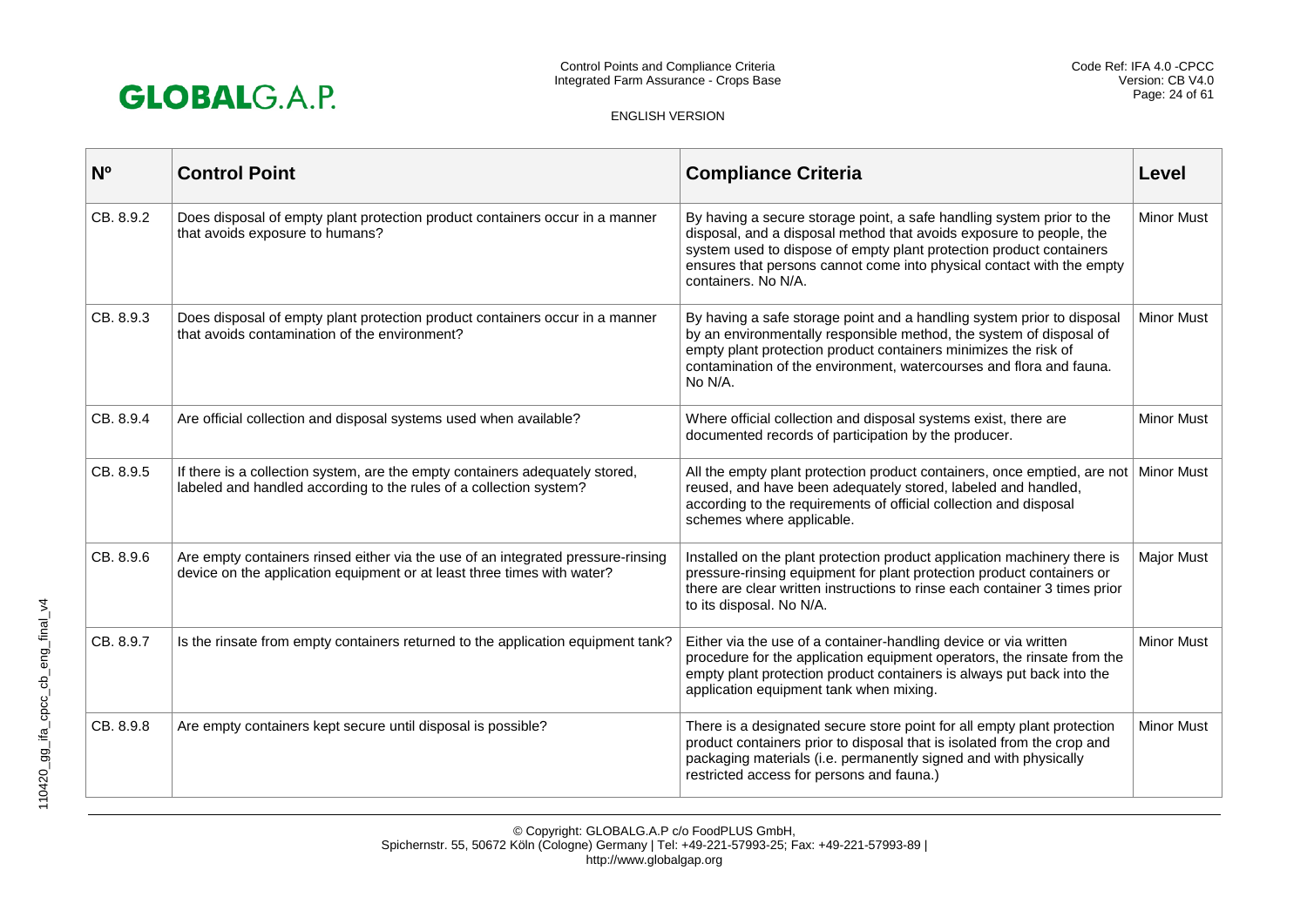

| N <sub>0</sub> | <b>Control Point</b>                                                                                                                                  | <b>Compliance Criteria</b>                                                                                                                                                                                                                                                                                                                                                                                                                                          | Level             |
|----------------|-------------------------------------------------------------------------------------------------------------------------------------------------------|---------------------------------------------------------------------------------------------------------------------------------------------------------------------------------------------------------------------------------------------------------------------------------------------------------------------------------------------------------------------------------------------------------------------------------------------------------------------|-------------------|
| CB, 8.9.9      | Are all local regulations regarding disposal or destruction of containers<br>observed?                                                                | All the relevant national, regional and local regulations and legislation if<br>such exists, have been complied with regarding the disposal of empty<br>plant protection product containers.                                                                                                                                                                                                                                                                        | <b>Major Must</b> |
| CB, 8.10       | <b>Obsolete Plant Protection Products</b>                                                                                                             |                                                                                                                                                                                                                                                                                                                                                                                                                                                                     |                   |
| CB. 8.10.1.    | Are obsolete plant protection products securely maintained and identified and<br>disposed of by authorized or approved channels?                      | There are documented records that indicate that obsolete plant<br>protection products have been disposed of by officially authorized<br>channels. When this is not possible, obsolete plant protection products<br>are securely maintained and identifiable.                                                                                                                                                                                                        | <b>Minor Must</b> |
| <b>CB 8.11</b> | Application of Substances Other than Fertilizer and Plant Protection Products                                                                         |                                                                                                                                                                                                                                                                                                                                                                                                                                                                     |                   |
| CB 8.11.1      | Are records available if substances are used on crops and/or soil that are not<br>covered under the section Fertilizer and Plant Protection Products? | If home made preparations plant strengtheners, soil conditioners, or<br>any other such substances are used on certified crops, records have to<br>be available. These records shall include the name of the substance<br>(e.g. plant from which it derives from), the trade name (if purchased<br>product), the field, the date, and the amount. If, in the country of<br>production, a registration scheme for this substance(s) exists, it has to<br>be approved. | Minor Must        |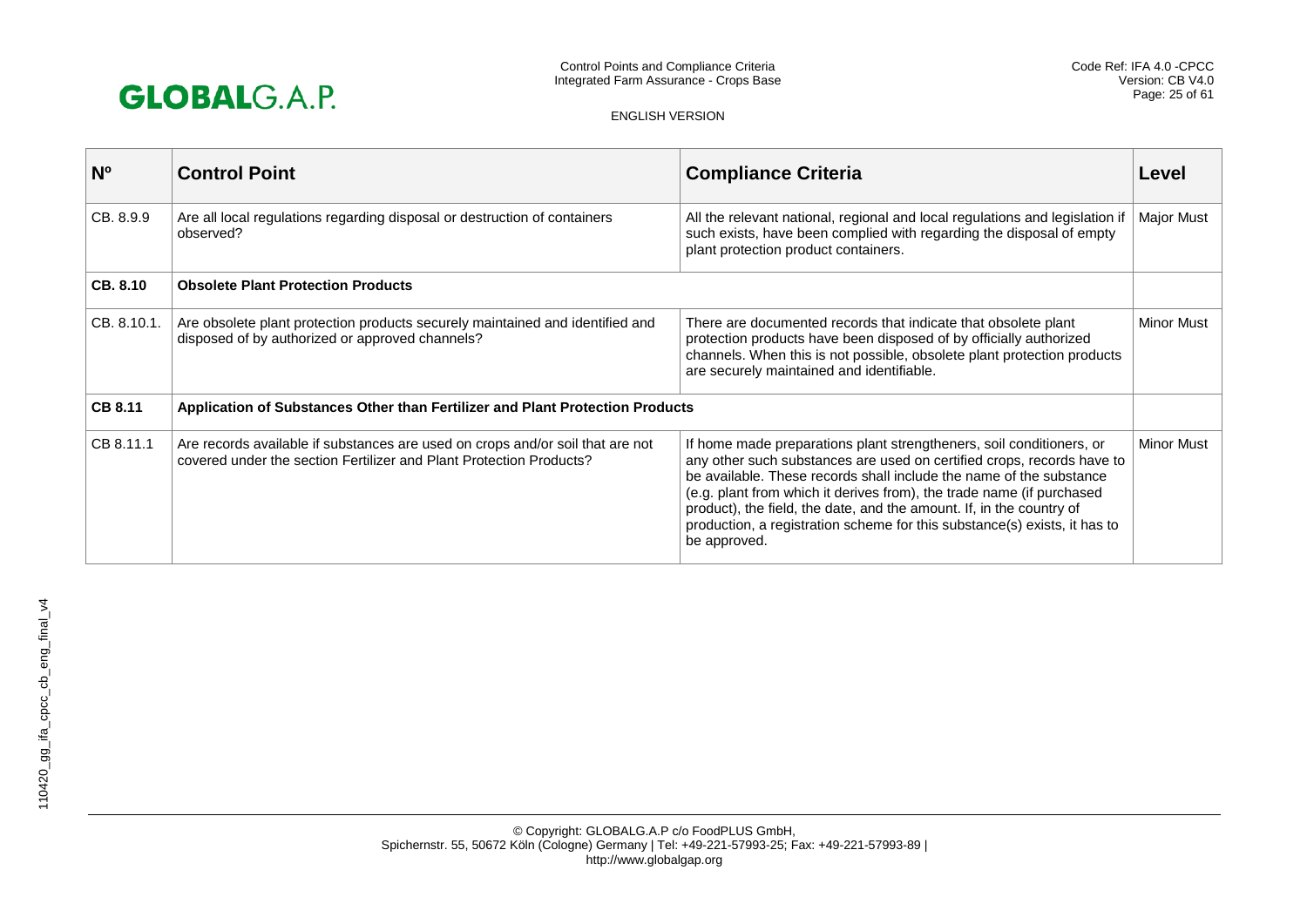

| N <sub>o</sub>  | <b>Control Point</b>                                                                                                                                                                                                                                                                | <b>Compliance Criteria</b>                                                                                                                                                                                                                                                                                                                                                                                                                                                                                                                                                                                                                                                                                                                                                                                                                                                                                                                                                                    | Level             |
|-----------------|-------------------------------------------------------------------------------------------------------------------------------------------------------------------------------------------------------------------------------------------------------------------------------------|-----------------------------------------------------------------------------------------------------------------------------------------------------------------------------------------------------------------------------------------------------------------------------------------------------------------------------------------------------------------------------------------------------------------------------------------------------------------------------------------------------------------------------------------------------------------------------------------------------------------------------------------------------------------------------------------------------------------------------------------------------------------------------------------------------------------------------------------------------------------------------------------------------------------------------------------------------------------------------------------------|-------------------|
| CB <sub>9</sub> | <b>EQUIPMENT</b>                                                                                                                                                                                                                                                                    |                                                                                                                                                                                                                                                                                                                                                                                                                                                                                                                                                                                                                                                                                                                                                                                                                                                                                                                                                                                               |                   |
| CB 9.1          | Are equipment sensitive to food safety and the environment (e.g. fertilizer<br>spreaders, plant protection product sprayers, irrigation systems, equipment used<br>for weighing and temperature control) routinely verified and, where applicable,<br>calibrated at least annually? | The equipment is kept in a good state of repair with documented<br>evidence of up-to-date maintenance sheets for all repairs, oil changes,<br>etc. undertaken.<br>For example:<br>Fertilizer spreader: There must, as a minimum, be documented records<br>stating that the verification of calibration has been carried out by a<br>specialized company, supplier of fertilization equipment or by the<br>technically responsible person of the farm within the last 12 month.<br>Plant protection product sprayers: See Annex CB.7 for guidance on<br>compliance with visual inspection and functional tests of application<br>equipment. The plant protection product application machinery<br>(automatic and non-automatic) has been verified for correct operation<br>within the last 12 months and this is certified or documented either by<br>participation in an official scheme (where it exists) or by having been<br>carried out by a person who can demonstrate their competence. | <b>Minor Must</b> |
| CB. 9.2         | Is the producer involved in an independent calibration-certification scheme,<br>where available?                                                                                                                                                                                    | The producer's involvement in a calibration scheme is documented.                                                                                                                                                                                                                                                                                                                                                                                                                                                                                                                                                                                                                                                                                                                                                                                                                                                                                                                             | Recom.            |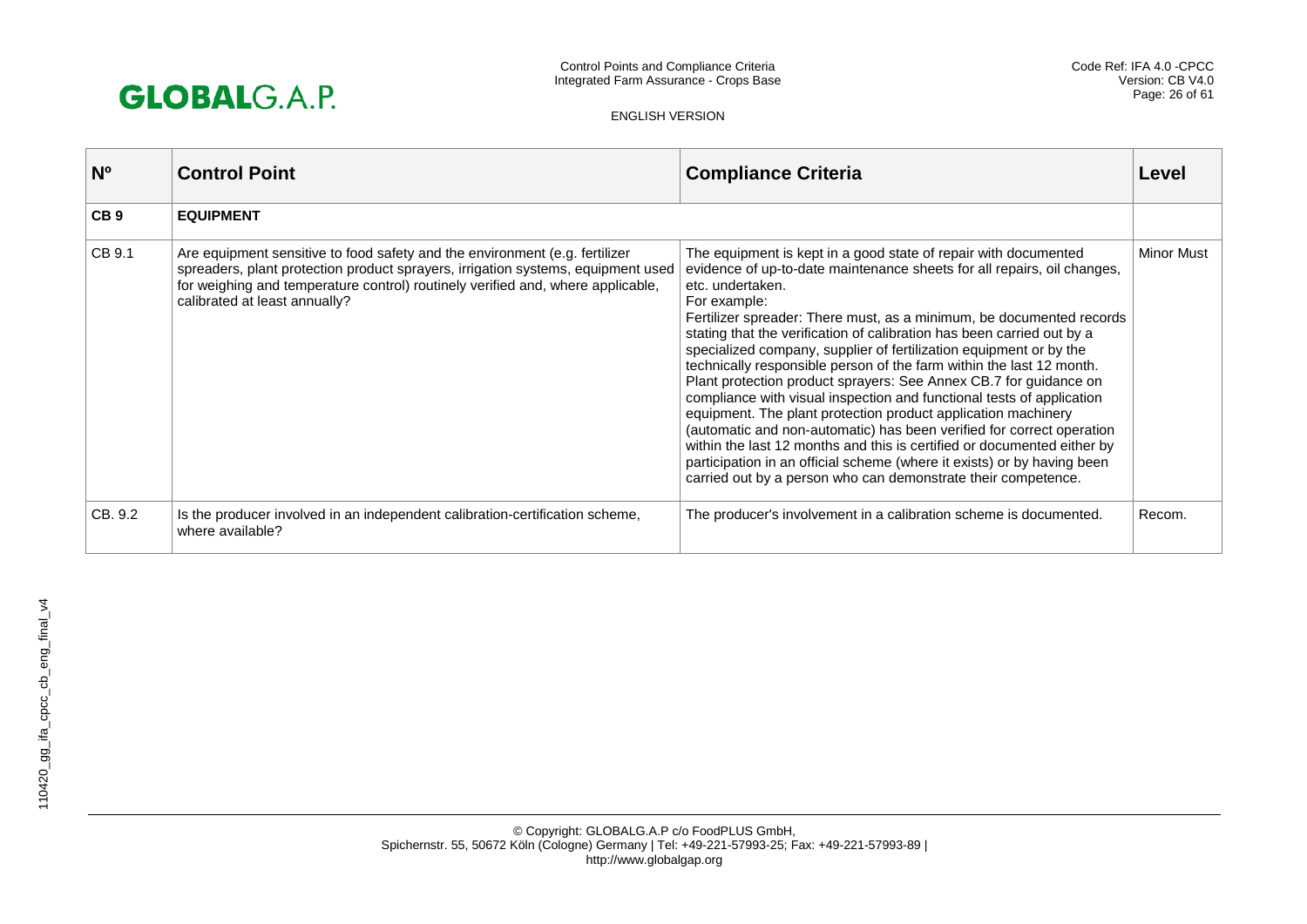

# **ANNEX CB.1 GLOBALG.A.P GUIDELINE | MICROBIOLOGICAL HAZARDS**

# **1. INTRODUCTION**

The scope of this Guideline is to facilitate the identification of the hygiene hazards during the harvest of fresh fruit and vegetables and the comprehension of the measures to consider avoidance of those hazards. Chemical and physical hazards are addressed in several sections of the GLOBALG.A.P Standard.

When hygiene is not taken into consideration, conditions for the presence of microorganisms (including human pathogenic) in produce are increased, originating a biological hazard that may cause food-borne illness in consumers.

Hygiene hazards are variable depending on several conditions that are specific to every farm, so it is not possible to explain in just a document all the mitigation procedures to be established in every case. Accordingly, this Guideline is not extensive and should not be considered that reflects all the hygiene hazards on a specific farm.

# **2. THE BASIC HAZARDS ON HYGIENE**

It is recognized that there are five main probable sources of microbial contamination that a grower need to know and evaluate in his farm. Once identified the risk, also must be considered that cross-contamination can happen at any point of the production cycle:

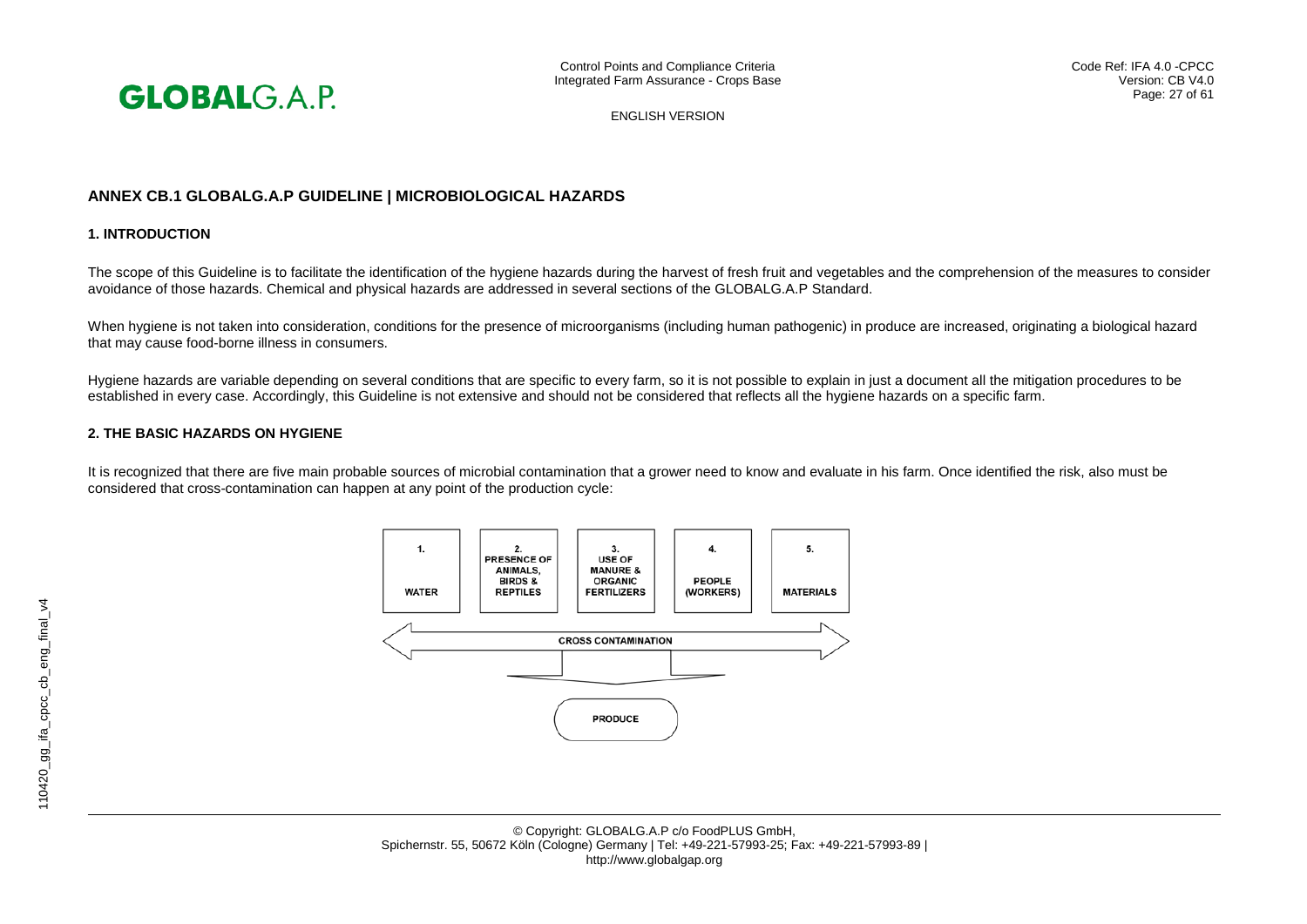

Code Ref: IFA 4.0 -CPCC Version: CB V4.0 Page: 28 of 61

ENGLISH VERSION

# **3. IDENTIFICATION OF HAZARDS**

The best way to avoid hazards, and therefore, risks in harvest is to take preventive measures. But the prevention is not a generic issue: it must be focused on risks associated to the specific farm conditions. This section provides guidance to growers in order to identify and avoid hygiene related hazards.

**Continuous monitoring of conditions is advised even if the hazards are determined to have a low probability.** 

**3.1 General:** 

# **3.1.1 Crop Characteristics**

The first factor to consider is the essential characteristics of the crop. Some of these conditions increase the base for hazards, and growers need to think about that. A simple tool known as the "decision tree" can be used as it is shown next:

#### **Decision tree to ascertain hazards inherent to the characteristics of a crop.**

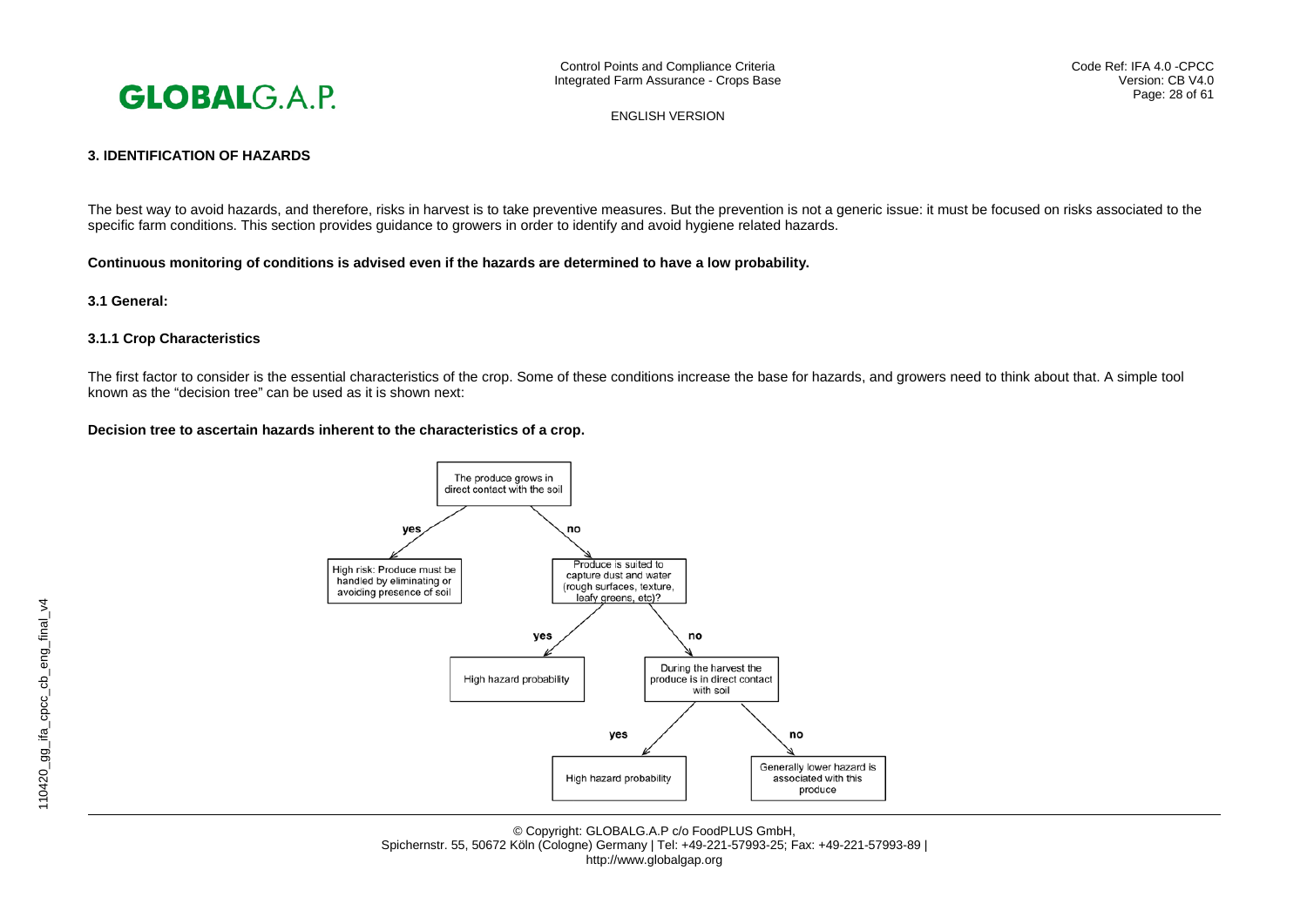

In those crops where due to its characteristics the hazards are identified as higher, more careful measures must be taken and probably a mix of measures must be considered to avoid the specific hazards.

#### **3.2. Specific hazards 3.2.1. Water 3.2.1.1. Water used shortly before harvest**

Depending on the source and distribution system, water can be contaminated from people and animals. There are some hazards because of water that carry pathogenic microorganisms and can survive to reach the consumer, especially in those products that according to their characteristics are of higher hazards. (See previous section).

In some crops water is used near or in a short period before harvest for purposes such as:

- Irrigation, including fertigation (hydroponics) (CB.6.3)
- Control of sun damage to the produce
- Last plant protection products applications (CB.8)

In case of irrigation, the water must comply with the local irrigation standards, but also it must be considered that if the water is used near harvest and gets into direct contact with the edible part of the produce, then the hazards are higher and measures must be taken to avoid water contamination from sewages, animals and birds.

In case of water use for control of sun damage or plant protection products near harvest, then the water to be used should be from origins that are free of contamination from animal, birds and sewage.

#### **3.2.1.2 Water for washing of harvested produce and materials (FV.3)**

Water used to wash produce must be from safe sources, preferably potable water or water that has been treated to eliminate bacteria. Basically there are four aspects to consider for establish the best hygienic practices related with the water for washing produce:

a) Always use fresh, potable water. In case of water from wells, the extraction system must be designed, constructed and maintained as to protect potential contamination from water.

b) In case the water is recirculated it must be treated by using a sanitizer agent. The weak points of the water treatment are generally controls and supervision to maintain their effect. Often they are forgotten or loosely made, so special emphasis should be given to records and the frequency of monitoring and corrective actions.

c) Cleaning of the tank, piping and pumps used for the washing. The equipment should be cleaned and sanitized every day and maintained dry up to the next day.

d) The frequency of the change of water. It should be determined in every specific case according to the type of produce, design of the washing equipment and information from the controls. The supplier of sanitizer should give guidance for that determination.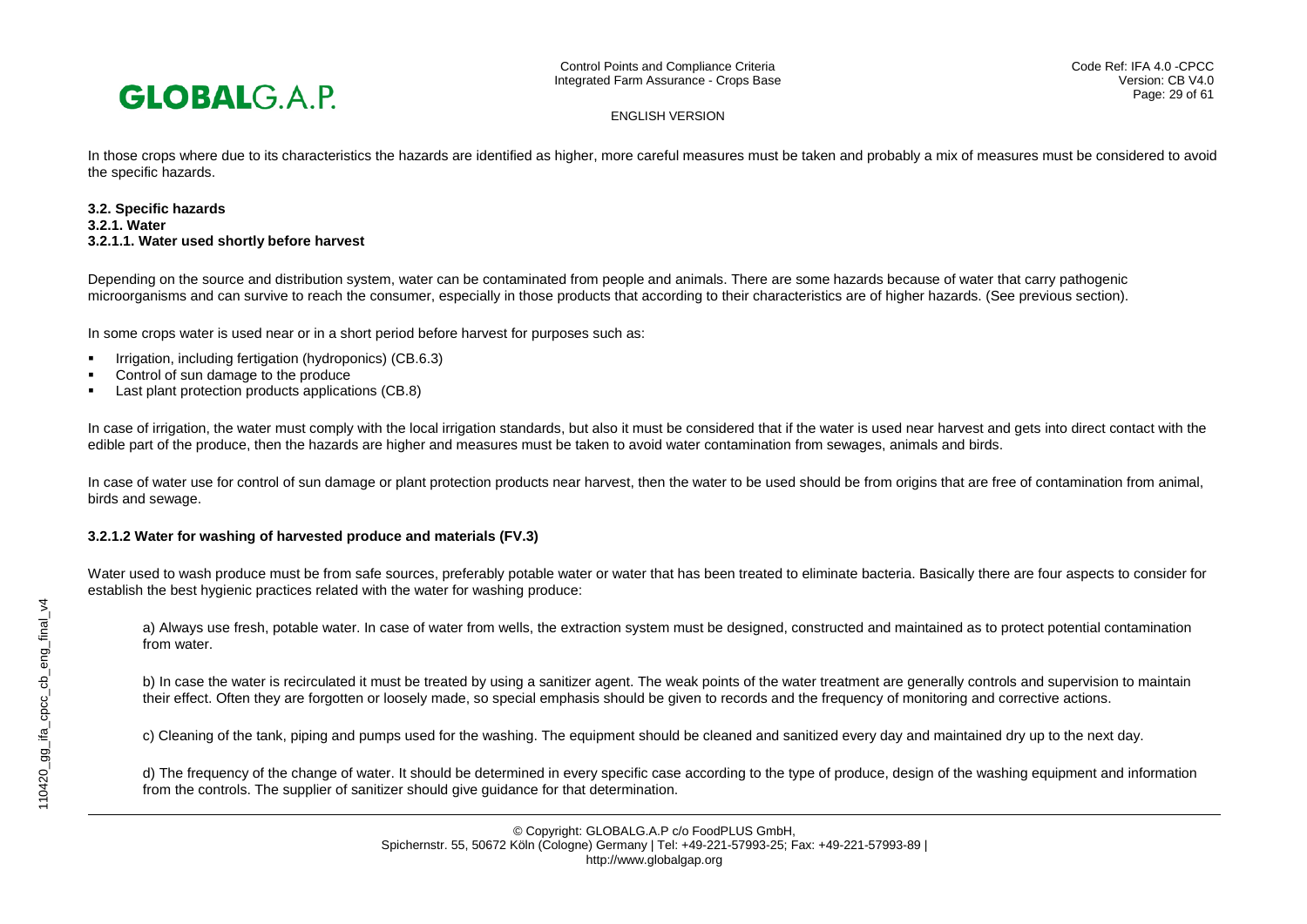

e) Refills of water must be made only by using potable or clean treated water.

f) Never use irrigation water (unless of potable quality) for wash or to "refresh" produce.

# **3.2.1.3 Water and ice for cooling harvested produce**

The same decision tree can be used to assess the hazards in case of water and ice used in cooling process, but there are some additional considerations related to the storage of the ice:

- Source of ice:
	- o Ice must always be obtained from drinking water (potable quality water). The grower must inform himself about the origin of the ice, by visiting the supplier and checking that it has been produced with controlled potable water.
- Storage of ice:
	- $\circ$  Ice must always be separated from soil.<br> $\circ$  Ice must be stored inside a covered tank
	- Ice must be stored inside a covered tank or similar structure in order to avoid accidental contamination from animals or birds.
- Handling of ice

110420\_gg\_ifa\_cpcc\_cb\_eng\_final\_v4

110420\_gg\_ifa\_cpcc\_cb\_eng\_final\_v4

- o All tools used to handle or triturate the ice must be clean and stored in cabinets.
- o Never add non-potable water to wash or maintain ice.

#### **Decision guideline for assessing the hazards of post harvest microbial contamination from water.**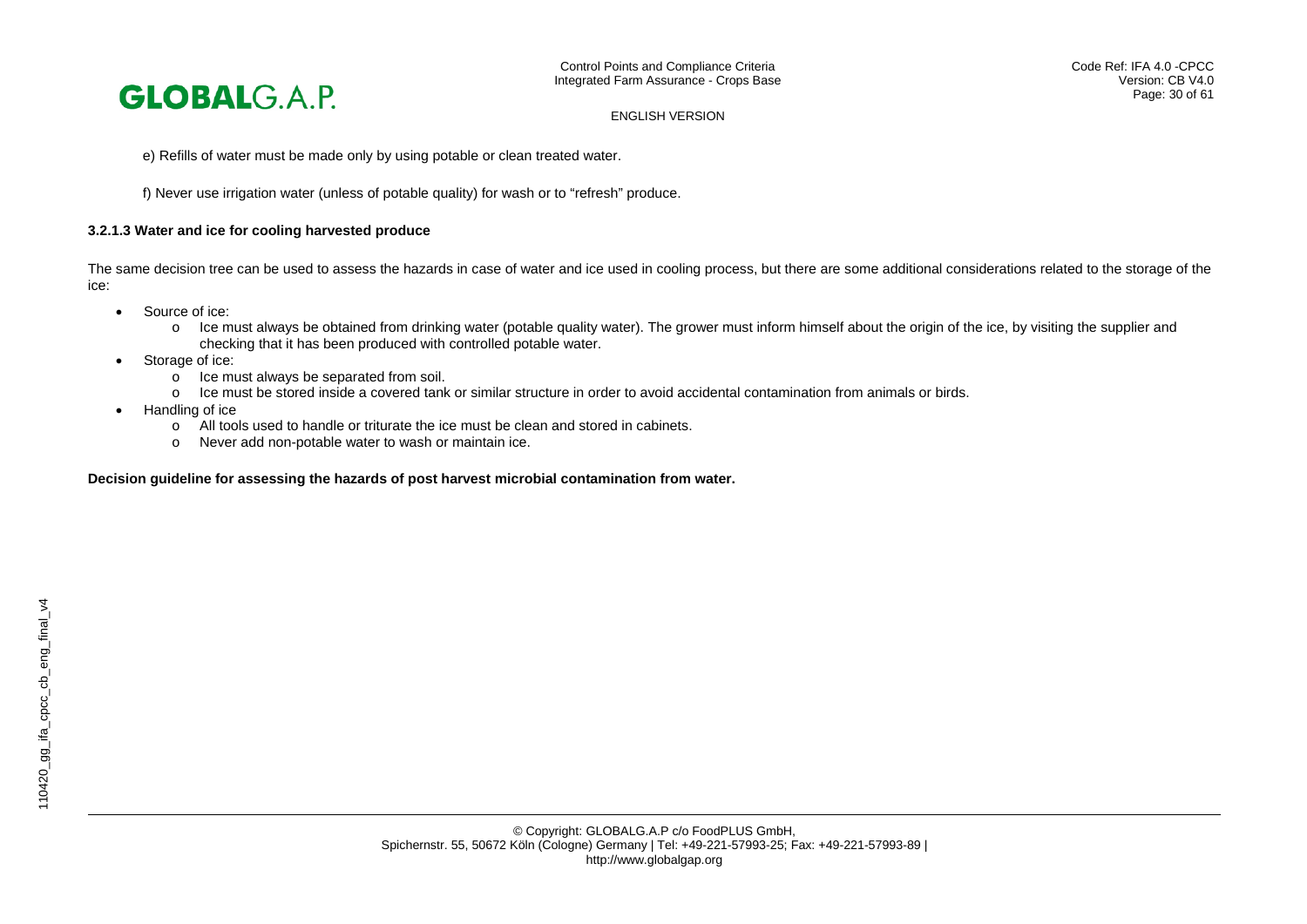



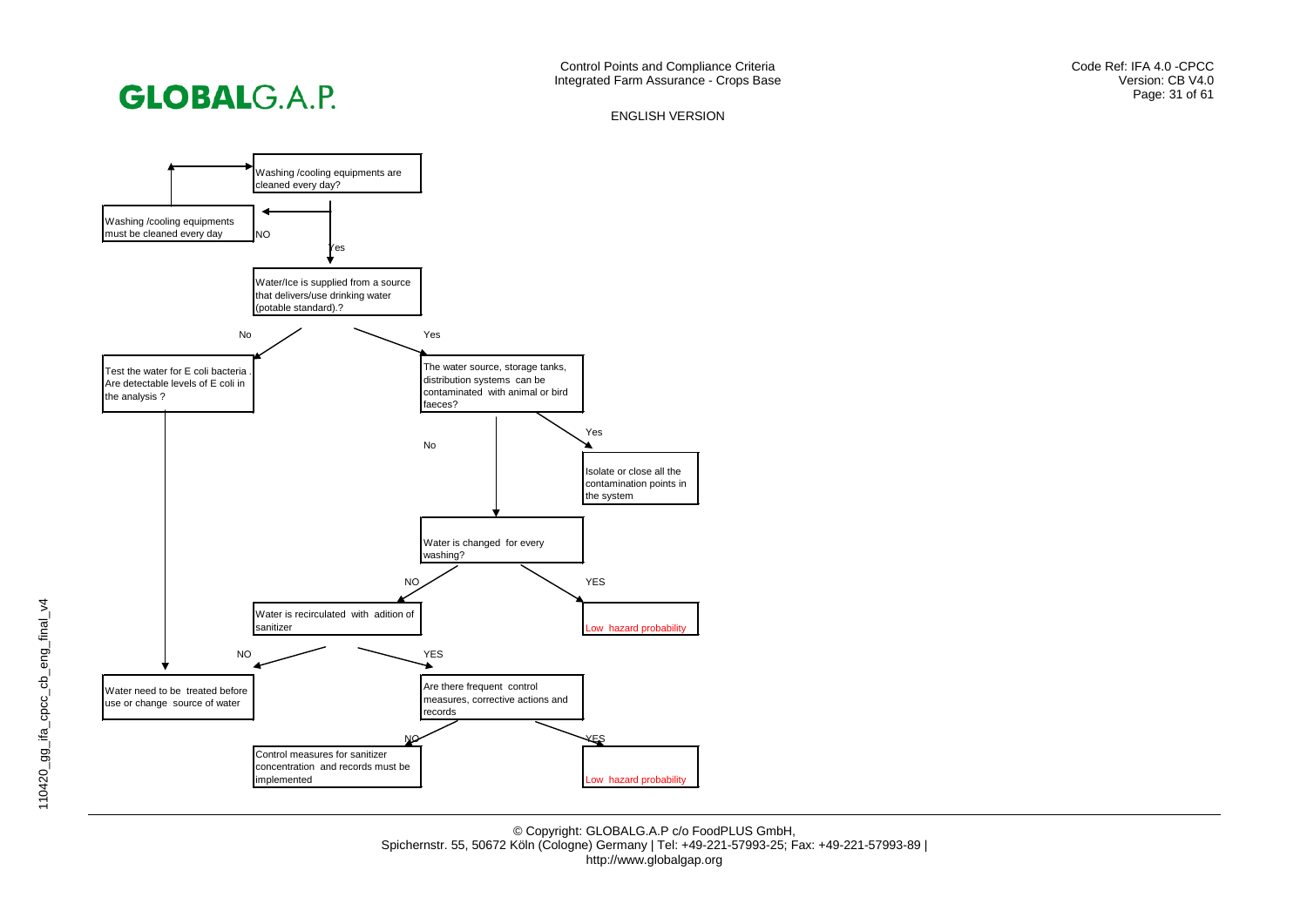

Control Points and Compliance Criteria Integrated Farm Assurance - Crops Base

ENGLISH VERSION

*Based on "Guidelines for on farm food safety for fresh produce. Australian Government." Dept. of Agriculture, fisheries and forestry*

In products where parts of the roots or stems are also harvested, a pre washing must take place in order to clean the product from soil and reduce the possibility of contamination before the washing/cooling.

#### **3.2.1.4 Water from non-controllable conditions, like flooding and heavy rains in harvest season**

Hazardous contaminants can be deposited at the crop site by heavy flooding (e.g. toxic waste, fecal material, dead animals). Prevent cross-contamination by cleaning or sanitizing any equipment that may have been in contact with previously flooded soil.

#### *FDA considers any crop that has come into contact with floodwater to be an "adulterated" commodity that cannot be sold for human consumption.*

Areas that have been flooded in any time of the season must not be used to store produce or packing material.

#### **3.2.2. Presence of animals, birds and reptile**

Animals, birds and reptiles can contaminate produce and materials with microorganisms that can cause diseases to consumers and workers. It is necessary to take all measures to avoid their contact with the produce on farm, during harvest and post farm handling including transportation.

The next is a basic decision tree focused on the presence of animals during harvesting.

110420\_gg\_ifa\_cpcc\_cb\_eng\_final\_v4

110420\_gg\_ifa\_cpcc\_cb\_eng\_final\_v4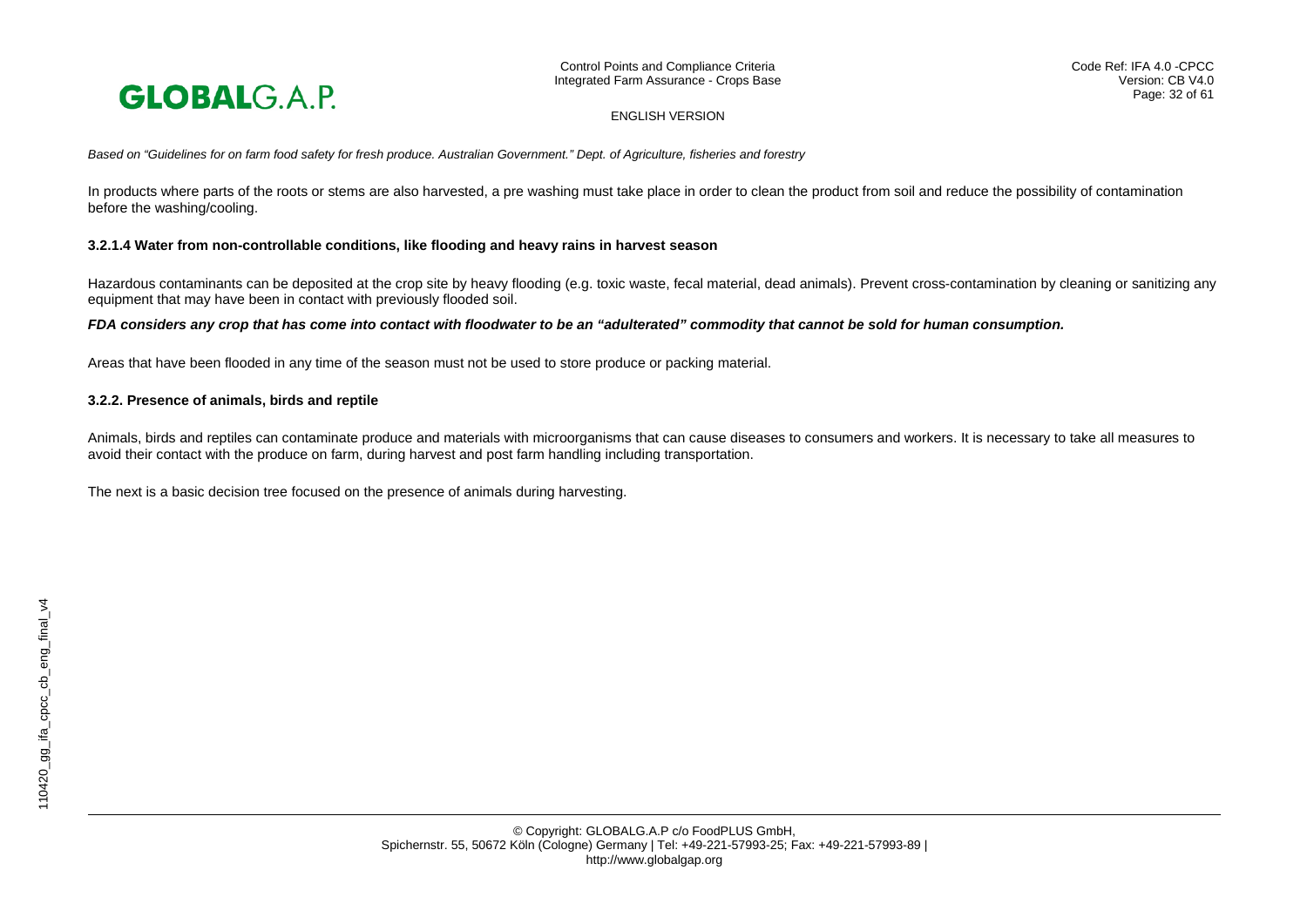**GLOBALG.A.P.** 

Control Points and Compliance Criteria Integrated Farm Assurance - Crops Base Code Ref: IFA 4.0 -CPCC Version: CB V4.0 Page: 33 of 61

ENGLISH VERSION

#### **Decision tree to ascertain hazards due to presence of animals during harvest**



© Copyright: GLOBALG.A.P c/o FoodPLUS GmbH, Spichernstr. 55, 50672 Köln (Cologne) Germany | Tel: +49-221-57993-25; Fax: +49-221-57993-89 | http://www.globalgap.org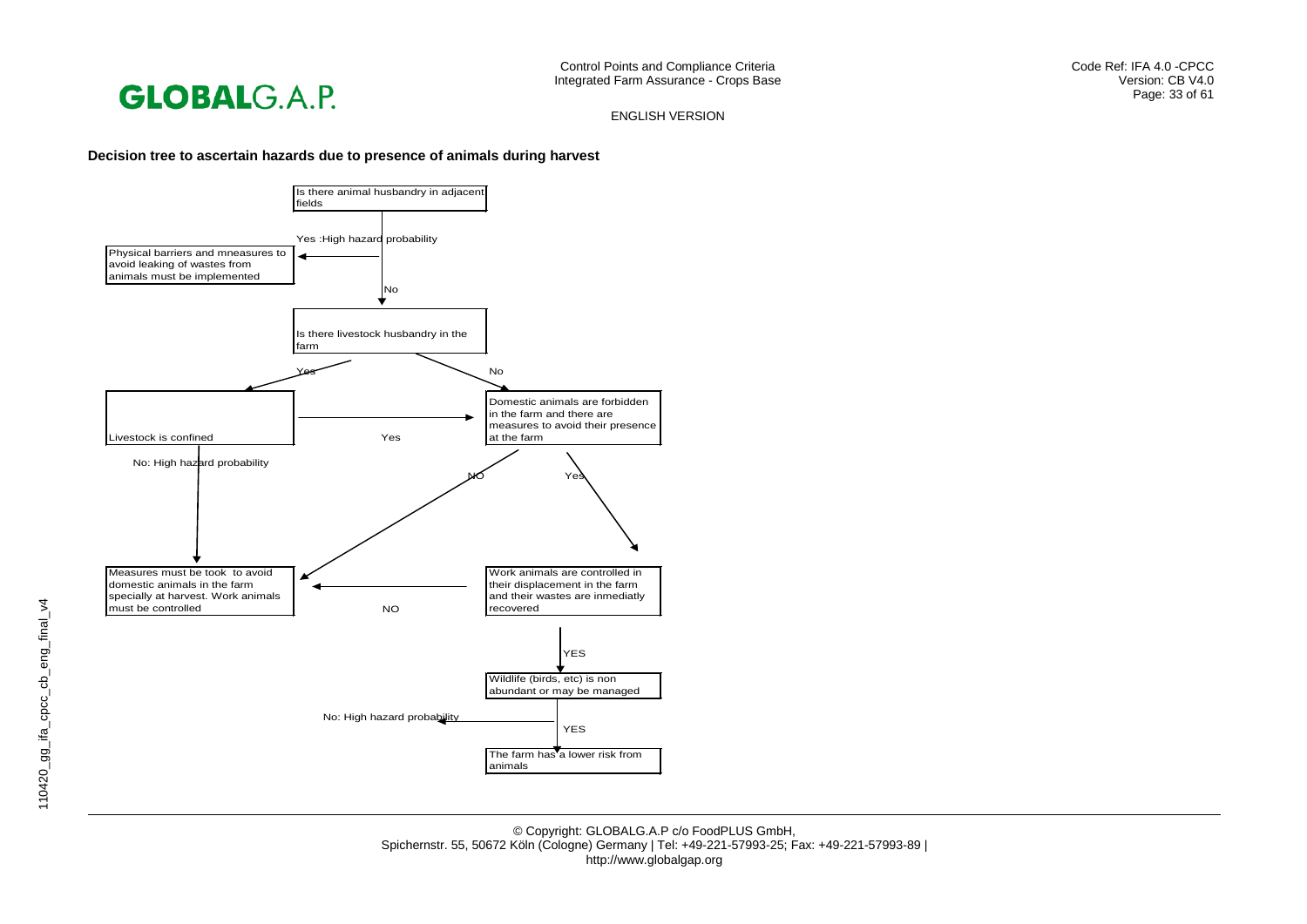

Attraction points to animals, rodents and birds must be avoided. For that purpose, all the produce discarded must be covered or taken out of the sector in harvest. Any produce that is suspected to have been in direct contact with rodents, animals, birds or reptile, must be discarded for fresh consumption. A pest control system must be in place in those areas used to store/maintain harvested produce.

#### **3.2.3. Use of manure in the crop and the conditions in which manure is stored in the farm (CB.5.5)**

Manure and other natural fertilizers, because of their origin, are a potential source of microbial contamination. For that reason the use of this type of natural fertilizers should be managed to avoid the possibilities for microbial contamination. During harvest special care must be taken in the next aspects:

1.Crops growing in or near the soil are most vulnerable to pathogens, which may survive in the soil. Low growing crops that may be splashed with soil during irrigation or heavy rainfall are also at risk because pathogens in manure can persist in the soil. Produce where the edible portion of the crop generally does not contact soil has less probability of contamination provided that produce that has had contact with the ground (e.g., windfalls) is not harvested.

2. The time lapse between manure application and harvest of fresh fruits and vegetables must be maximized. Untreated organic fertilizers should not be used from 60 days previous to the harvest season.

3. Avoid possible contamination from manure from neighbor land. Look for leachates or contamination through irrigation channels. Heavy rainfalls onto a manure pile can result in leachate to areas in harvest.

4. Do not locate manure storage or treatment sites in proximity to fresh fruit and vegetable production areas or area used for storage of harvest tools and materials.

5. Equipment used in harvest such as tractors, trucks and transporters must not traffic through areas having manure before entering a produce field. All equipment that has been in contact with untreated manure (e.g. tractors, tools) must be cleaned prior to access to harvest areas.

# **3.2.4. People (workers) Health and Hygiene**

Proper hygiene in employees is a crucial element of food safety in every fresh produce production operation.

The compliance with proper hygiene measures by employees can be facilitated if they have access to:

- Sanitary infrastructure for employees
- Information and training in hygiene and health is given to all employees
- Supervision of the compliance of the instructions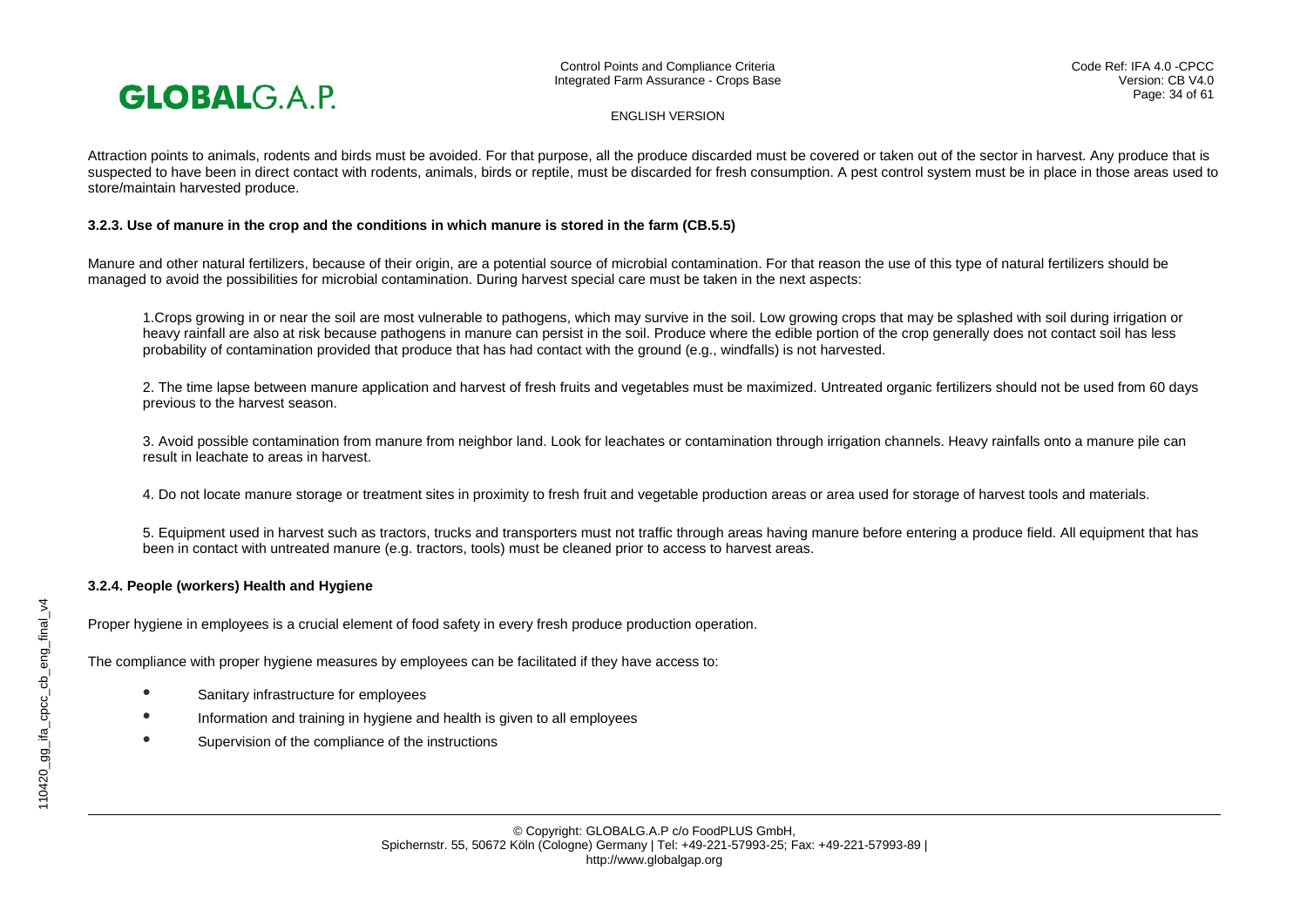

# 3.2.4.1 Infrastructure for employees

To comply with the basic aspects of hygiene, employees need to have access to the use of specific installations and equipments.

a) Sanitary field stations. Workers in the field should have access to proper sanitary facilities in order to prevent hazards. The location and system of sanitary toilets to use on field will depend on local legislation, but basic recommendations for sanitary field stations are:

- The facility must be easily accessible to all workers and permit to use of toilets whenever necessary must be given
- Sanitary stations need to be in good and clean condition to avoid a threat to contamination of soil, water, crops and the workers themselves
- Signs indicating that hands must be washed after the use of the sanitary must be in place
- The elimination of residues must be done in such a way that does not contaminate the crop, land, produce or materials

#### b) Hand washing

- Clean water must be in place for the workers to wash their hands, as well as soap
- The water can be maintained in closed tanks with a faucet and maintained in a shadowed area
- The water must be changed every day
- **The tank must be thoroughly washed frequently, according to the specific conditions in the farm**

3.2.4.2. Information and training in hygiene and health for all employees.

Instruction and training on basic hygiene must be given to all the employees and supervisors. a) The basic set of instructions must include:

- $H<sub>OW</sub>$  to wash the hands
- When to wash hands
- How to handle cuts and injuries
- What to do in case of blooding
- Post signs prohibiting eating, smoking, chewing gum and spit in the field
- Use of sanitary
- How to detect un-sanitary conditions in the field (birds, rodents, and evidence of their presence, domestic animals, how to handle garbage)

Supervisors also should be trained to recognize symptoms of diseases and how to handle that condition.

b) Training must include, at least, the handling of the specific produce and packaging in terms of hygiene. The follow up of the application of the hygiene principles and instructions must be included in the tasks of the supervisors.

#### **4. Materials**

**4.1 Harvest containers and tools**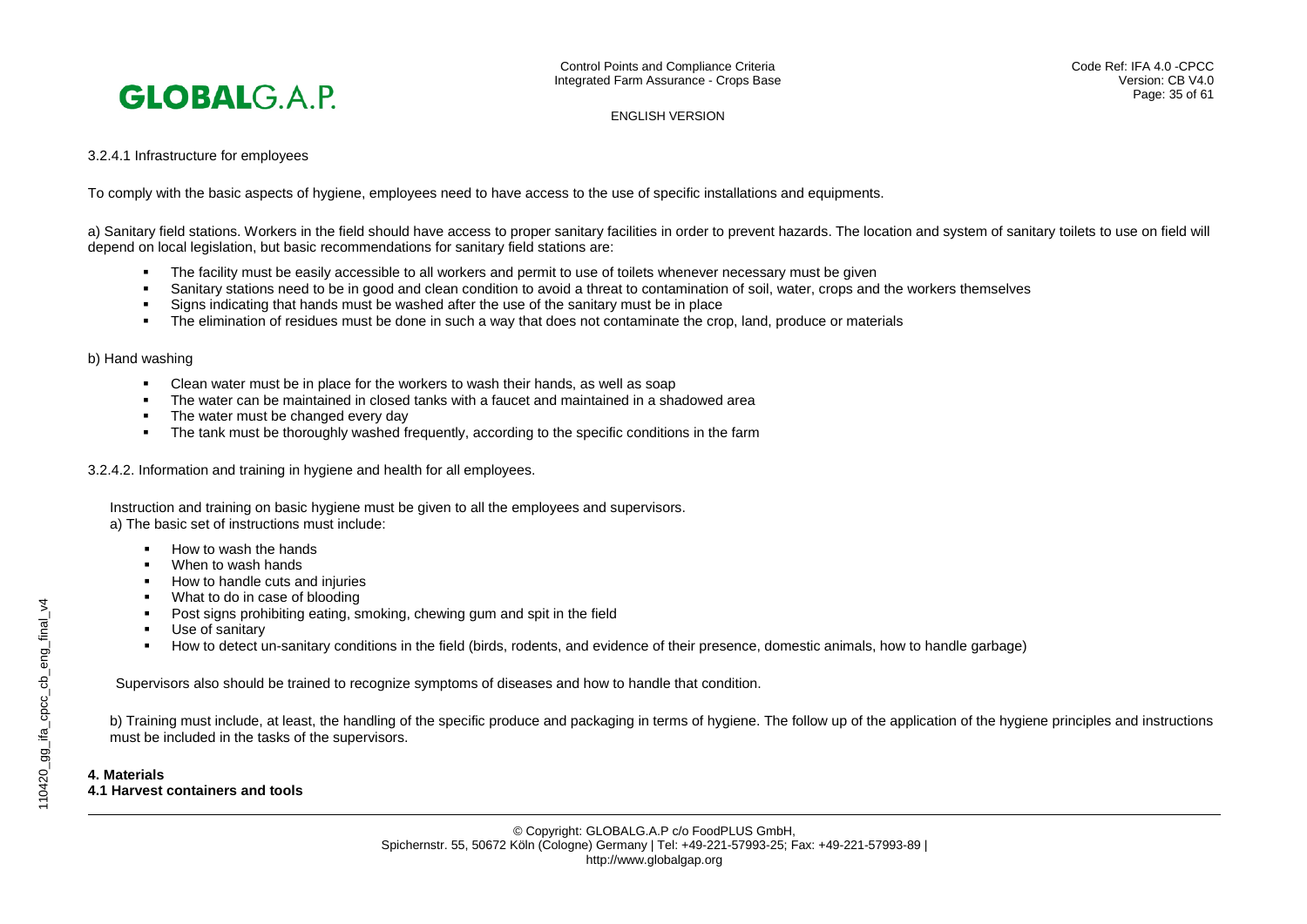

- Must be maintained clean and in good condition so they cannot contaminate nor damage the produce
- Workers should be trained to use only those containers and tools that are clean and in good condition. Remove all dirt as practicable from trailers and boxes between harvest uses
- Any container or tool suspected to have been in contact with animals manure or animal/human faeces, blood or having bird droppings, must be washed and disinfected before re use
- Harvesting containers should not be used for carrying any material or substance other than harvested fruits and vegetables. Agricultural workers should be trained in this aspect
- Containers for waste, by-products and inedible or dangerous substances, should be specifically identified. They should not be used for maintain fresh fruits or vegetables or packaging material that is used for fresh fruits and vegetables

#### **4.2. Harvest machinery and equipment**

- When harvest machinery is used, it should be properly calibrated and handled to prevent physical damage to produce
- Every day the machinery should be revised to assure that no produce is left inside the equipment
- Harvest machinery should be cleaned and washed according to the manufacturer's recommendations and the specific working condition

# **4.3. Transport**

- Vehicles used for transport of fresh and packed fruit and vegetables should not be used for the transport of hygienically hazardous substances
- Any vehicle should be adequately cleaned, and where necessary disinfected, to avoid cross-contamination
- A dirty vehicle or one having remnants of produce shall never be used

# **4.4. Temporary storage of harvested produce**

- Harvested produce must be maintained always in clean area
- Harvested produce must be protected from heat, animals or any source of possible contamination
- A pest control must be in place

# **5. BIBLIOGRAPHY**

- 1. Department of Agriculture, Fisheries and Forestry, Australia: Guidelines for On-Farm Food Safety for Fresh Produce, Second Edition, 2004
- 2. EEC: Regulation (EC) No 852/2004 on the hygiene of foodstuff, of the European parliament and the council of 29 April 2004.
- 3. FAO: Code of hygiene practice for fresh fruit and vegetables CAC/RCP 53-2003, Codex Alimentarius, 2003.
- 4. Fundación para el Desarrollo Frutícola: Guía de Buenas Prácticas de higiene en frutas y vegetales, 2000 Chile.

5. U.S. Department of Health and Human Services, FDA, Center for Food Safety and Applied Nutrition: Guide to Minimize Microbial Food Safety Hazards for Fresh Fruits and Vegetables, October, 1998.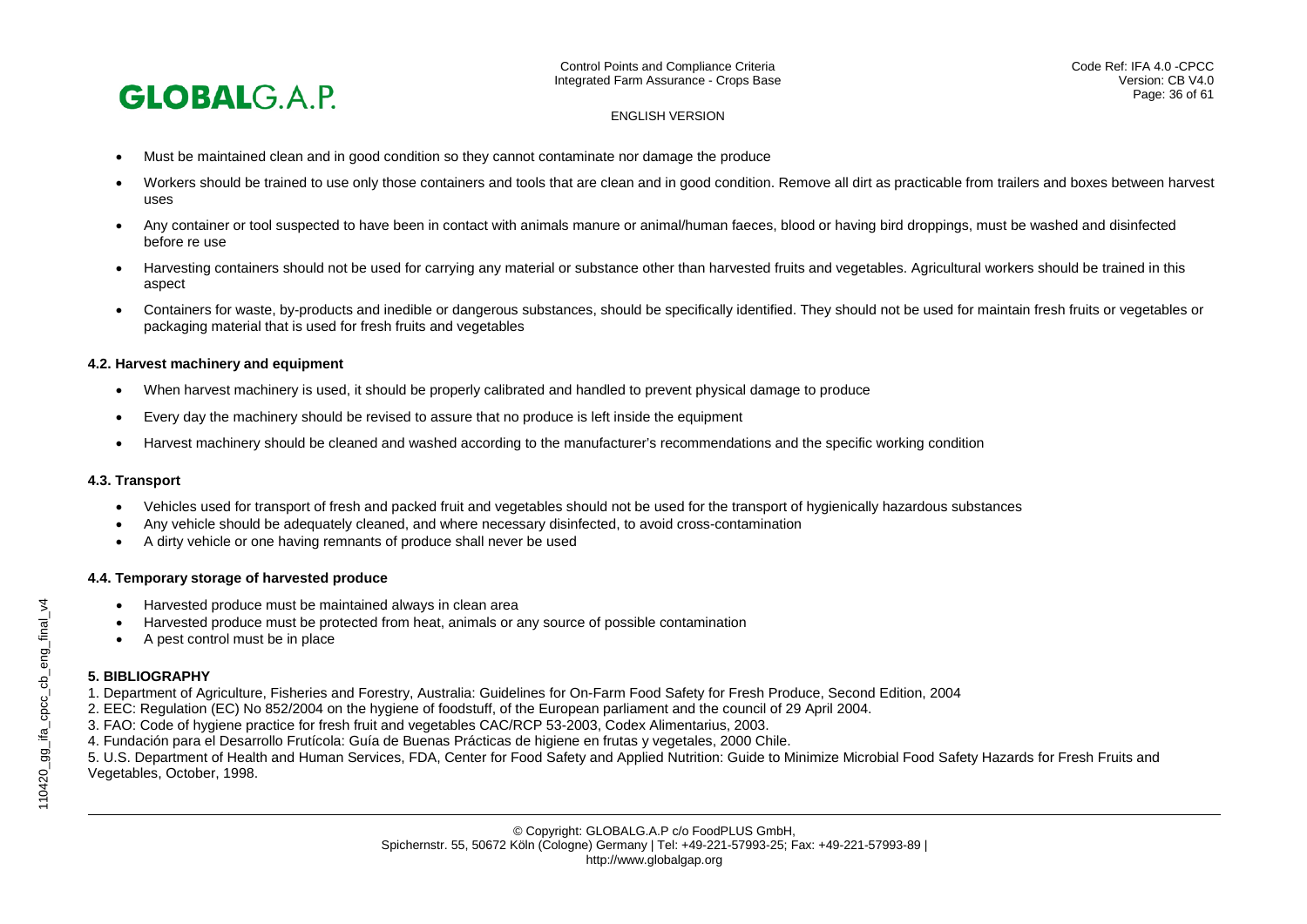

# **ANNEX CB. 2 GLOBALG.A.P GUIDELINE | RESPONSIBLE WATER USE**

| <b>Risk</b>     | <b>Issue</b>                              |                                                                                                                                                                                                                                                                                                                                                                                                                                                                                                                                                 | <b>Status</b> | <b>Action</b> |
|-----------------|-------------------------------------------|-------------------------------------------------------------------------------------------------------------------------------------------------------------------------------------------------------------------------------------------------------------------------------------------------------------------------------------------------------------------------------------------------------------------------------------------------------------------------------------------------------------------------------------------------|---------------|---------------|
| <b>Physical</b> | <b>Water scarcity</b>                     | Does the river basin or area face water scarcity due to the<br>overexploitation of water resources? Can water scarcity affect the<br>current or planned water usage by the producer? Does the producer<br>contribute significantly to water scarcity in the river basin or area or<br>might he do so in future?                                                                                                                                                                                                                                 |               |               |
|                 | <b>Drought events</b>                     | Does the river basin or area face droughts due to irregular rainfalls?<br>Can this phenomenon affect the water usage of the producer? How<br>flexible is the farm's water usage? Can this phenomenon affect the<br>environment, social and/or cultural issues?                                                                                                                                                                                                                                                                                  |               |               |
|                 | <b>Flood events</b>                       | Does the river basin or area face floods due to irregular rainfalls or<br>water management? Can this phenomenon affect the producer? Can<br>this phenomenon affect the environment, social and/or cultural issues?                                                                                                                                                                                                                                                                                                                              |               |               |
|                 | <b>Water pollution</b>                    | Does the river basin or area face water pollution? Are current or<br>potential pollution sources upstream or located in the same<br>groundwater area as the producer? Can the pollution affect the<br>producer? Can this pollution affect the environment, social and/or<br>cultural issues?                                                                                                                                                                                                                                                    |               |               |
|                 | Alternative water sources                 | Do alternative non-overexploited and/or non-polluted water sources<br>exist? Can this water be allocated to the producer on a regular basis?<br>Can this water be allocated to the producer under extreme situations<br>(drought, pollution, etc.)? Are there (new) storage mechanisms in order<br>to address temporary extreme situations? What are the environmental<br>effects of the alternative sources or water storage systems?                                                                                                          |               |               |
| Regulatory      | Water allocation and<br>management scheme | Is the river basin or area managed according to a plan or scheme? Has<br>this plan or scheme been consulted to the public and interested parties<br>and approved by the corresponding water authority? Is the plan being<br>implemented and updated on a regular basis? Is the water usage of the<br>producer included in the plan or scheme? If not, is the water usage of<br>the producer coherent with the plan's allocation and management<br>scheme? Does this plan consider adequately the environment, social<br>and/or cultural issues? |               |               |
|                 | Water usage permit                        | Does a procedure exist to hold a water usage permit? Does the<br>producer hold a water usage permit adequate to its water usage? Does<br>this permit interact with other (water usage) permits?                                                                                                                                                                                                                                                                                                                                                 |               |               |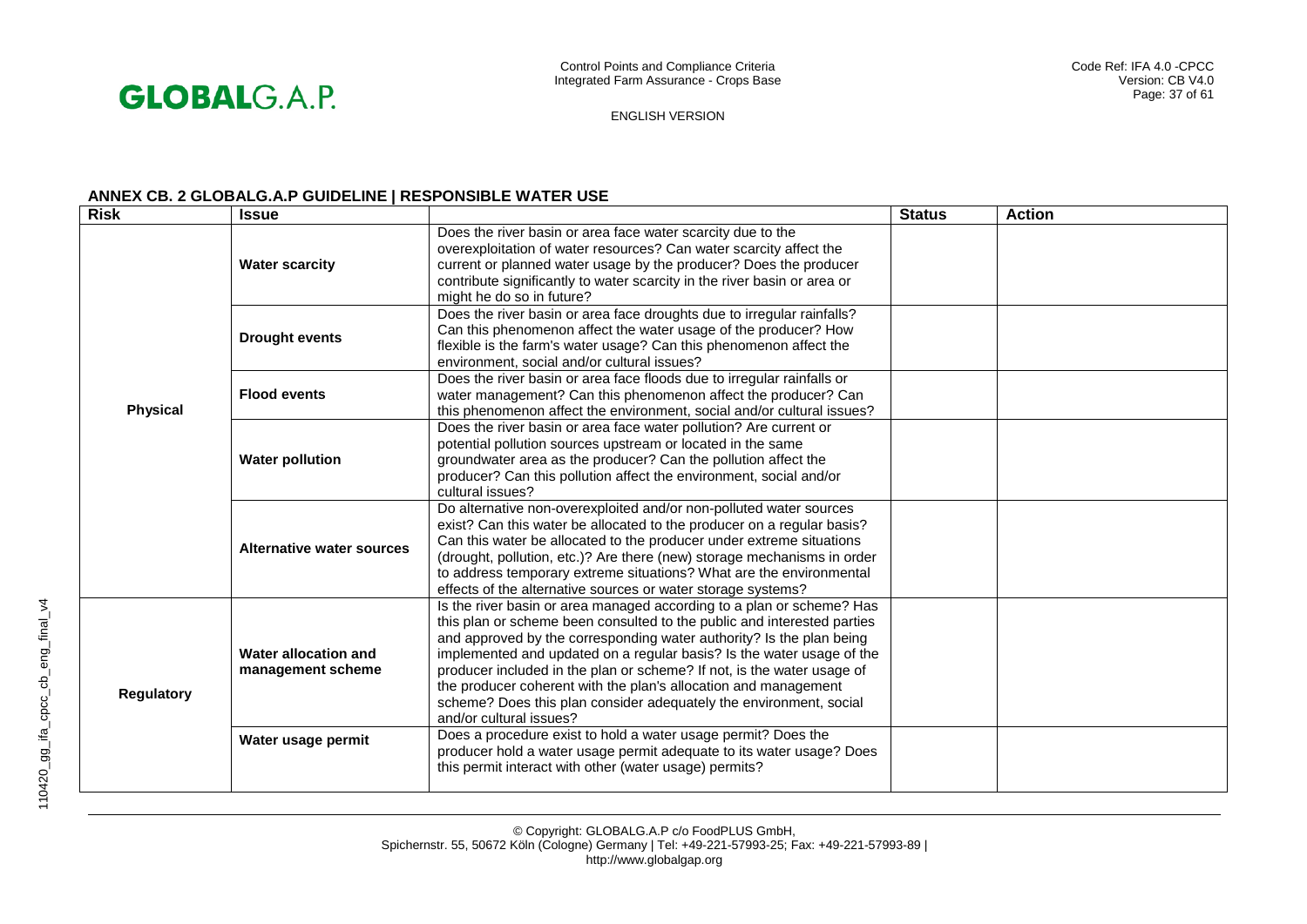

| Does the producer use water (partially) without the correspondent<br>permit? Do other users use water without the corresponding permit?<br>Non-authorized water<br>Can this non-authorized water usage affect the producer's water usage<br>usage<br>permit or the water usage itself? Can this non-authorized water usage<br>affect the environment, social and/or cultural issues?<br>Is the usage of water prioritized in the river basin or area? What is the<br>ranking of the producer in relation to other water users? Are specific<br>regulations foreseen for extreme situations (drought, pollution, etc.)? Is<br><b>Priority usage</b><br>there a risk for the producer's water usage taking into account the trend<br>scenarios of priority water users and extreme situations? Can the permit<br>be derogated in order to supply water to priority water users?<br>Does the river basin or groundwater area cross national, regional, local<br>or cultural/ethnical borders? Are there conflicts about water in the river<br>basin or area? What are their reasons? Are these conflicts addressed<br><b>Water conflict</b><br>by conflict-resolution dialogue-processes? Is the producer involved in<br>water conflicts in this particular area or in any other geographical area<br>he operates? Are similar water users involved in water conflicts in the<br>river basin or area or adjacent areas?<br>What is the current situation of the freshwater environment in the river<br>basin or area? What are the environmental and biodiversity trends for<br>the river basin or area? Can these environmental trends affect<br>negatively the farm's operations? Does the farm's water usage impact<br>significantly in direct or indirect form on the key environmental or<br><b>Environmental issues</b><br>biodiversity features? Has the producer developed a (public)<br>environmental statement and/or plan? Does this plan respond to any<br>water-related environmental conflicts or concerns arisen? Is this plan<br>Reputational<br>implemented, audited and updated on a regular basis? Is this plan<br>publicly accessible?<br>What is the current social situation regarding water issues (access to<br>drinking water and adequate sanitation, etc.) in the river basin or area?<br>What are the social trends for those aspects? Can social requirements<br>or claims affect negatively the farm's operations? Does the farm's water<br>usage impact significantly in direct or indirect form on the access to<br><b>Social issues</b><br>drinking water and sanitation for the inhabitants of the river basin or<br>area? Has the producer developed a (public) statement and/or plan in<br>this regard? Does this plan respond to any conflicts or concerns arisen<br>on the water usage? Is this plan implemented, audited and updated on<br>a regular basis? Is this plan publicly accessible?<br>What are the key cultural issues related to water in the river basin or<br><b>Cultural issues</b> |  |  |  |  |
|----------------------------------------------------------------------------------------------------------------------------------------------------------------------------------------------------------------------------------------------------------------------------------------------------------------------------------------------------------------------------------------------------------------------------------------------------------------------------------------------------------------------------------------------------------------------------------------------------------------------------------------------------------------------------------------------------------------------------------------------------------------------------------------------------------------------------------------------------------------------------------------------------------------------------------------------------------------------------------------------------------------------------------------------------------------------------------------------------------------------------------------------------------------------------------------------------------------------------------------------------------------------------------------------------------------------------------------------------------------------------------------------------------------------------------------------------------------------------------------------------------------------------------------------------------------------------------------------------------------------------------------------------------------------------------------------------------------------------------------------------------------------------------------------------------------------------------------------------------------------------------------------------------------------------------------------------------------------------------------------------------------------------------------------------------------------------------------------------------------------------------------------------------------------------------------------------------------------------------------------------------------------------------------------------------------------------------------------------------------------------------------------------------------------------------------------------------------------------------------------------------------------------------------------------------------------------------------------------------------------------------------------------------------------------------------------------------------------------------------------------------------------------------------------------------------------------------------------------------------------------------------------------------------------------------------------------------------------------------------------------------------------------------------|--|--|--|--|
|                                                                                                                                                                                                                                                                                                                                                                                                                                                                                                                                                                                                                                                                                                                                                                                                                                                                                                                                                                                                                                                                                                                                                                                                                                                                                                                                                                                                                                                                                                                                                                                                                                                                                                                                                                                                                                                                                                                                                                                                                                                                                                                                                                                                                                                                                                                                                                                                                                                                                                                                                                                                                                                                                                                                                                                                                                                                                                                                                                                                                                        |  |  |  |  |
|                                                                                                                                                                                                                                                                                                                                                                                                                                                                                                                                                                                                                                                                                                                                                                                                                                                                                                                                                                                                                                                                                                                                                                                                                                                                                                                                                                                                                                                                                                                                                                                                                                                                                                                                                                                                                                                                                                                                                                                                                                                                                                                                                                                                                                                                                                                                                                                                                                                                                                                                                                                                                                                                                                                                                                                                                                                                                                                                                                                                                                        |  |  |  |  |
|                                                                                                                                                                                                                                                                                                                                                                                                                                                                                                                                                                                                                                                                                                                                                                                                                                                                                                                                                                                                                                                                                                                                                                                                                                                                                                                                                                                                                                                                                                                                                                                                                                                                                                                                                                                                                                                                                                                                                                                                                                                                                                                                                                                                                                                                                                                                                                                                                                                                                                                                                                                                                                                                                                                                                                                                                                                                                                                                                                                                                                        |  |  |  |  |
|                                                                                                                                                                                                                                                                                                                                                                                                                                                                                                                                                                                                                                                                                                                                                                                                                                                                                                                                                                                                                                                                                                                                                                                                                                                                                                                                                                                                                                                                                                                                                                                                                                                                                                                                                                                                                                                                                                                                                                                                                                                                                                                                                                                                                                                                                                                                                                                                                                                                                                                                                                                                                                                                                                                                                                                                                                                                                                                                                                                                                                        |  |  |  |  |
|                                                                                                                                                                                                                                                                                                                                                                                                                                                                                                                                                                                                                                                                                                                                                                                                                                                                                                                                                                                                                                                                                                                                                                                                                                                                                                                                                                                                                                                                                                                                                                                                                                                                                                                                                                                                                                                                                                                                                                                                                                                                                                                                                                                                                                                                                                                                                                                                                                                                                                                                                                                                                                                                                                                                                                                                                                                                                                                                                                                                                                        |  |  |  |  |
| area? What has been their evolution? Can cultural trends, requirements                                                                                                                                                                                                                                                                                                                                                                                                                                                                                                                                                                                                                                                                                                                                                                                                                                                                                                                                                                                                                                                                                                                                                                                                                                                                                                                                                                                                                                                                                                                                                                                                                                                                                                                                                                                                                                                                                                                                                                                                                                                                                                                                                                                                                                                                                                                                                                                                                                                                                                                                                                                                                                                                                                                                                                                                                                                                                                                                                                 |  |  |  |  |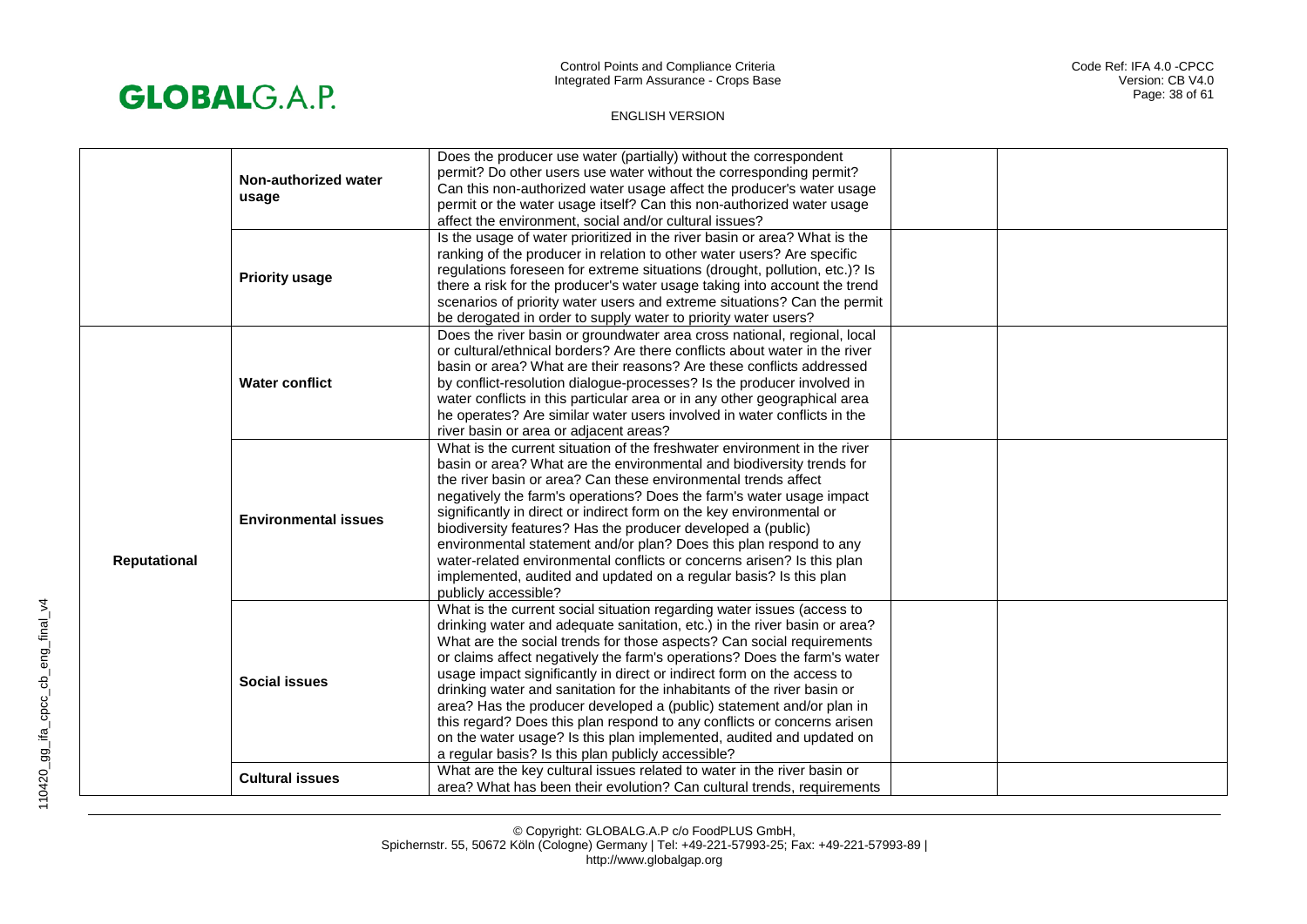

| <b>Financial</b> |                         | or claims affect negatively the farm's operations? Does the farm's water<br>usage impact significantly in direct or indirect form on the cultural<br>heritage of the river basin or area? Has the producer developed a<br>(public) statement and/or plan in this regard? Does this plan respond to<br>any conflicts or concerns arisen on the water usage? Is this plan<br>implemented, audited and updated on a regular basis? Is this plan<br>publicly accessible? |  |
|------------------|-------------------------|----------------------------------------------------------------------------------------------------------------------------------------------------------------------------------------------------------------------------------------------------------------------------------------------------------------------------------------------------------------------------------------------------------------------------------------------------------------------|--|
|                  | Farm's water management | Is the water in the farm managed according to a plan? Does this plan<br>include registers for historical, current and future water usage? Does<br>this plan include provisions for the sustainable and efficient water<br>usage? Does this plan respond to any conflicts or concerns arisen<br>regarding the farm's water management? Is this plan implemented,<br>audited and updated on a regular basis? Is this plan publicly<br>accessible?                      |  |
|                  | <b>Financing</b>        | Does the producer require regular or irregular external financing? Do<br>the (current and potential) investors consider water-related criteria in<br>their funding evaluation? Are there any specific aspects (e.g. water<br>management plan, water usage permits) required by the investors? Do<br>the investors establish thresholds for compliance with its water-related<br>criteria?                                                                            |  |
|                  | <b>Insurance</b>        | Does the producer subscribe insurances for its operations? Do the<br>(current and potential) insurance operators consider water-related<br>criteria in their evaluation? Are there any specific aspects (e.g. water<br>management plan, water usage permits) required by the insurance<br>operators? Do they establish risk thresholds for compliance with its<br>water-related criteria?                                                                            |  |
|                  | <b>Water pricing</b>    | Does the producer pay for the water usage? How is this price/tax/tariff<br>fixed? Does it include operational costs and (environmental)<br>externalities? Is the pricing system stable, foreseeable and transparent?<br>How likely is it that water prices will be increased on a regular or<br>irregular basis?                                                                                                                                                     |  |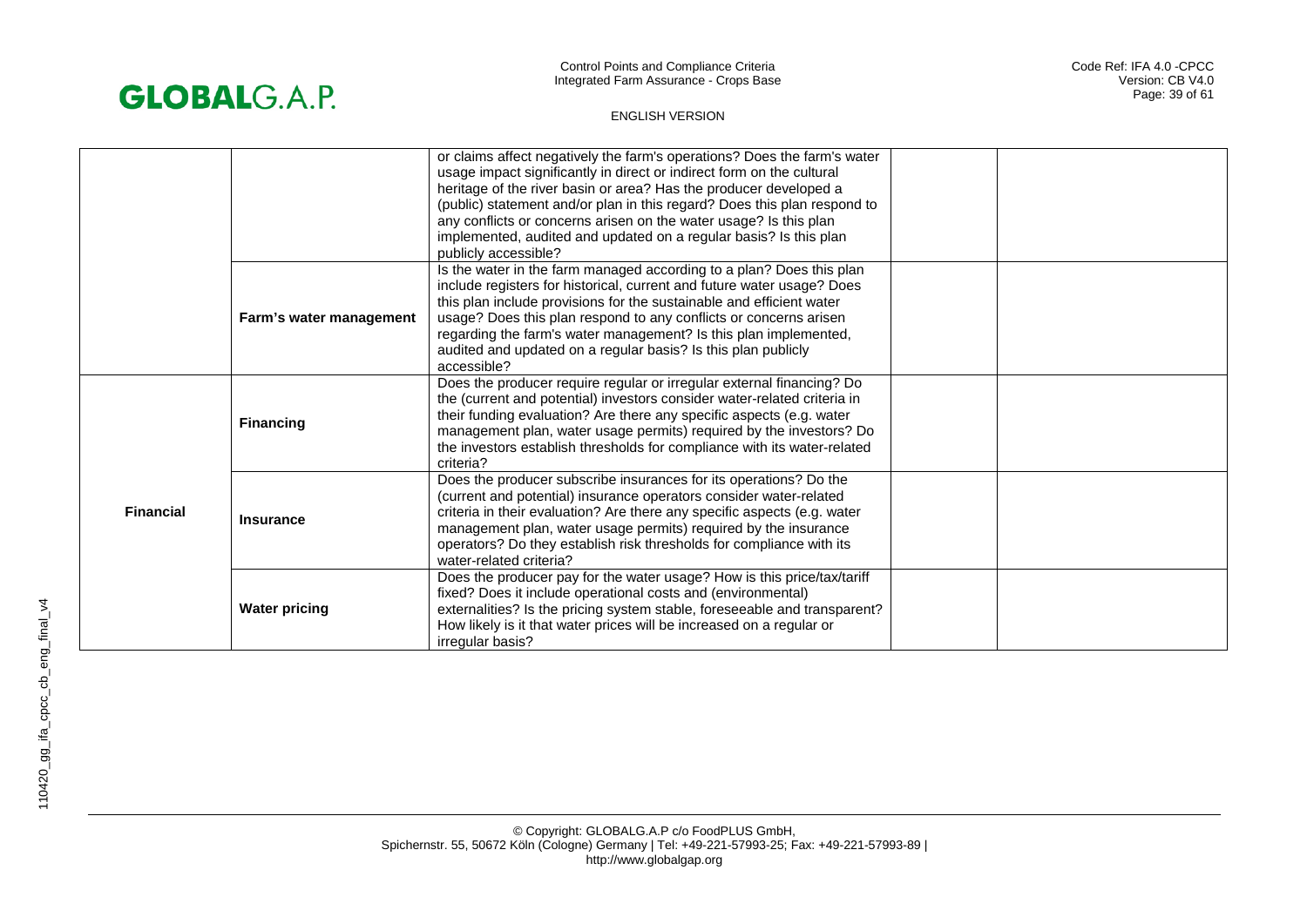

# **ANNEX CB.3 GLOBALG.A.P GUIDELINE | INTEGRATED PEST MANAGEMENT TOOLKIT**

# **1. INTRODUCTION**

This document is a toolbox of alternative actions for the application of IPM techniques in to the commercial production of agricultural and horticultural crops. It has been elaborated to provide possible actions for the IPM implementation. Given the natural variation on pest development for the different crops and areas, a specific model for every situation involved in IPM can not be developed, and therefore, the considerations analyzed, and examples given in this document are not all inclusive, but are directed towards the implementation of IPM in the local industry. This is an important consideration because any IPM system must be implemented in the context of local physical (climatic, topographical etc), biological (pest complex; natural enemy complex etc) and economical (access to subsidies or lack there of; requirements of all importing countries etc) conditions.

# **1.1 Definition**

**Integrated Pest Management (IPM)** is the careful consideration of all available pest control techniques and subsequent integration of appropriate measures that discourage the development of pest populations and keep pesticides and other interventions to levels that are economically justified and reduce or minimize risks to human health and the environment. IPM emphasizes the growth of a healthy crop with the least possible disruption to agro-ecosystems and encourages natural pest control mechanisms. (**International Code of Conduct on the Distribution and Use of Pesticides, FAO 2002).** 

#### **1.2 Goal**

The goal of applying IPM in to the framework of GLOBALG.A.P is to ensure sustainable production that includes crop protection. This can be achieved by integrating and applying all available pest control and suppression tactics, including the responsible application of chemicals.

The last word in "IPM" is management. This is of cardinal importance, because it implies that there must be a knowledge of what the problem(s) is/are and the intensity of the problem(s). In the case of pest management this information can only be obtained by applying standardized pest monitoring systems.

#### **1.3 Framework**

This document lists potential approaches that can be used to implement the three basic pillars of IPM, which are the, prevention, monitoring and control, of diseases, weeds and arthropod pests in fruit and vegetable crops. This toolbox is designed to supply examples of the different approaches that producers can consider for developing their own IPM programmes. It is not intended as an exhaustive and final text on IPM tools and will be updated regularly.

Different crops in different areas of the world require different combinations of IPM methods. However, the overall IPM philosophy is generic and universal. IPM must be considered as a flexible system that must be suited to the local conditions (physical, biological and economical) under which a particular crop is produced in a particular area. Therefore a generic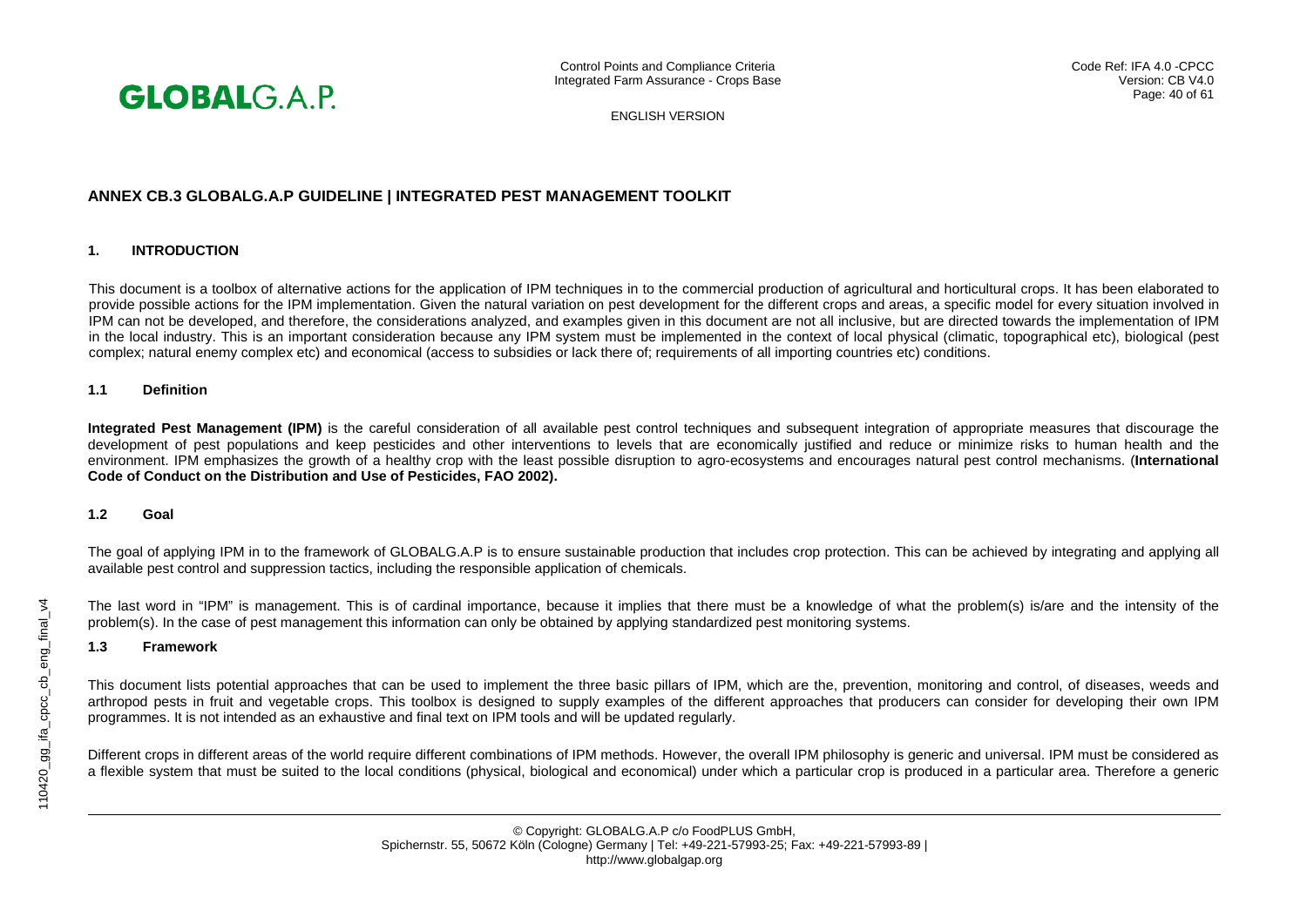

IPM model that could be used for every situation cannot be developed. Therefore, the list of examples given here is a guideline. It is not and cannot be complete, but is sufficient as a guide for local Producers to design and implement an IPM Program.

Producers should critically evaluate, at least every year, their current crop protection practices and systematically evaluate the potential of different IPM practices for their crop. Local or regional technical specialists will be able to analyse the IPM-plans by area-crop-pest, disease or weed and to verify which IPM practices or their combinations are successful. Such information will be very useful to help producers in the same area as well as in other, similar areas of the world to improve their IPM practices.

#### **1.4 The three pillars of IPM**

GLOBALG.A.P has identified three chronological steps in the IPM technique, which are in accordance with the IOBC principles:

#### (1) PREVENTION

Maximum efforts should be made to prevent problems with pests, diseases and weeds to avoid the need for intervention. This includes the adoption of cultivation techniques and management actions at farm level to prevent or reduce the incidence and intensity of pests, diseases and weed. In the case of some chronic pests, (Stern *et al.* 1959; Pringle 2006) this may include preventative pest management options, including spraying.

# (2) MONITORING AND EVALUATION.

Monitoring is the systematic inspection of the crop, and its surroundings for the presence, stage (eggs larvae etc) and intensity (population level; infestation level) of development, and location of pests, diseases and weeds. It is one of the most critical activities of IPM, as it will alert the grower about the presence and level of pests, diseases and weeds in his crop. This will allow the grower to make a decision on the most appropriate intervention, highlighting how essential the part of monitoring and record keeping is to an IPM programme.

# (3) INTERVENTION

Different IPM techniques can be used when monitoring indicates that an action threshold has been reached and that intervention is required to prevent economic impacts on the crops value or the disease/pest will spread in other crops. Within an IPM program, priority is given to non-chemical methods that reduce the risk to people and the environment as long as these effectively control pest, disease or weed. However, most of these at present are preventative, such as placing mating disruption dispensers, conserving natural enemy populations etc. If further monitoring, indicates that control is insufficient, then the use of chemical plant protection products can be considered. In such cases selective pesticides that are compatible with an IPM approach should be selected and the products should be applied in a selective way.

In order to implement IPM on a farm, Producers must acquire basic knowledge on the IPM aspects related to their crop and location. This basic knowledge is described in section 2.

# **2 DEVELOPMENT OF BASIC KNOWLEDGE**

In order to be successful with IPM, it is important to have a basic knowledge of:

• The key pests, diseases and weeds that can affect a crop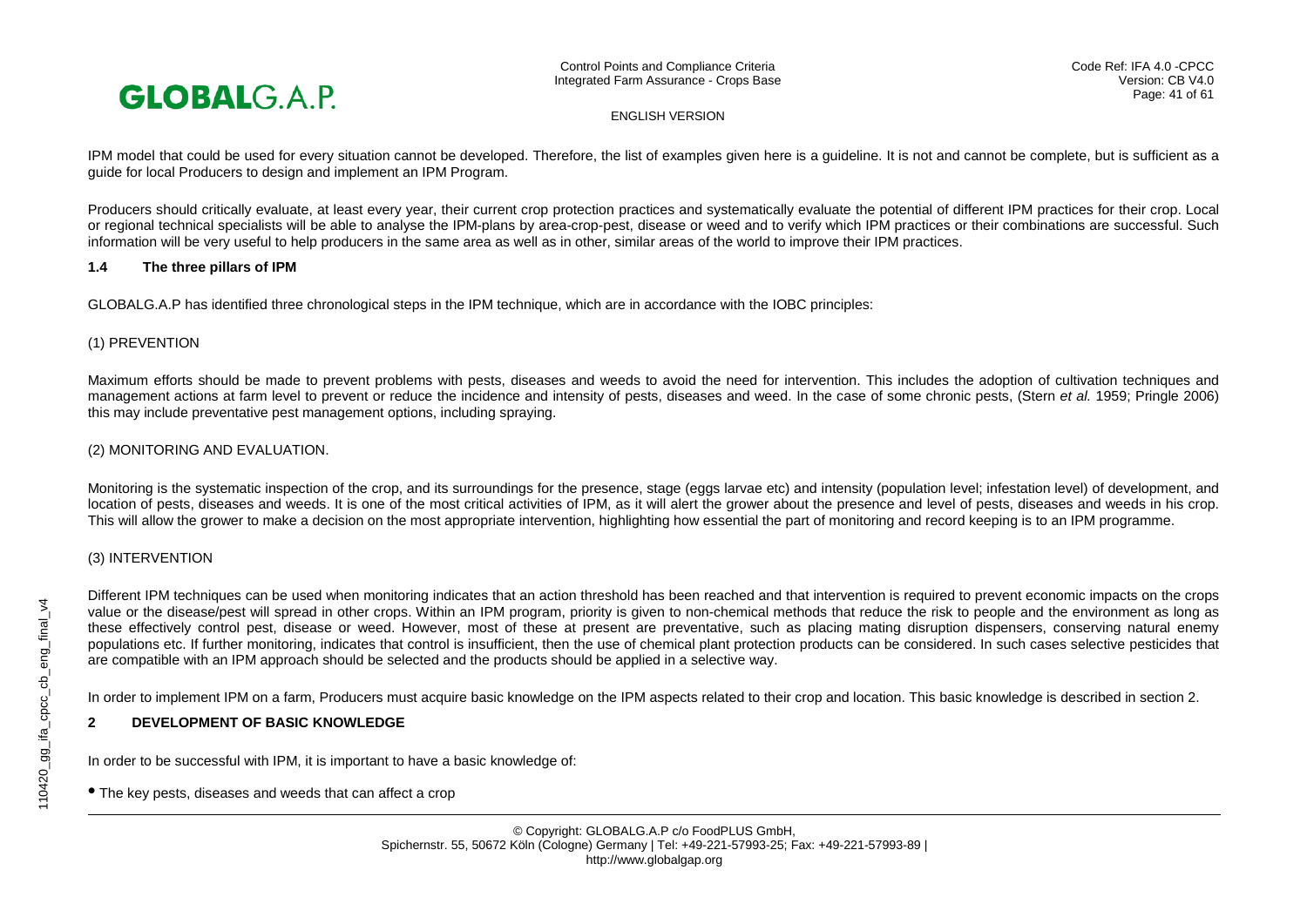

• The potential strategies, methods and products to control them

For this purpose, Producers should gather information on:

#### **2.1 Pests, diseases and weeds**

Producers should have the following basic information:

- 2.1.1 List of relevant pests, diseases and weeds in the target crop for that specific area, regional or country.<br>2.1.2 Basic information (fact sheets) about the biology of the relevant pests, diseases and weeds and about
- Basic information (fact sheets) about the biology of the relevant pests, diseases and weeds and about their natural enemies, such as:
	- Information about their life cycle:
		- o Different life stages and their approximate dates of appearance<br>  $\circ$  Development requirements (minimum temperature threshold in
		- Development requirements (minimum temperature threshold for development, number of flights per season, season of the year when they attack or develop, etc.)
		- o Over-wintering places (in case of pests)
		- Photo-guides of relevant pests (different stages), diseases and weeds and of their typical damage
	- Photo-guides of relevant natural enemies (different stages)
	- Economic Injury Levels (EIL's) and Action Thresholds
	- Knowledge about organisms, which have a quarantine status in target, export markets

#### **2.2 Plant Protection Products**

Producers should have the following basic information:

- 2.2.1 List of pesticides that can be legally applied against the relevant pests, diseases and weeds in the target crop.<br>2.2.2 Basic information (fact sheets) about their:
- Basic information (fact sheets) about their:
	- Chemical family
	- "Contact route" (systemic, translaminar, vapour activity, contact, stomach)
	- Dose rates
	- Maximum Residue Levels (in own country and in target export countries)
	- Persistence:
		- o Re-entry interval
		- o Harvest interval
	- Optimal application technique
	- Optimal timing of application
	- Maximum number of applications per season
	- Selectivity for natural enemies and for pollinators
	- Mode of action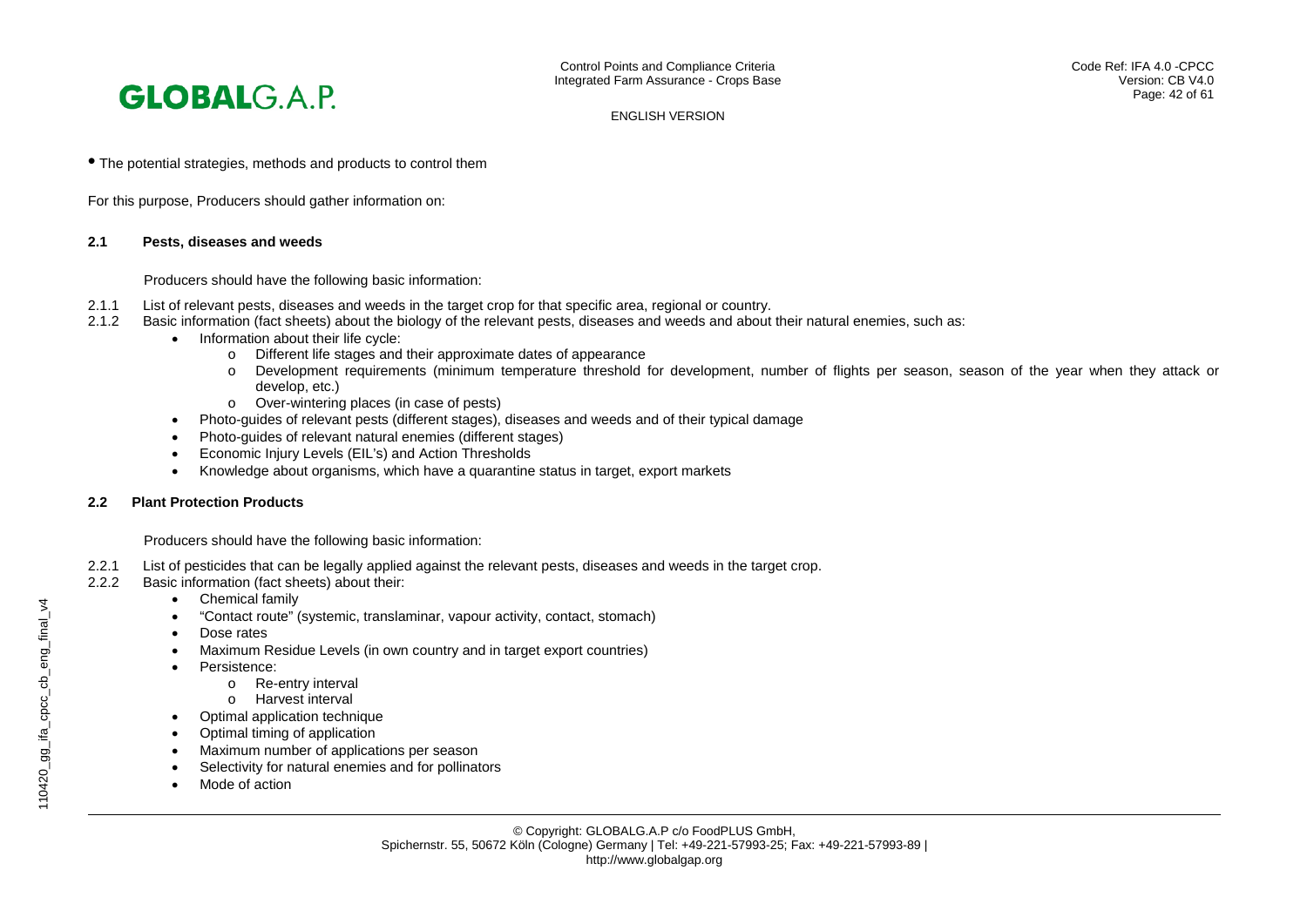

#### **2.3 Other protection methods**

• Similar information should be available for other protection methods

#### **2.4 Training:**

Training of relevant personnel (own personnel or specialised consultant) in the following topics:

- Recognition of pest, diseases, weeds and relevant natural enemies
- Scouting and monitoring techniques, including record keeping
- IPM principles, techniques, methods and strategies
- Knowledge about crop protection products and application techniques

# **3 POTENTIAL IPM MEASUES BEFORE PLANTING**

Preventive and hygienic measures are an essential part of an IPM approach. Many preventive measures can be taken before planting the crop, in order to prevent or reduce future problems with pests, diseases and weeds during the cropping period.

#### **3.1 Risk assessment**

Make a risk assessment of the plot:

#### 3.1.1 History of the plot

- Which crops has been previously grown on this plot for the last three years?
- What were the main problems with pests, diseases and weeds on this plot during the past?
- Although it is not always possible, it could be advisable to gather information on previous usage of plant protection products:
	- Which plant protection products have been used on this plot in the past?
	- Could the pesticide usage on this plot in the past:
		- Create problems with residues on your crop? (e.g. because of pesticide accumulation in the soil)
		- Cause pest or disease outbreaks during the next cropping season? (e.g. because all natural enemies have been exterminated in perennial crops such as trees and vines).

#### 3.1.2 Surrounding crops and vegetation

Evaluate the potential influence of the surrounding crops and vegetation on your crop:

- What are the IPM practices on neighbouring crops?
- What is the pesticide usage on neighbouring crops and the risk for pesticide drift?
- What are the potential of pest or disease problems, created by surrounding crops and vegetation?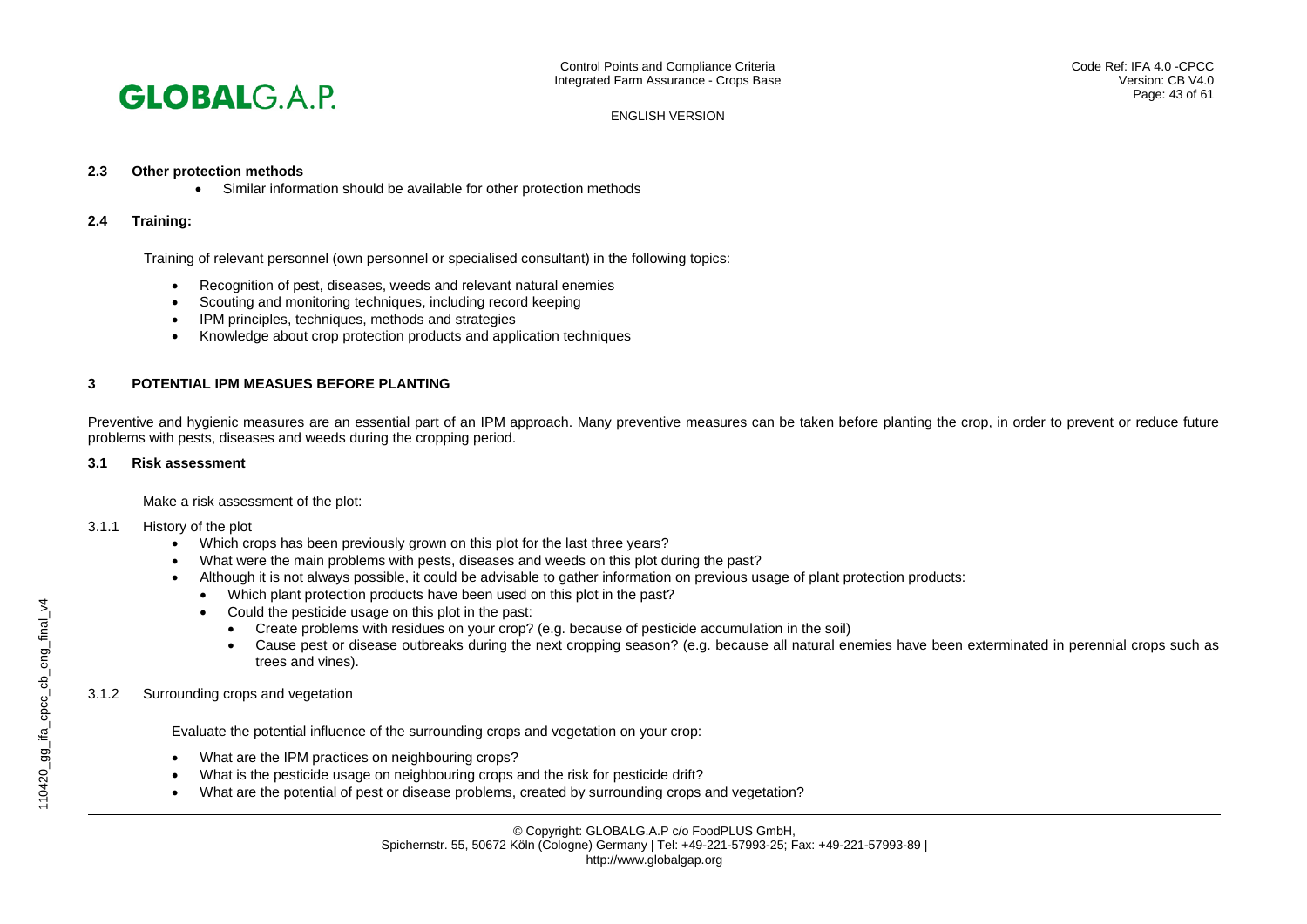#### 3.1.3 Soil and water samples

Take and analyse soil and water samples in order to check for:

- The presence of diseases and pests (including nematodes)
- The presence of pesticide residues, heavy metals, or other toxins
- The nutritional level of the soil
- 3.1.4 Analysis and Evaluation of the Risk Assessment

Based on an analysis of this risk assessment, and of the monitoring records of the previous years (see 4.2.) (If such records exist for this new plot), identify the measures that should be taken in order to prevent or to reduce problems with (deleted word) specific and relevant pests, diseases and weeds in this particular crop.

#### **3.2 Prevention**

Where relevant, the following preventive measures should be considered for new plots:

#### 3.2.1 Soil

For the prevention of (soil) pests, nematodes, (root) diseases and weeds the following measures could be taken:

- Crop rotation according to a crop rotation program, and depending on the crop
- Year of rest, fallow, depending on the crop
- Disinfection of the soil, or of the growing substrate (e.g., solarisation, fumigation, inundation, steaming, hot water)
- Promotion and/or augmentation of beneficial macrobial and microbial soil organisms
- Clean tillage or sanitation of crop residues (including fruits in case of tree crops) to reduce overwintering populations of certain pests or diseases

#### 3.2.2 Water

Preventive measures should be taken in order to ensure:

- Clean water (meeting local regulations about pests, diseases and chemical residues, or reduce their content if applicable)
- Optimal irrigation methods and/or use of fertigation

#### 3.2.3 Plants

Preventive measures that can be taken to reduce problems with pests, nematodes and diseases are:

- Choice of optimal, resistant varieties
- Use of resistant rootstock (grafting)
- Pest and disease free starting material (seeds or plants). This may include testing for pests and pathogens in the rhizosphere
- Optimal plant spacing or plant density

#### 3.2.4 Climate

Climatic conditions can have a big influence on the development of diseases, as well as on pests and weeds. Therefore consider:

• Cultural measures to prevent, or reduce the development of pests and/or diseases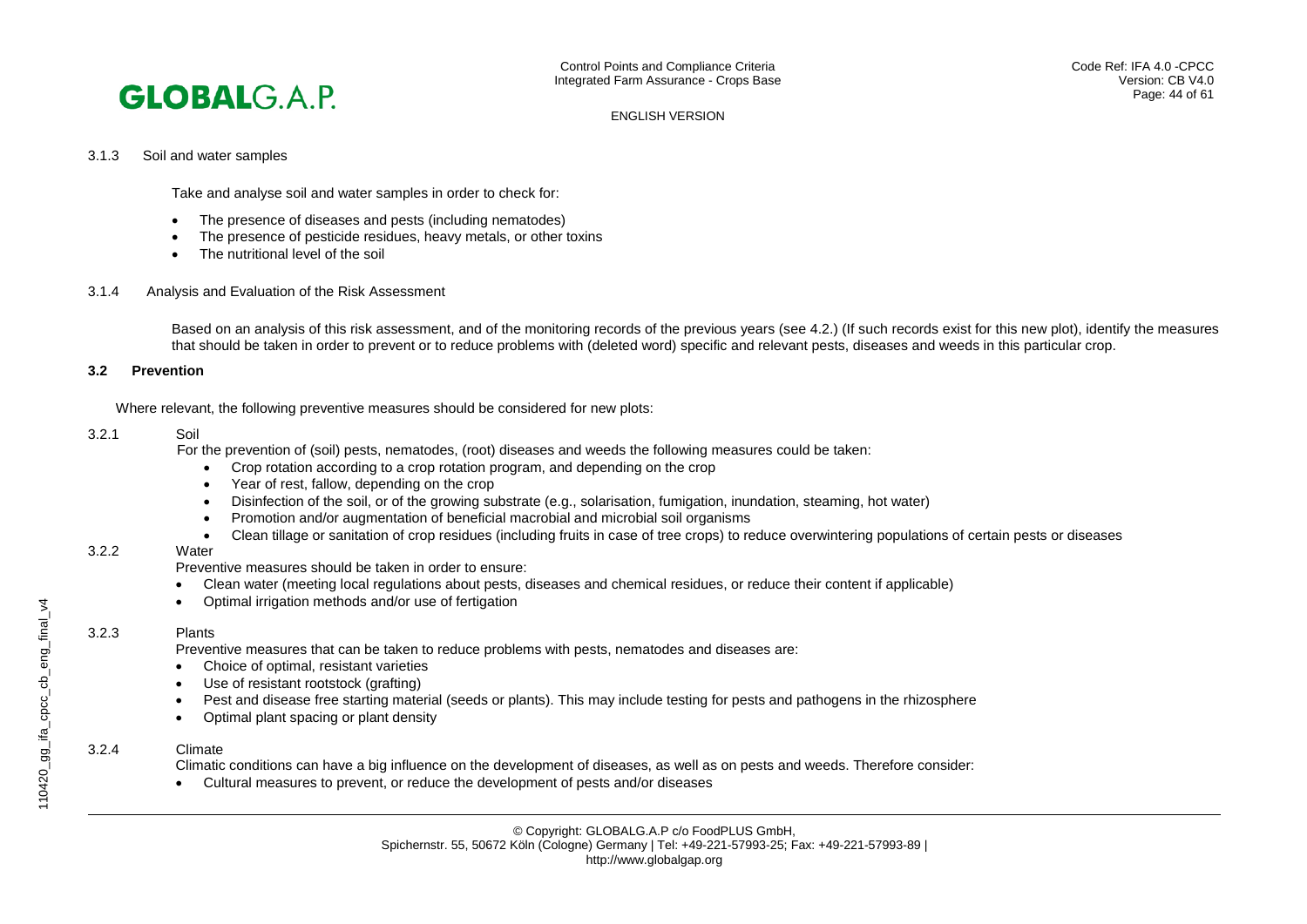

• The establishment of an agro-climatological monitoring station or subscription to an information or warning service

#### 3.2.5 Timing

With respect to the (first) appearance of key pests, diseases and weeds during the cropping season consider:

- The possibility of choosing an optimal planting date to reduce (avoid) problems with key pest, diseases and weeds
- The choice of early maturing varieties, or short-season varieties, in order to avoid periods with high infestation pressure from certain pests or diseases

#### 3.2.6 Location and plot selection.

Analyse if neighbouring crops could be a source of especially problematic harmful pests or diseases.

# **4 POTENTIAL MEASURES FOR IPM DURING CROPPING**

#### **4.1 Prevention**

Preventive measures are an essential part of an IPM approach. Their goal is to keep pest, disease and weed populations below the action threshold. In any case, producers must consider the most suitable preventive measures, according to their particular situation, and to the relevant pests, diseases and weeds for their crop and location.

#### 4.1.1 Cleanliness of the farm (Hygiene and Sanitation*)*

Hygienic measures are aimed at preventing pest, diseases and weeds from entering the field and from further spreading or dispersing in the crop.

- 4.1.1.1 Prevent transmission of pests, diseases and weeds by **vectors** by**:**
	- Identifying vectors, such as insects, animals, pets, rodents
	- Identifying actions to keep these vectors out of the crop
	- Identifying if weeds in the borders or adjacent areas can be hosting pests
- 4.1.1.2 Prevent transmission of pests, diseases and weeds by **people** by:
	- Working from healthy to diseased plants and areas
	- Wearing suitable clothing, gloves, shoes, hairnets (depending on the crop)
	- Disinfecting hands, shoes, clothes before entering the field, especially after visiting plots from other Producers (depending on the crop)
- 4.1.1.3 Prevent transmission of pests, disease and weeds by **equipment** or **materials** by**:**
	- Cleaning all equipment (incl. machines) and materials after working and before entering a new field
	- Using different, dedicated equipment and materials in different fields (if possible), depending on the crops
	- Using clean harvesting boxes and crates
- 4.1.1.4 Prevent transmission of pests, diseases and weeds by managing **crop residues**:
	- Clean the orchard after pruning, harvest, leaf picking or any other task that has produced organic residues
	- Don't keep any crop residues near the field
- 4.1.1.5 Prevent **pesticide drift** from neighbouring plots.

Make agreements and organise communication with Producers from neighbouring plots in order to eliminate the risk for undesired pesticide drift.

# 4.1.2 Cultural and Technical Measures

4.1.2.1 Optimal crop care (fertilization, irrigation, etc.). Remember too much fertilisation can be as detrimental to pest management as too little, because over fertilisation can result in free amino acids in the phloem and xylem, resulting in increased breeding potential of pests such as aphids.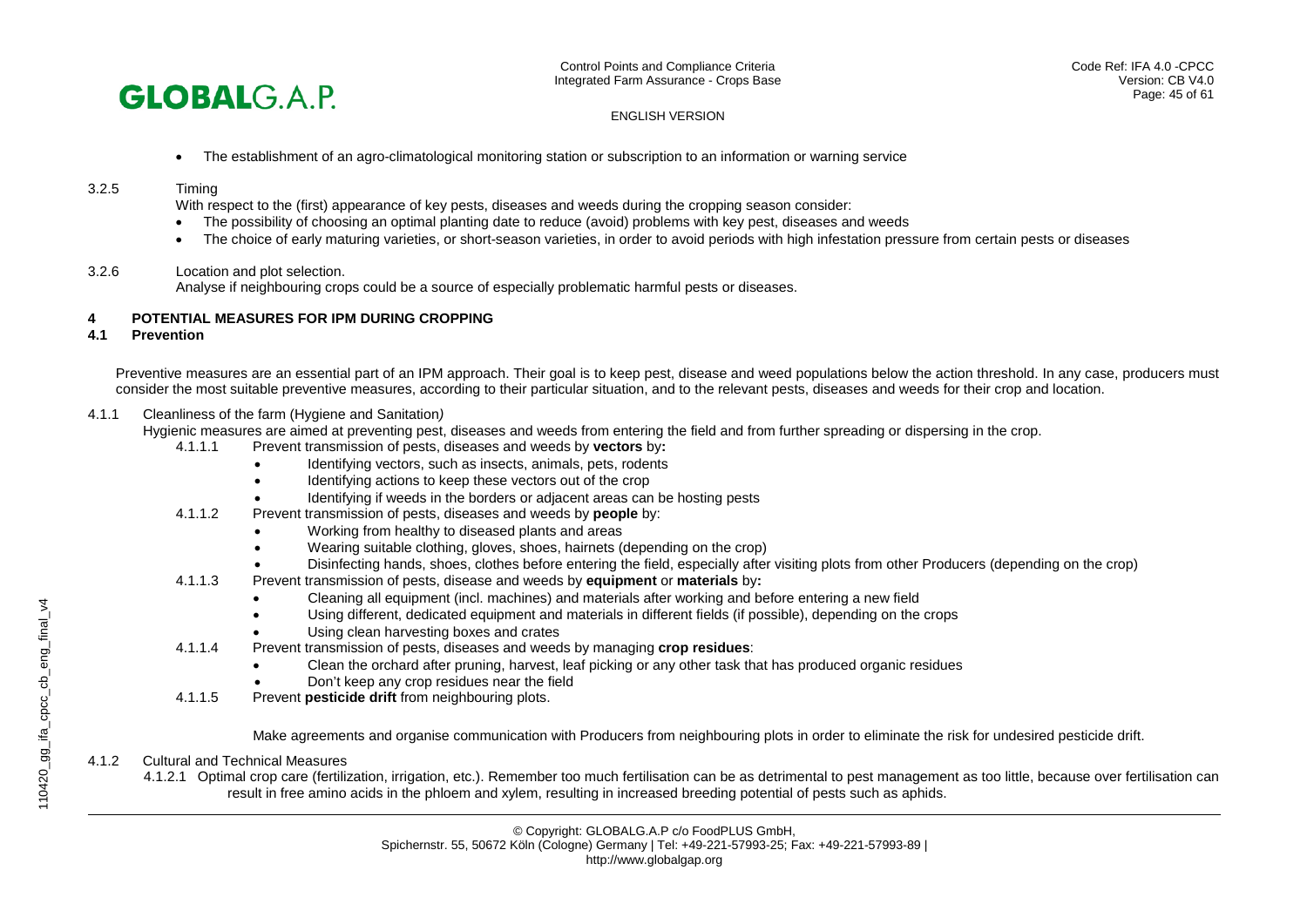

Optimal crop care results in a healthier crop, which is better able to resist pests and disease attack.

4.1.2.2 Canopy management and micro-climate

Use cultural measures, such as pruning, canopy management and leaf picking, in order to assure an optimal micro-climate (humidity, temperature, light, air) in the crop canopy to prevent or reduce the development of pests and/or diseases.

4.1.2.3 Cropping systems

Different cropping systems can be used to prevent or reduce problems with pests, diseases and weeds:

- Cover crops to prevent weeds and to stimulate natural enemies
- Special types of cropping systems: mixed crops, strip cropping, strip harvesting, permaculture
- Other practices related to the cropping system (e.g. fallow field margins to prevent immigration of pests such as slugs and snails)
- 4.1.2.4 Exclusion techniques (in protected crops)

Especially in protected crops, different techniques can be used to exclude harmful pests from the crop, such as insect proof netting or UV-cut foils in plastic tunnels to reduce immigration of certain pests, air locks and double entry doors.

4.1.2.5 Mulching

Evaluate if mulches could help to minimise problems with certain pests, diseases or weeds (plastic mulches, reflective mulches, straw mulches, etc.).

- 4.1.2.6 Other technical measures
	- Analyse which other preventive technical measures could be undertaken
	- Prevent mechanical plant and product damage

#### 4.1.3 Conservation Biological Control

- 4.1.3.1 Measures to increase populations of natural enemies and pollinators in and around the crop:
	- Use of different cropping systems (strip cropping, strip harvesting, mixed crops, permaculture, other)
	- Use of border crops (including hedgerows) (pollen producing plants, nectar producing plants, plants which harbour alternative hosts for natural enemies (banker plants))
	- Use cover crops inside the field (pollen producing plants, nectar producing plants, plants which harbour alternative hosts for natural enemies (banker plants))
	- Use of attractants for natural enemies
	- Providing hiding and nesting places for natural enemies and pollinators
	- Providing food sources when the crop is dormant in the case of deciduous fruits
	- Use of selective chemicals, selective placement and/or timing of sprays where and when chemical control is necessary
	- Use of push-pull technology (attract and kill; use of repellents)
- 4.1.3.2 Provide nesting places for predatory birds to control rodents.<br>4.1.3.3 Prevent population reduction of natural enemies by using per
- Prevent population reduction of natural enemies by using pesticides.

© Copyright: GLOBALG.A.P c/o FoodPLUS GmbH,

Spichernstr. 55, 50672 Köln (Cologne) Germany | Tel: +49-221-57993-25; Fax: +49-221-57993-89 |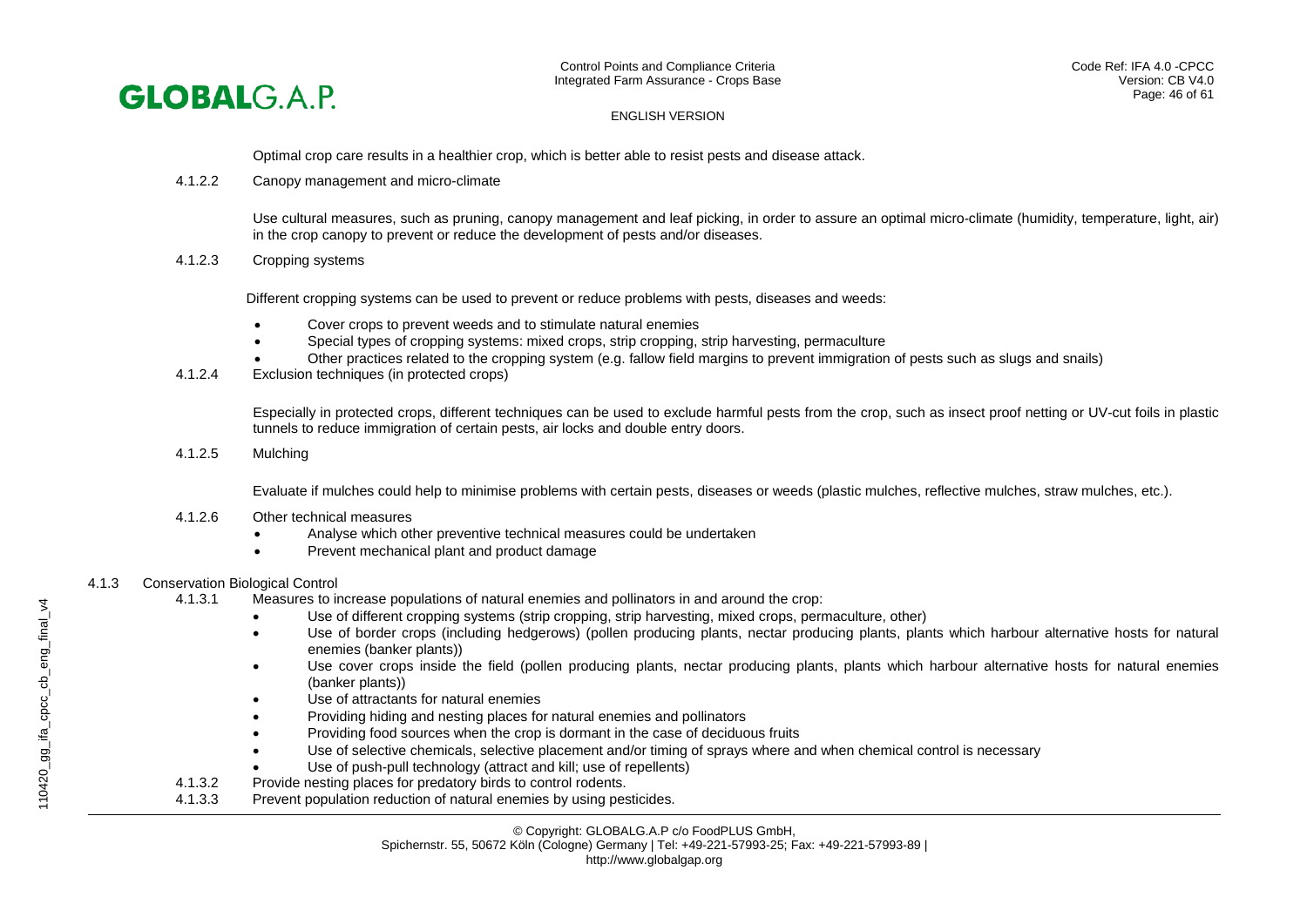

- Use of selective pesticides, which are compatible with natural enemies
- Use of selective application techniques (spot treatments, soil application of systemic products, bait sprays on the tree skirt, attract-and-kill, etc.)

#### **4.2 Monitoring and Decision Support Tools**

Monitoring is a major tool for reducing the number of interventions with chemical plant protection products and is fundamental for a reliable and sustainable IPM program. Monitoring is preferably used in combination with the decision support tools.

#### 4.2.1 *Organisation*

- Nominate a responsible person for scouting and monitoring
- This person must receive training in:
	- o Recognising pests, diseases and weeds
	- o Scouting and monitoring techniques
	- o Record keeping

This training should be refreshed on a regular basis.

#### 4.2.2 *Observation*

Organise a monitoring and scouting program for the farm:

- Identify which pests, diseases and weeds should be monitored and why
- Establish how they should be monitored (direct observation in the crop on key plant parts, traps, indicator plants, etc.)
- Establish during which period of the year, and at which life stages of the pest, monitoring should occur
- Participate in existing area-wide monitoring/warning systems
- Identify the monitoring frequency
- Establish the area that constitutes a monitoring unit
- Establish the amount of sampling points per unit area

# 4.2.3 *Record keeping*

- Establish record sheets (computer or paper based), which include:
	- o Identification of the plot and crop being monitored
	- o Name of the monitor
	- o Date of monitoring
	- o Name of the pest, disease or weed being monitored
	- o Number of samples<br>
	o Number of findings
	- o Number of findings<br>
	o Life cycle stage of t
	- Life cycle stage of the findings (in case of pests)
	- o Comparison with thresholds
	- o Location inside the plot

© Copyright: GLOBALG.A.P c/o FoodPLUS GmbH, Spichernstr. 55, 50672 Köln (Cologne) Germany | Tel: +49-221-57993-25; Fax: +49-221-57993-89 | http://www.globalgap.org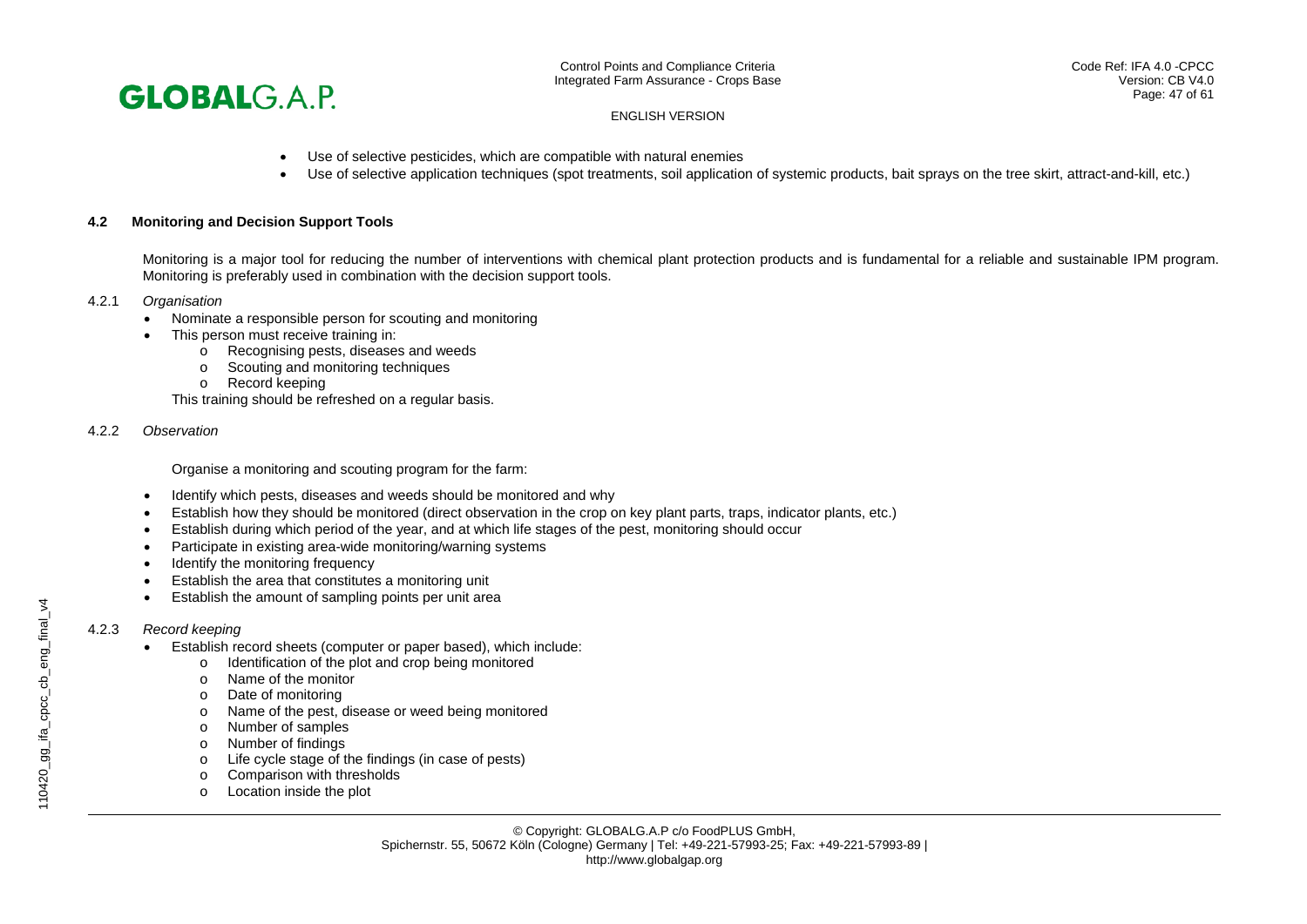

o Decision taken

- Record sheets should be archived in order to allow comparison of records from different years and different plots
- 4.2.4 *Warning Systems and Decision Tools*
	- Use of predictive models and decision support systems (e.g. temperature-driven phenological computer models, degree-day models) in combination with information from monitoring and weather forecasts
	- Use of area-wide warning systems
- 4.2.5 *Evaluation / Decision making*
	- Use action thresholds for the relevant pests, diseases and weeds to decide whether or not an intervention is needed
	- Document the decisions that were taken to perform a certain intervention
	- Make an analysis of the records at the end of the season, draw conclusions and plan adaptations of the IPM program for the following season

# **4.3 Intervention**

In case interventions have to be made, there are several non-chemical methods that can be applied. In case pesticides have to be applied, their use can be minimised by using optimal application techniques and by preventing the development of pesticide resistance.

In some cases, such as the need to obtain pest quarantine compliance for a quarantine pest, disease or weed, a phytosanitary requirement is made by third countries. In such cases the use of plant protection products often can not be avoided. If the farmer is forced to use chemical plant protection products because of specific quarantine issues, he must use and supply information about prevention and monitoring methods to support the necessity of such application.

4.3.1Mechanical / Physical Control

Before resorting to chemical methods, a farmer should evaluate mechanical or physical techniques to kill or remove harmful pests, diseases or weeds, such as

- Pests:
	- o Rouging and isolating infested leaves, fruits or plants (sanitation)
	- o Vacuuming of pests (e.g. Lygus spp.)
	- Other
- Diseases:
	- o Rouging and isolating damaged and infected leaves, fruits or plants (sanitation)
	- Weeds:
		- o Mowing<br>o Hand re
		- Hand removal of weeds
		- o Mechanical weeding
		- Etc
- 4.3.2 Semiochemicals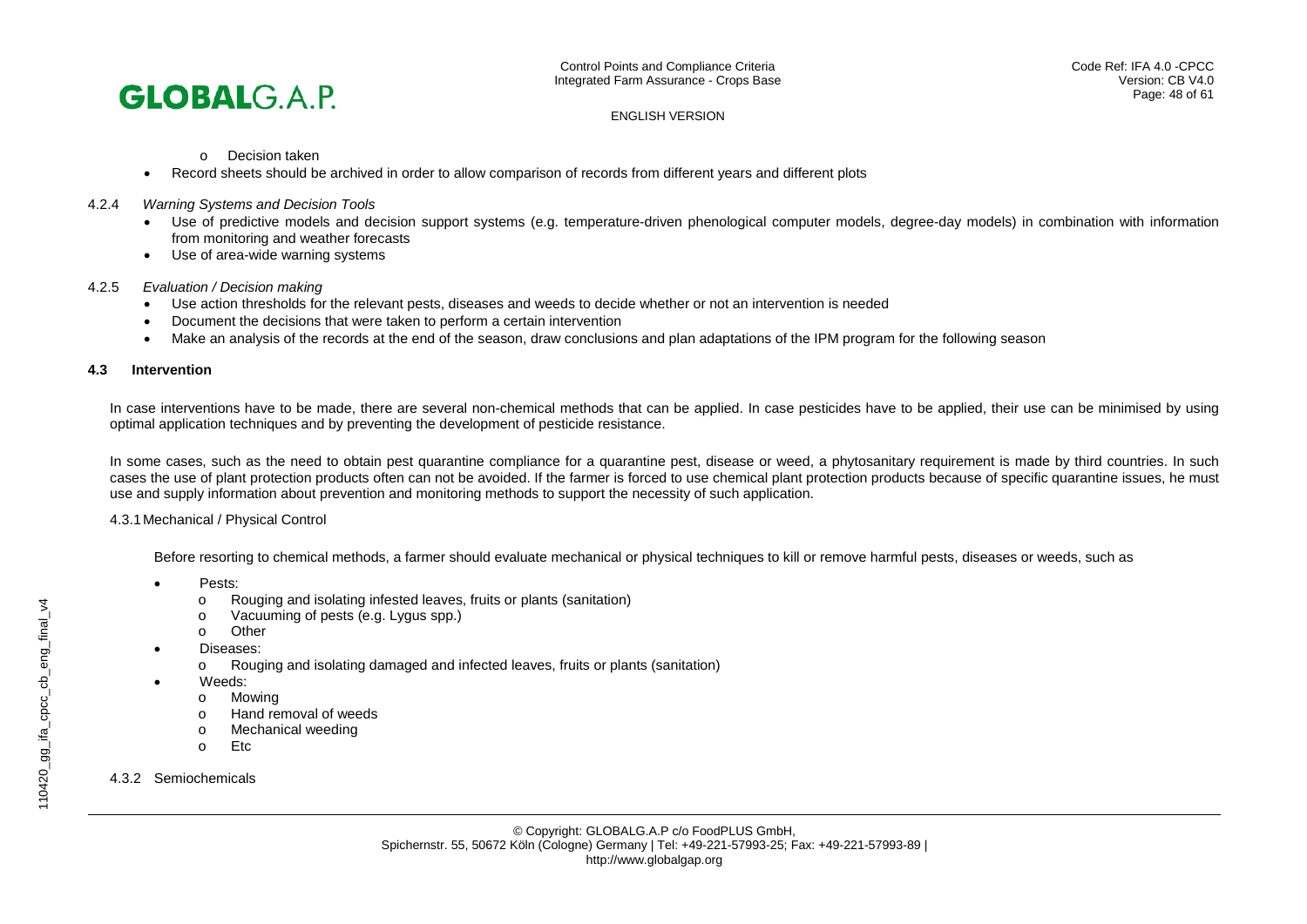Semiochemicals can be used in different ways to control pests:

- Attract-and-Kill (a.k.a. Lure-and-Kill), including:
	- o Mass-trapping with semiochemicals
	- o Trap crops<br>o Bait spravin
	- Bait spraying techniques
- Chemosterilisation (this technique can be an alternative to the SIT technique): the males of a wild population of a pest are attracted to a bait which is laced with a chemosterilant
- **Repellents**
- Mating disruption (mating confusion)
- 4.3.3 Augmentative Biological control

Different natural enemies and microbial products can be released or applied to manage populations of pests and also of diseases:

- Seasonal inoculative or inundative releases of mass-reared natural enemies to control harmful insects and mites
- Use of insect-pathogenic viruses (NPV or baculo viruses), fungi, bacteria or nematodes to control harmful insects and mites
- Use of antagonistic fungi and bacteria to control root and leaf diseases
- 4.3.4 Sterile Insect Technique (SIT)

This area-wide technique is successfully used in many areas of the world to manage populations, for example; fruitflies (Tephritidae, such as the Mediterranean Fruitfly: *Ceratitis capitata*), certain species of Lepidoptera (e.g. Cotton Bollworm: *Pectinophora gossypiella*; codling moth, *Cydia pomonella*) and certain species of flies of veterinary importance (e.g. Screwworm Fly: *Cochliomyia hominivorax*) by frequently releasing mass-reared sterile insects (NOTE: In the case of screwworm and others both sexes are released) of the target pest.

#### 4.3.5 Use of natural products*.*

Different natural products can be used to control pest, diseases and weeds. Also in this case diligent care should be taken to make sure that they are compatible with an IPM approach and do not pose any health or food safety issues.

- Oils (mineral oils and vegetable oils)
- Botanicals (e.g. natural pyrethrum, azadirachtine, etc.)
- Soaps
- Diatomaceous earth
- Etc

*Note: Care should be taken that these products are properly registered as PPP in the country of production, where applicable.*

4.3.6 Chemical Plant Protection Products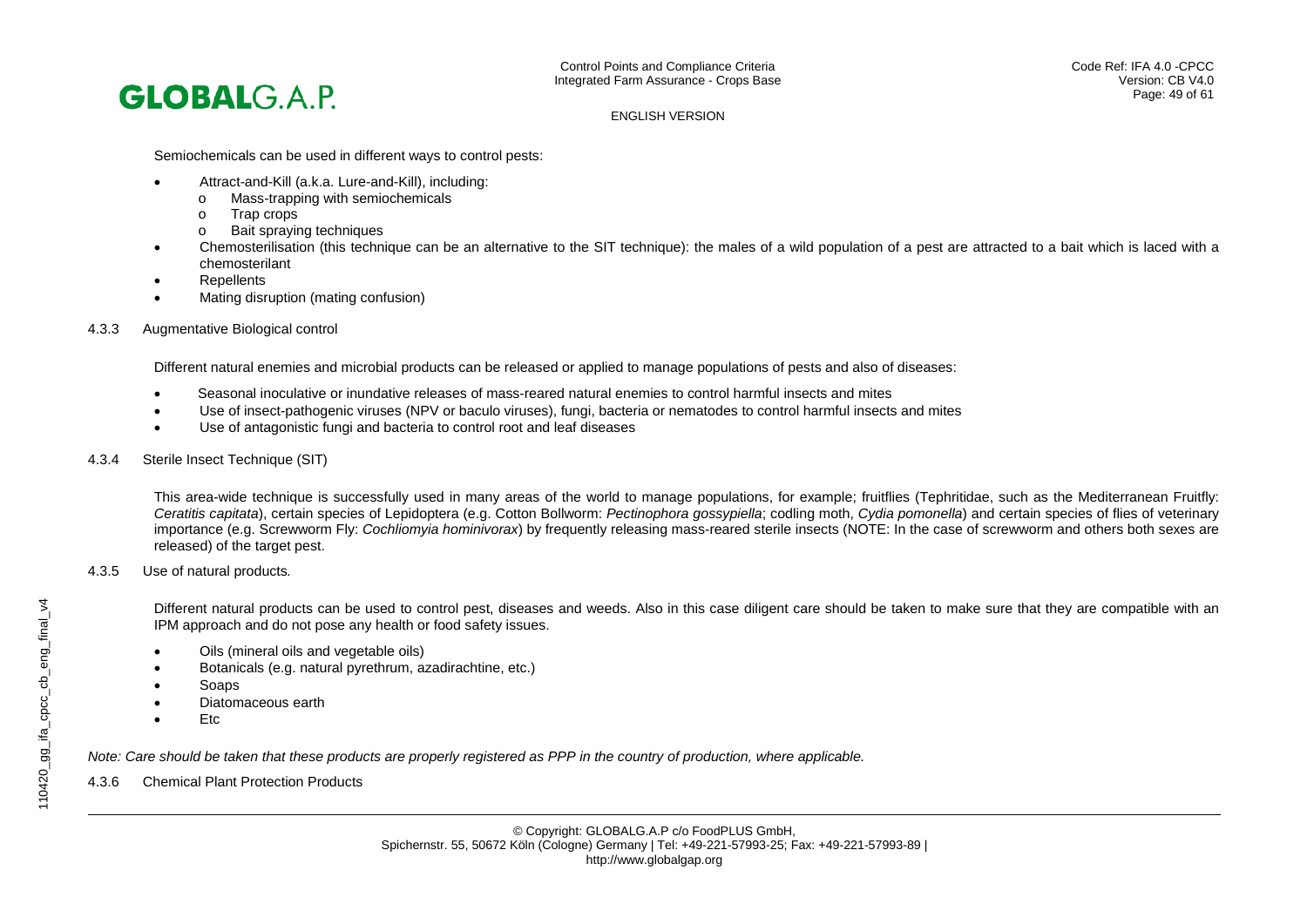In case an intervention where a chemical plant protection products is needed, the products must be selected in advance. The requirement of CB 8.1.1 is useful for this purpose. The next considerations should be included:

#### 4.3.6.1. Warning Systems and Decision making

In order to make an optimal decision on timing and targeting the following information is needed:

- What is the optimal timing of application in order to obtain the maximum effect on the target pest, disease or weed?
- Information about the re-entry interval and about the harvest interval
- Information about the correct application frequency
- A weather forecast with information about:
	- o Wind and temperature conditions in order to avoid problems during the applications
	- o The possibility for rain during the post intervention period
- The use of predictive models and of field observations in order to determine if the pest is in a sensitive stage of its life cycle. This can be important for optimising applications so as to avoid additional applications

#### 4.3.6.2*.* Action Threshold

Document the action threshold for the relevant pests, diseases and weeds.

4.3.6.3. Product Selection (see 2.2. Plant Protection Products)

- Before applying a chemical product, determine what is the goal: total clean-up, spot treatments, population correction, compatibility with natural enemies, etc. and select a product according to your goal
- In the case of applying tank mixes, identify whether or not there are any known negative cocktail effects that should be avoided
- 4.3.6.4 Anti-resistance management

Development of pesticide resistance (1) reduces the number of available pesticides and (2) often leads to more frequent application of higher dosages and therefore increased risk of exceeding the MRL. Therefore it is very important to have an anti-resistance management plan so as to prevent the development of resistance against chemical pesticides.

#### 4.3.6.5 Application

Optimal application of pesticides can drastically reduce pesticide usage while maximising the effect of a pesticide application.

- Identify, and use, the optimal spraying equipment (including type and size of nozzles) and technique :
	- o Pressure
	- o Driving speed

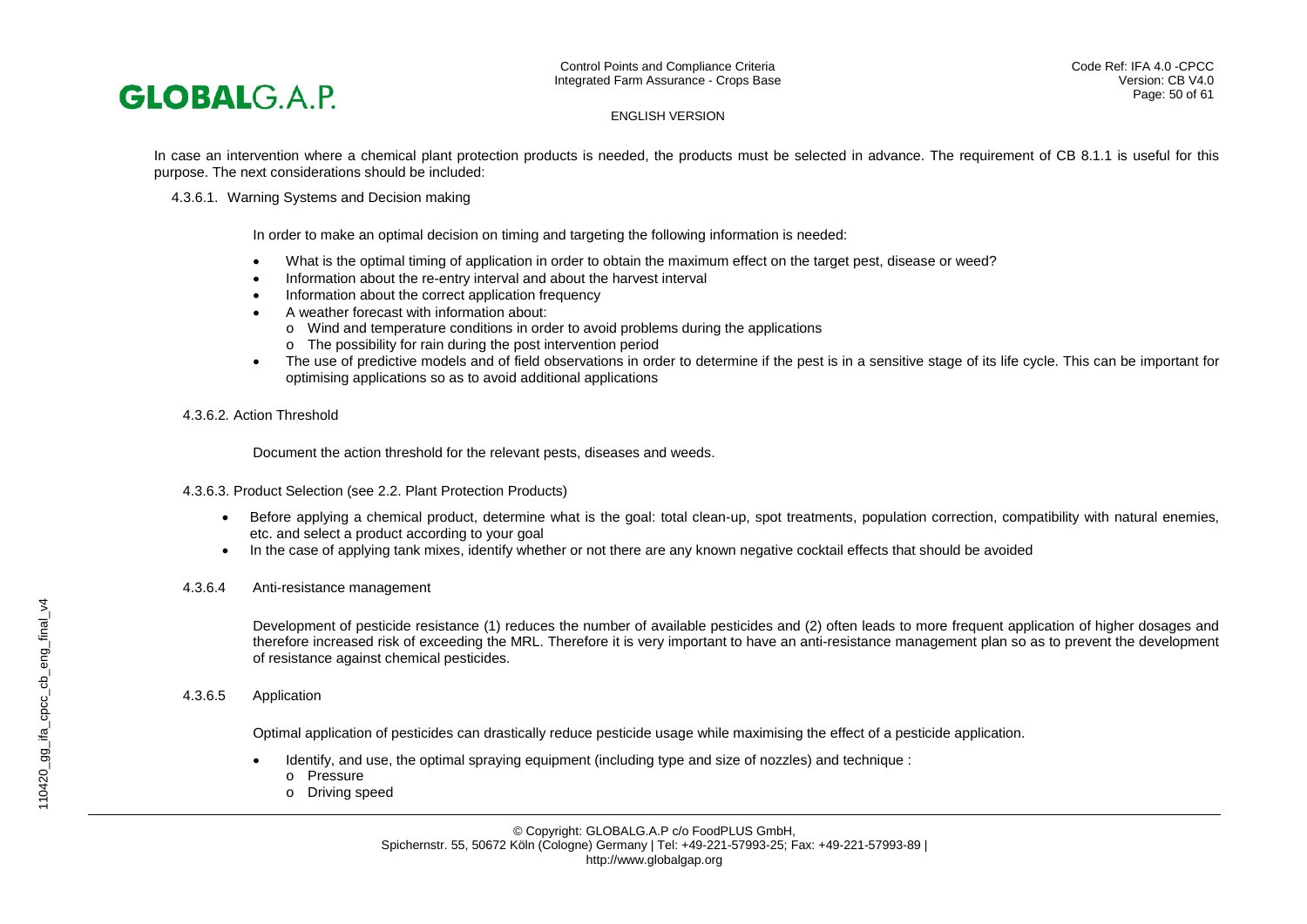

- o Amount of water
- o pH of the water, if relevant to the plant protection product
- o Use of adjuvants (effective stickers and spreaders)
- Periodic calibration of the spraying equipment
- Keep records of calibration
- Use of application techniques that are selective for natural enemies.
- NOTE: See 4.1.3.1 and 4.1.3.3, "Use of selective chemicals, selective placement and/or timing of sprays where and when chemical control is necessary."

Evaluate the possibility of using selective ways, by which a chemical plant protection product could be applied, without disturbing the populations of natural enemies in the crop and to integrate it into an IPM program, such as:

- o Low rate, electrostatic application
- o Spot treatments
- o Strip applications
- $\circ$  Treatment of only a part of the plants<br> $\circ$  Timing of applications when the pest
- Timing of applications when the pest and natural enemy(ies) are not active in the crop
- o Bait spraying
- o Use of baits and traps (e.g. against fruit flies (*Tephritidae*))
- 4.3.6.6 Nominate a person who is responsible for the application of crop protection products. Such a person must have:
	- Periodic training in pesticide application
	- Knowledge in calibration of the equipment
- 4.3.6.7 Obsolete plant protection Products
	- Obsolete plant protection products have to be securely maintained, identified and disposed of, by an authorised or approved channel
- 4.3.6.8 Empty Plant Protection Containers
	- No re-use of empty plant protection containers
	- Three times rinsing before disposal
	- Safe and secure storage of empty containers
	- Disposal according to legal requirements/good practise

# **5 POTENTIAL MEASURES FOR IPM POST-HARVEST**

# **5.1 Post-harvest treatments**

When post-harvest intervention is needed, the following factors should be taken into account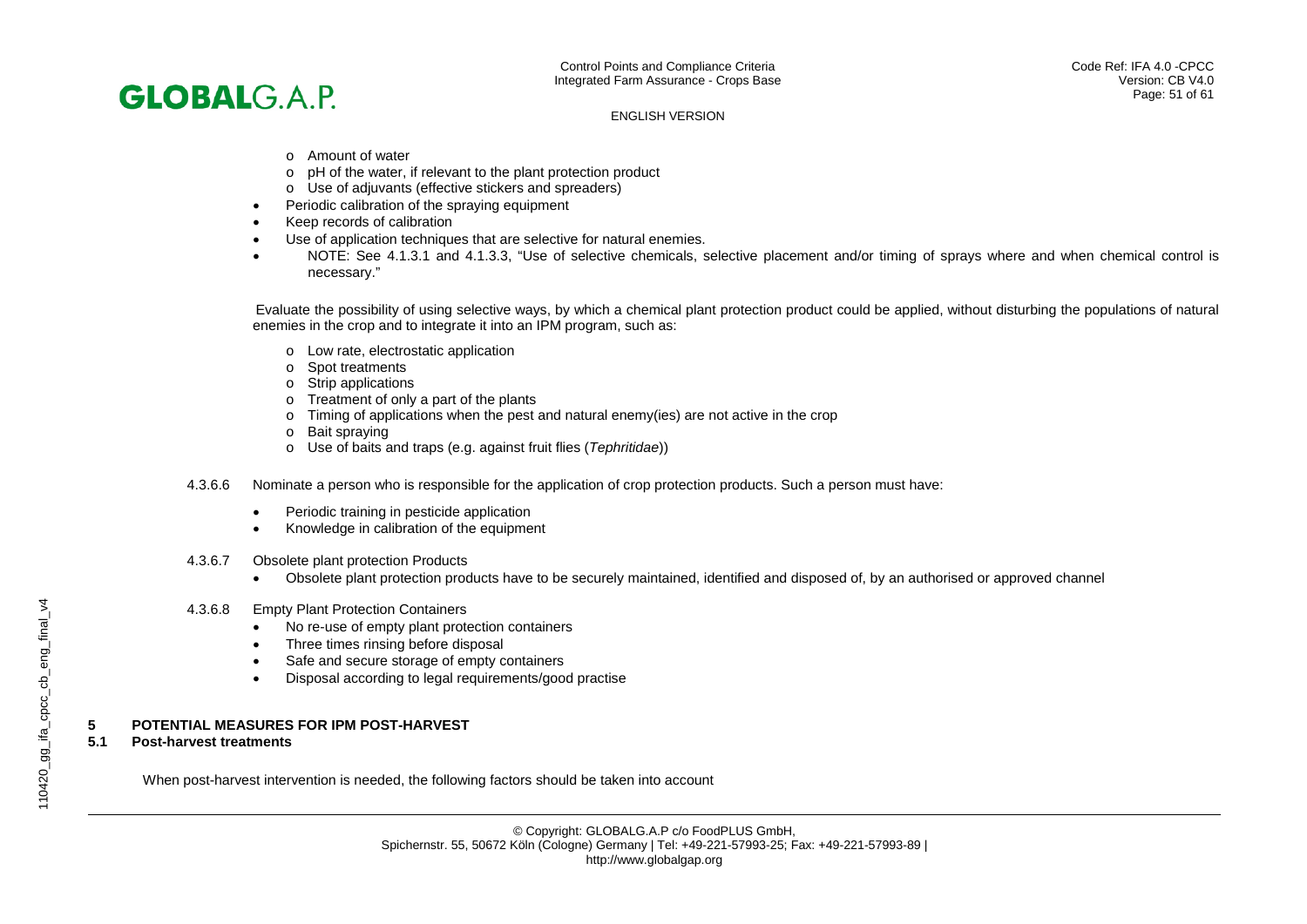

#### 5.1.1 Selection of techniques and products

When selecting an intervention technique or product:

- Priority must be given to the use of non-chemical techniques, such as the use of heating, freezing, irradiation, washing, CO<sub>2</sub> etc.
- In case chemical plant protection products have to be used, they must be selected in advance while giving priority to products with short persistence

#### 5.1.2. Application technique

In order to minimise the amount of chemical plant protection products to be applied, the following points should be taken care of:

- The application equipment has to be calibrated (volume applied to volumes of produce in the packing line)
- The dose has to be prepared by using calibrated measuring equipment
- 5.1.3. Record of applications

Records of the applications should be kept according to GLOBALG.A.P CPCCs

#### **5.2 Storage and Transportation**

#### 5.2.1 Monitoring

- Look for sheltering sites for rodents, birds and insects
- Look for evidence of their presence (faeces, hairs, feathers)
- Revise the conditions of the cargo area and transport media such as lorries and boats

#### 5.2.2 Prevention

Different measures can be taken to eliminate pests and diseases during storage and transportation:

- Optimal storage and transport packaging
- Optimal storage and transport conditions
	- o Optimal climatic conditions (temperature, relative humidity, air movement, ventilation, etc.)<br>  $\circ$  Atmosphere (e.g. ULO....)
	- Atmosphere (e.g. ULO, ...)
- Clean boxes, crates, climate rooms, trucks...
- Prevention of stored product pests and diseases (including rodents) by for example exclusion techniques

5.2.3 Intervention

# 110420\_gg\_ifa\_cpcc\_cb\_eng\_final\_v4 110420\_gg\_ifa\_cpcc\_cb\_eng\_final\_v4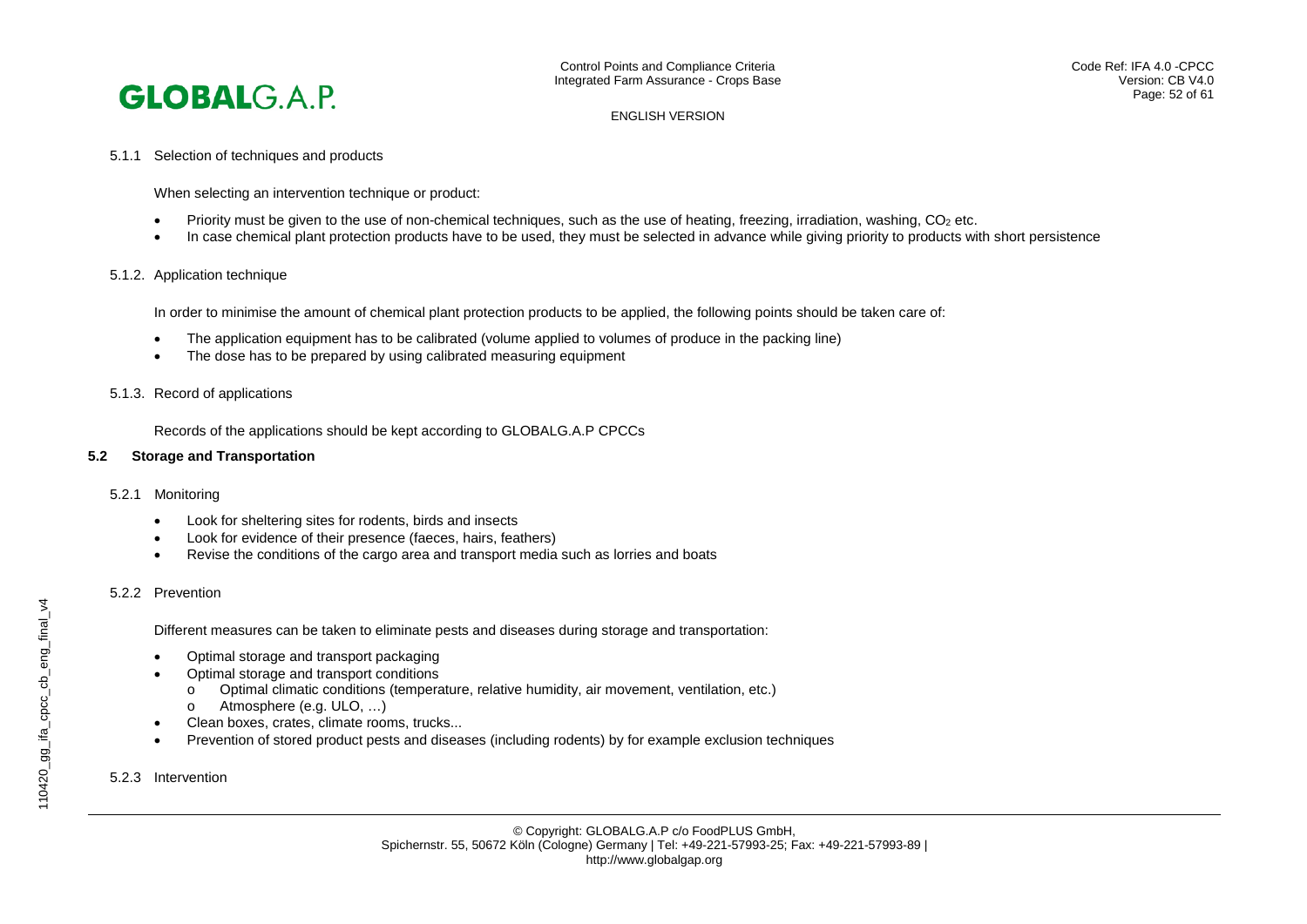

Different intervention techniques can be used to control pests and diseases during storage and transportation:

- Trapping techniques
- Semiochemicals
- Biological pest control
- Chemical control
- Freezing or heating
- Controlled atmosphere
- Other

# **REFERENCES**:

Fundacion para el Desarrollo Frutícola (2ª Ed. 2004): Guia para el Monitoreo de plagas. Santiago de Chile 50pp. IOBC-OILB, 2004, Guidelines for Integrated Production. Principles and technical guidelines. 3<sup>rd</sup> edition, Switzerland. Pimentel, D. (ed.), 1997, Techniques for reducing pesticide use, economic and environmental benefits. John Wiley & Sons. 444 p. Pimentel, D. (ed.), 1991, Handbook of Pest Management in Agriculture. Vol. II. 2<sup>nd</sup> edn. CRC Press, Boca Raton. PRINGLE, K.L. 2006. The use of economic thresholds in pest management: apples in South Africa. *South African Journal of Science* 102: 201-204. Stern, V.M., Smith, R.F., Van Den Bosch, R. & Hagen, K.S. (1959). The integrated control concept. *Hilgardia* 29, 81-101. FAO, International Code of Conduct on the Distribution and Use of Pesticides, 2002 EISA: Code on Integrated Farming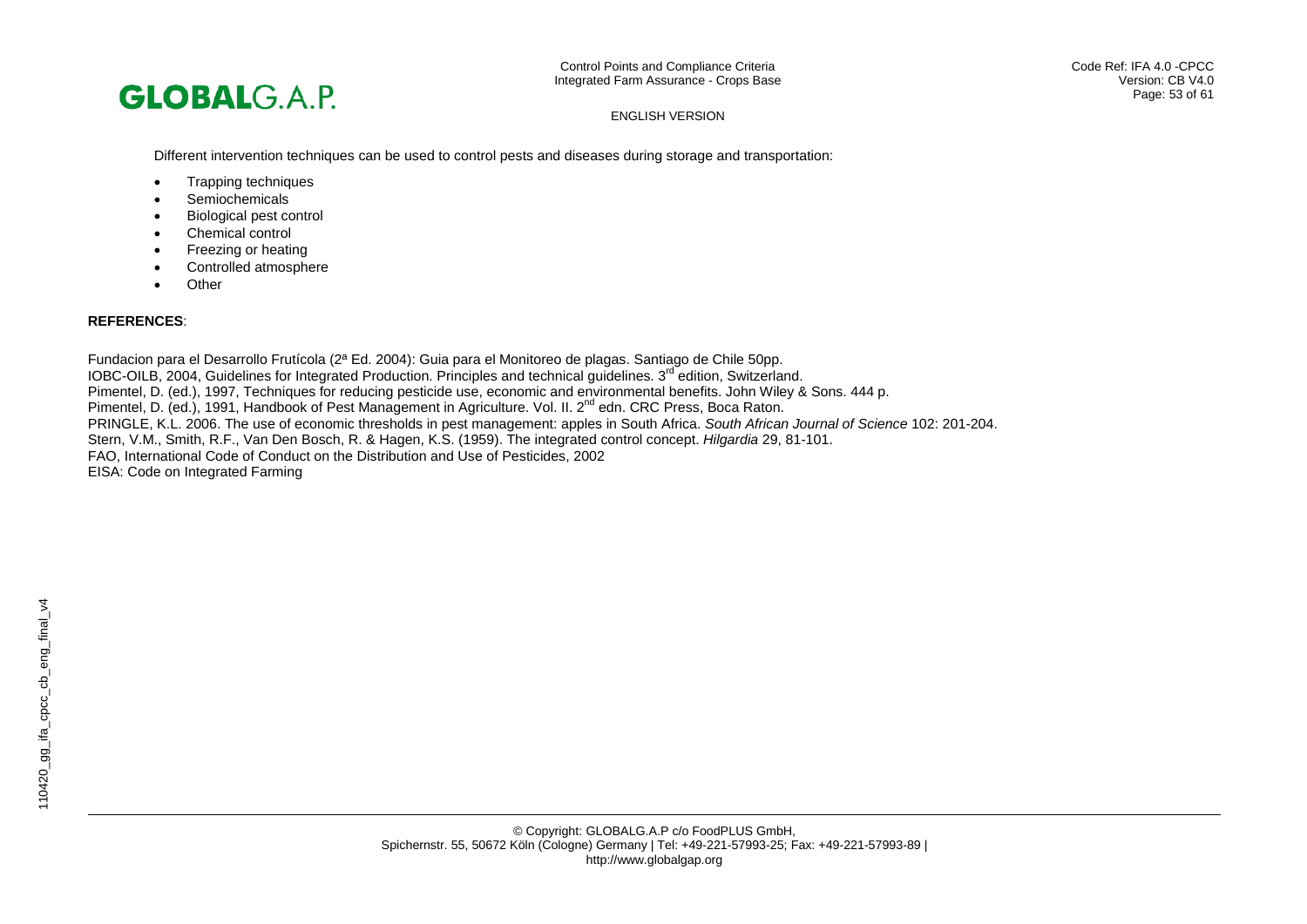

# **ANNEX CB.4 GLOBALG.A.P GUIDELINE | PLANT PROTECTION PRODUCT USE IN COUNTRIES THAT ALLOW EXTRAPOLATION**

| <b>Registration Scheme in Country of Use</b>                                                                                                                                  | Safe Use Criteria (Operator and Environment)                                                                                                                                                                                          | <b>Authorization of PPP for Use on Individual Crops</b>                                                                                                                             |
|-------------------------------------------------------------------------------------------------------------------------------------------------------------------------------|---------------------------------------------------------------------------------------------------------------------------------------------------------------------------------------------------------------------------------------|-------------------------------------------------------------------------------------------------------------------------------------------------------------------------------------|
| No Registration scheme exists: some control over PPP<br>imports may be in place                                                                                               | PPs that are used must have clear guidance for the user to<br>allow for the safe use of the product in line with the<br>"International Code of Conduct on the Distribution and use<br>of Pesticides" (FAO Rome 2002).                 | Extrapolated Uses are permitted                                                                                                                                                     |
| A Registration scheme exists: imported PPPs are<br>permitted for sale with the label of the country of origin.<br>This may be in addition to the national labels for the PPPs | The user of the PPP, which is a direct import, must be<br>provided with clear guidance to allow for the safe use of<br>the product. This guidance could be in the form of label<br>translations or notes provided by the distributor. | 1. The imported PPP carries a label that matches the<br>national approval.                                                                                                          |
|                                                                                                                                                                               |                                                                                                                                                                                                                                       | 2. The imported PPP carries a label, which is different to<br>the current national approval. In this case this PPP can be<br>used on the crop where the national approval is valid. |
|                                                                                                                                                                               |                                                                                                                                                                                                                                       | 3. The crop is not covered on the national label.<br>Extrapolated uses are permitted, if the national scheme<br>explicitly allows this practice.                                    |

# **EXCEPTION:**

Where field trials are performed by producers in cooperation with the government as the final trials before approval of plant protection products (PPP), the producer can still receive GLOBALG.A.P Certification, even though part of the product will be destroyed or used for further analyses. There must be clear traceability and information on the area (size) used for the trials. The producer must also have available meaningful documents indicating that the producer is taking part in a legal field trial in full conformity with the legislation of the country of production. Furthermore, clear procedures must exist on the management of these trials. The PPPs that are being trialed are not allowed for use on the product to be certified and the residue testing must not show residues of this product.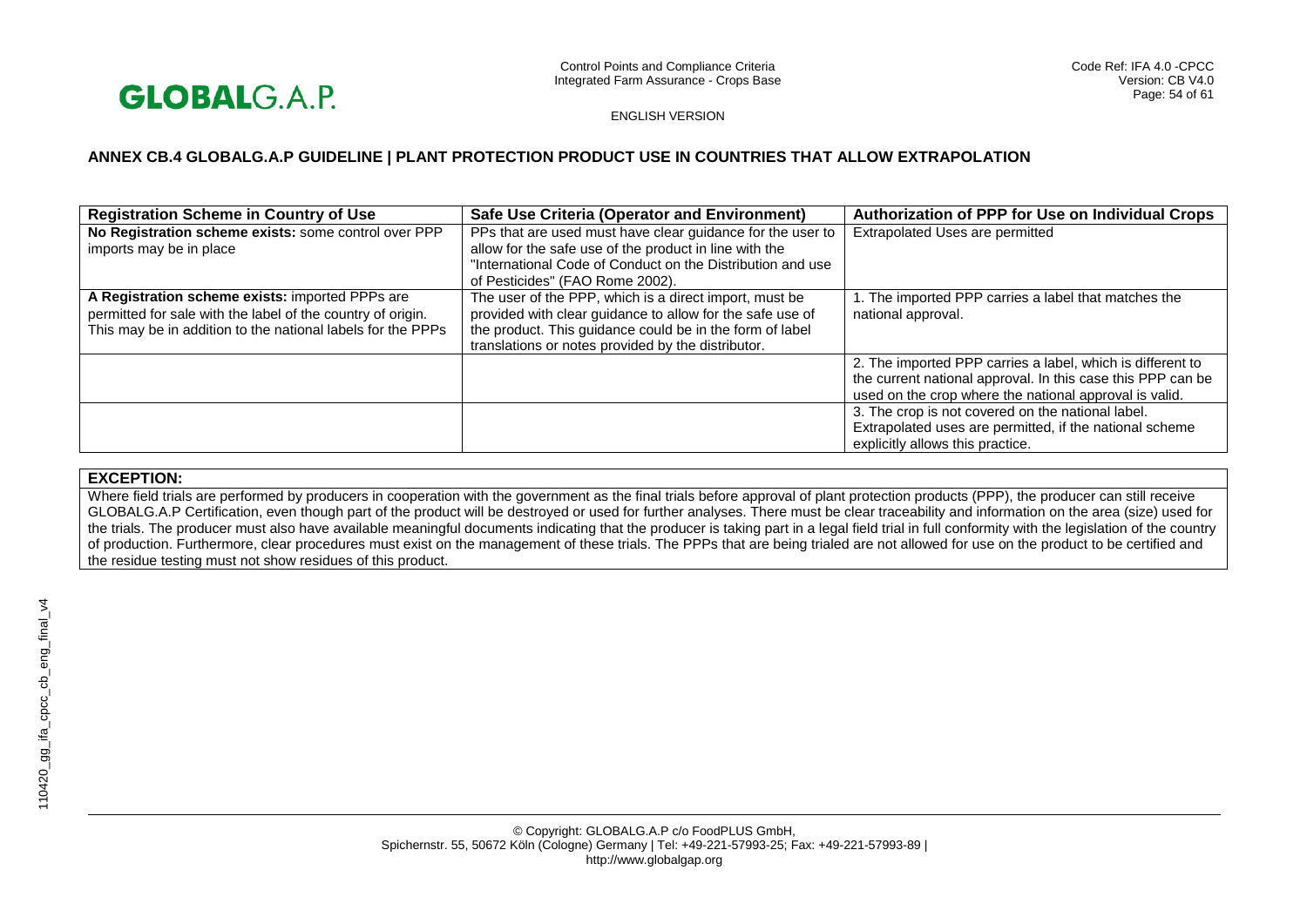

# **ANNEX CB.5 GLOBALG.A.P INTERPRETATION GUIDELINE | CB.8.6 - RESIDUE ANALYSIS**

| <b>Control</b> |                                                                                                                                                                                                                            |
|----------------|----------------------------------------------------------------------------------------------------------------------------------------------------------------------------------------------------------------------------|
| <b>Point</b>   | Interpretation                                                                                                                                                                                                             |
| CB.8.6.1       | 1. In all cases evidence of the list of the current applicable MRLs for the country(ies)/region (even if it is the country of production itself) where produce is intended to be                                           |
|                | traded in must be available, or any other documentation that shows that the producer (or his direct customer) has incorporated this information.                                                                           |
|                | 2. Where communication with clients is presented by the producer it can be in the form of letters or other verifiable evidence. These can be present or future clients.                                                    |
|                | 3. As an alternative to 2., where for example the producer does not yet know with whom trading will take place, the producer can participate in a residue screening system                                                 |
|                | that meets the strictest MRLs (or import tolerances if they exist and are different) in the country or region where produce is intended to be traded in. Where there is a                                                  |
|                | harmonized MRL for that region, it must be conformed with. If the producer sells product on the market of the country of production, the current applicable (national) MRL<br>list must still be available as in 1, above. |
|                | 4. Internal segregation and traceability of certified produce is needed if trying to meet MRLs of different markets for different batches of produce (i.e. simultaneous                                                    |
|                | production for US, EU, Country of Production).                                                                                                                                                                             |
|                | 5. This control point must be cross referenced with the information given at registration of the producer and any updates sent to the CB since registration, i.e. to verify if the                                         |
|                | producer sells his product exclusively on the market of the country of production and he declares this at registration.                                                                                                    |
| CB.8.6.2       | 1. Guidance must be sought from PPP industries/Grower Organizations or technically responsible advisors on how to adapt production methods (e.g. to increase Pre-                                                          |
|                | harvest interval) that are necessary to take the stricter MRLs into account.                                                                                                                                               |
|                | 2. If the producer sells his product exclusively on the national market of the country of production and he declares this at registration, this control point is considered                                                |
|                | complied with (since legislation on GAP such as Pre-harvest interval, dosage, etc. in the country of production covers this point already).                                                                                |
|                | 3. This control point must be cross-referenced with the information given at registration of the producer and any updates sent since registration.                                                                         |
| CB.8.6.5       | 1. According to a risk evaluation, a sampling plan is available with at least the following minimum requirements:                                                                                                          |
|                | o sample frequency is defined (e.g. 1 sample per x kg / pieces, package, or sample per week/month/year, etc.)                                                                                                              |
|                | o description of the sample method (GCMS-MS, LCMS-MS, specific methods, )                                                                                                                                                  |
|                | The risk evaluation is done at least annually.                                                                                                                                                                             |
|                | 2. Sampling plan devised according to a risk-based procedure                                                                                                                                                               |
|                | 3. Standardized Operating Procedure for Sampling - based on CODEX or EU regulations                                                                                                                                        |
|                | 4. Considerations: cross-contamination, traceability of samples (to the lab and the residue analysis results back to the samples source) process, sample / courier practices.                                              |
| CB.8.6.6       | 1. Proficiency testing is part of ISO 17025 accreditation. It is, however, important for the labs that are in the process of accreditation to ISO 17025 or labs accredited to an                                           |
|                | equivalent standard (e.g. GLP) to prove participation in proficiency testing.                                                                                                                                              |
|                | 2. Techniques should be able to detect to the appropriate performance limits (e.g. LOD 0,01 ppm, etc                                                                                                                       |
|                | 3. Maintenance of traceability.                                                                                                                                                                                            |
| CB.8.6.7       | 1. See Burden of Proof in GLOBALG.A.P General Regulations                                                                                                                                                                  |
|                | 2. Verify the traceability of the results; identify the nature and source of the MRL exceedance.                                                                                                                           |
|                | 3. Interpret laboratory results and agree appropriate action (involve relevant reference group - e.g. Expert, industry, grower, laboratory, etc.)                                                                          |
|                | 4. Implement corrective actions (where required) amendments of relevant controls and procedure, sanctions where required in case of an MRL exceedance.                                                                     |
|                | 5. Communication to relevant parties regarding an MRL exceedance.                                                                                                                                                          |
|                |                                                                                                                                                                                                                            |

© Copyright: GLOBALG.A.P c/o FoodPLUS GmbH,

Spichernstr. 55, 50672 Köln (Cologne) Germany | Tel: +49-221-57993-25; Fax: +49-221-57993-89 |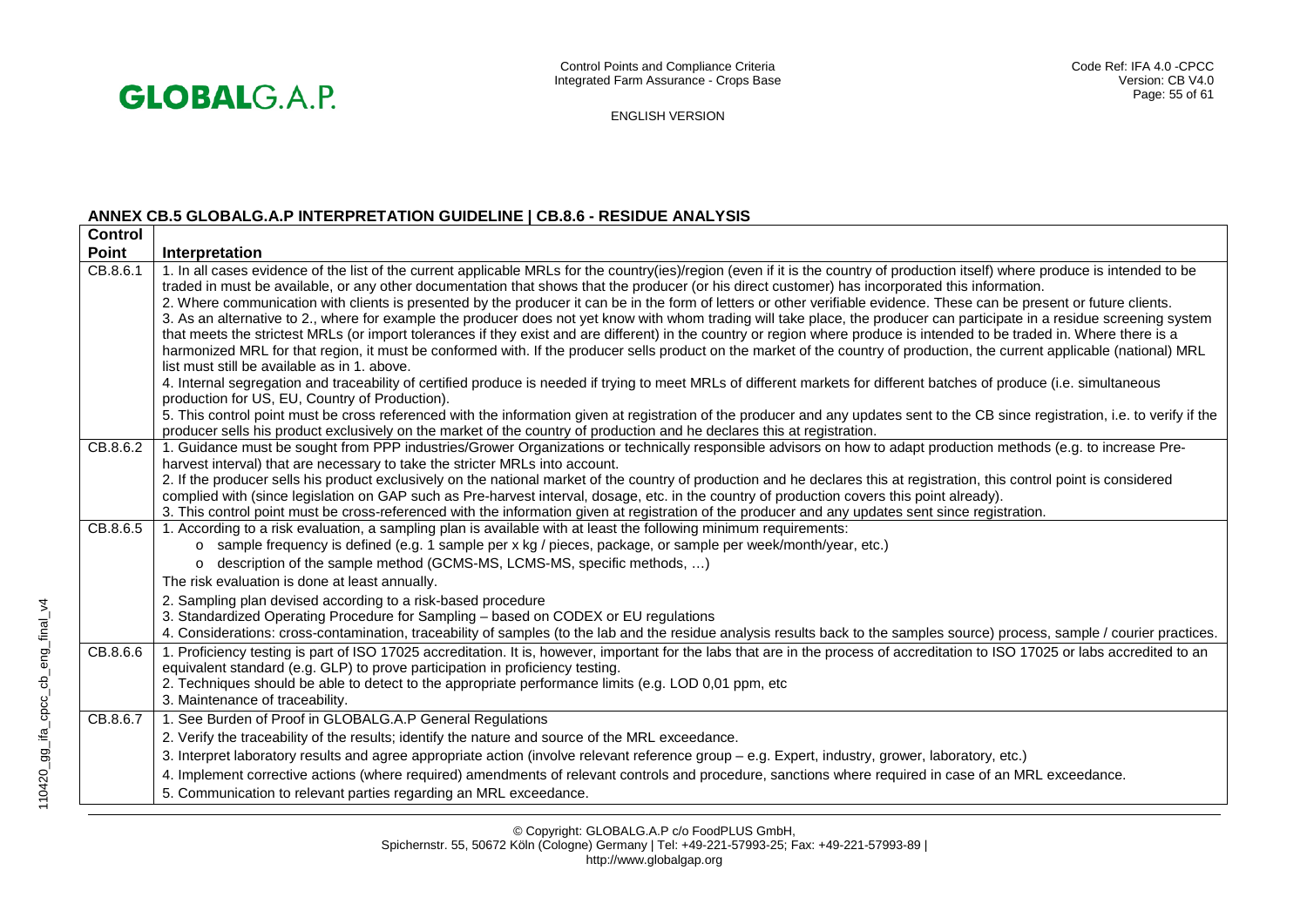

# **ANNEX CB.6 GLOBALG.A.P GUIDELINE | CB.8.6.4 MRL EXCEEDANCE RISK ASSESSMENT**

#### **Background**

Today consumers are used to choosing, year-round, from a diverse variety of fresh and processed food products of high quality, at affordable prices. To satisfy this demand, in many cases, plants have to be protected during growth against pest and diseases through the application of plant protection products (PPP) according to the principle, "as little as possible, as much as necessary".

In order to have a set of standards on PPP residues on food and feed to enable trade in food commodities to take place, to check compliance with Good Agricultural Practice (G.A.P.) and to ensure that human health is protected, legally applicable Maximum Residue Limits (MRLs) are set.

It is in the interest of all persons working in primary agricultural production and the food chain, including GLOBALG.A.P, to ensure that practical measures are taken to ensure compliance with these trading standards. For GLOBALG.A.P, a key tool is the GLOBALG.A.P Standards and their correct implementation.

However, despite many due diligence measures in place at producer level it is not always possible to achieve 100% compliance to MRLs; yet it is the responsibility of all in the food production chain to avoid exceedances of MRLs.

In order to deliver improved compliance to GLOBALG.A.P Protocols, producers must assess the risk associated with use of PPPs. The enclosed document provides examples of how MRL exceedances can occur so producers can modify their production procedures on farm during production.

#### **Key Reasons why MRL exceedances may occur**

- Non compliance with good agricultural practices and label instructions, including improper or illegal use of PPPs
- No proper quality assurance standard applied to check production methods
- Differences in MRLs between the country of production (COP) and country of destination (COD), and other legal challenges in the application and communication of MRLs, such as occasional changes to MRLs midway through the growing season which fail to allow a producer to change his G.A.P. to ensure the final product complies with the modified MRL
- Exceptional circumstances, where abnormal crop conditions, climatic or agronomic conditions are experienced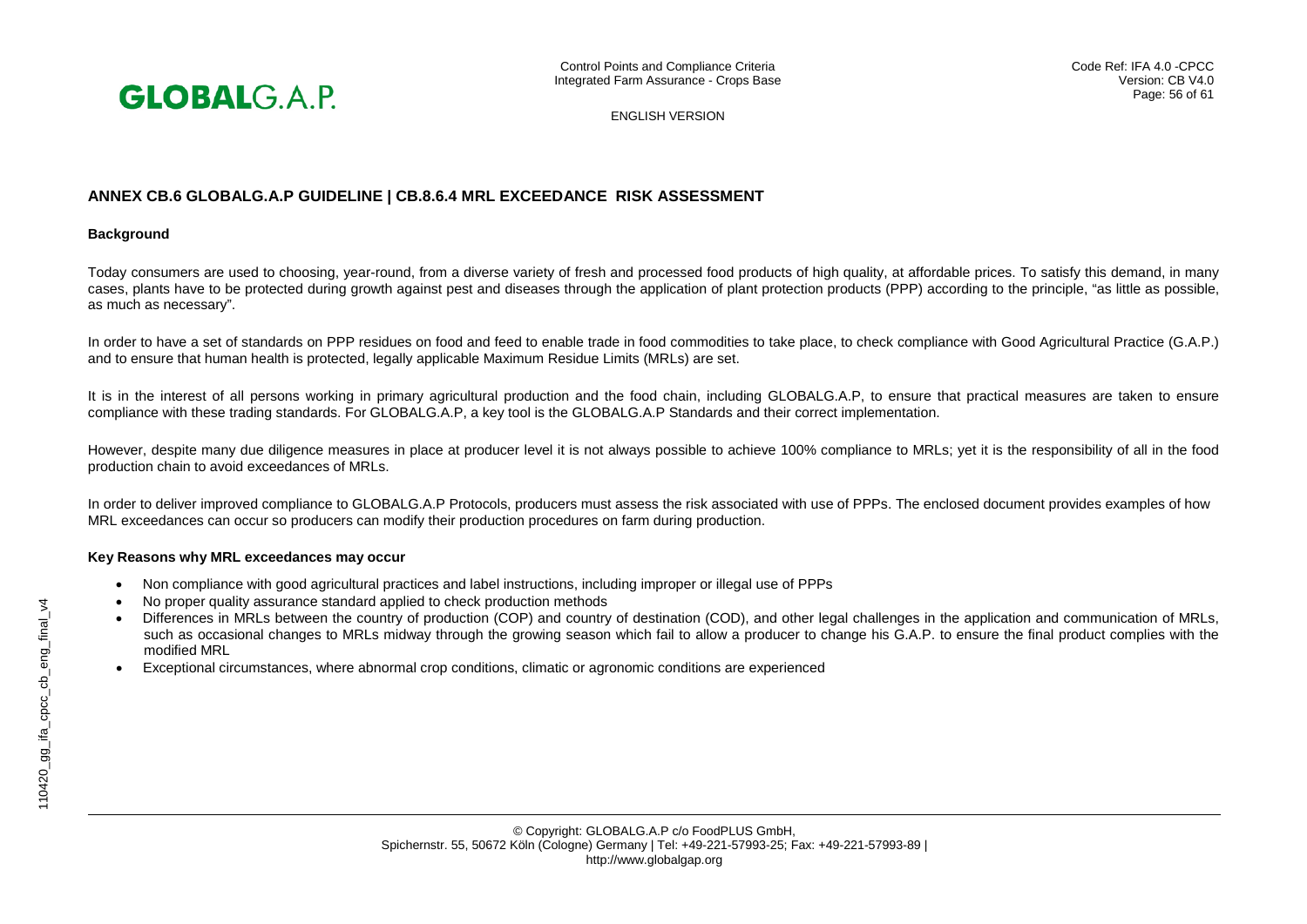# **I. PRODUCER LEVEL (FIELD Level)**

#### *Cases that can be controlled by producers*

- Failure to observe and comply with the on-label use instructions of PPPs:
	- o Application method
	- o Pre harvest interval
	- o Handling and mixing
	- o Errors in calculating concentration or spray volumes
	- o Growing practices (covered vs. open production)
- Application of non registered PPPs (e.g. on minor crops)
- No proper use of additives or oils
- Application of illegal PPPs or use of formulation from non-authentic sources
- Failure to comply with general good agricultural practices (e.g. cleaning of equipment, discharge of spray mixture, management practices, including water management) and PHI
- Wrong delivery system, improper use of the application equipment or poor condition of the equipment (e.g. calibration, wrong nozzles)
- Use of compost produced from treated plants
- Residues in the following (rotational) crops
- Sampling methods (by producer):
	- o Cross contamination during sampling in field / pack-house
	- o Incorrect sample taken due to human error in field / pack-house

# *Cases where control by Producer is minimal*

- Rapid plant growth after application, leading to earlier harvest than foreseen and hence reduced PHI
- Spray drift from very closely planted neighbouring crops

# **II. OFF FARM LEVEL (Post farm gate)**

# *Cases that can be controlled by producers*

- Non-compliance with label instructions for post harvest-treatment used in downstream processing (e.g. pack houses) (see above).
- Poor management practices (e.g. failure to follow instructions and rules regarding hygiene/sanitation, safe storage and transport of PPPs which are designed to avoid direct contact of produce and PPPs).

© Copyright: GLOBALG.A.P c/o FoodPLUS GmbH, Spichernstr. 55, 50672 Köln (Cologne) Germany | Tel: +49-221-57993-25; Fax: +49-221-57993-89 | http://www.globalgap.org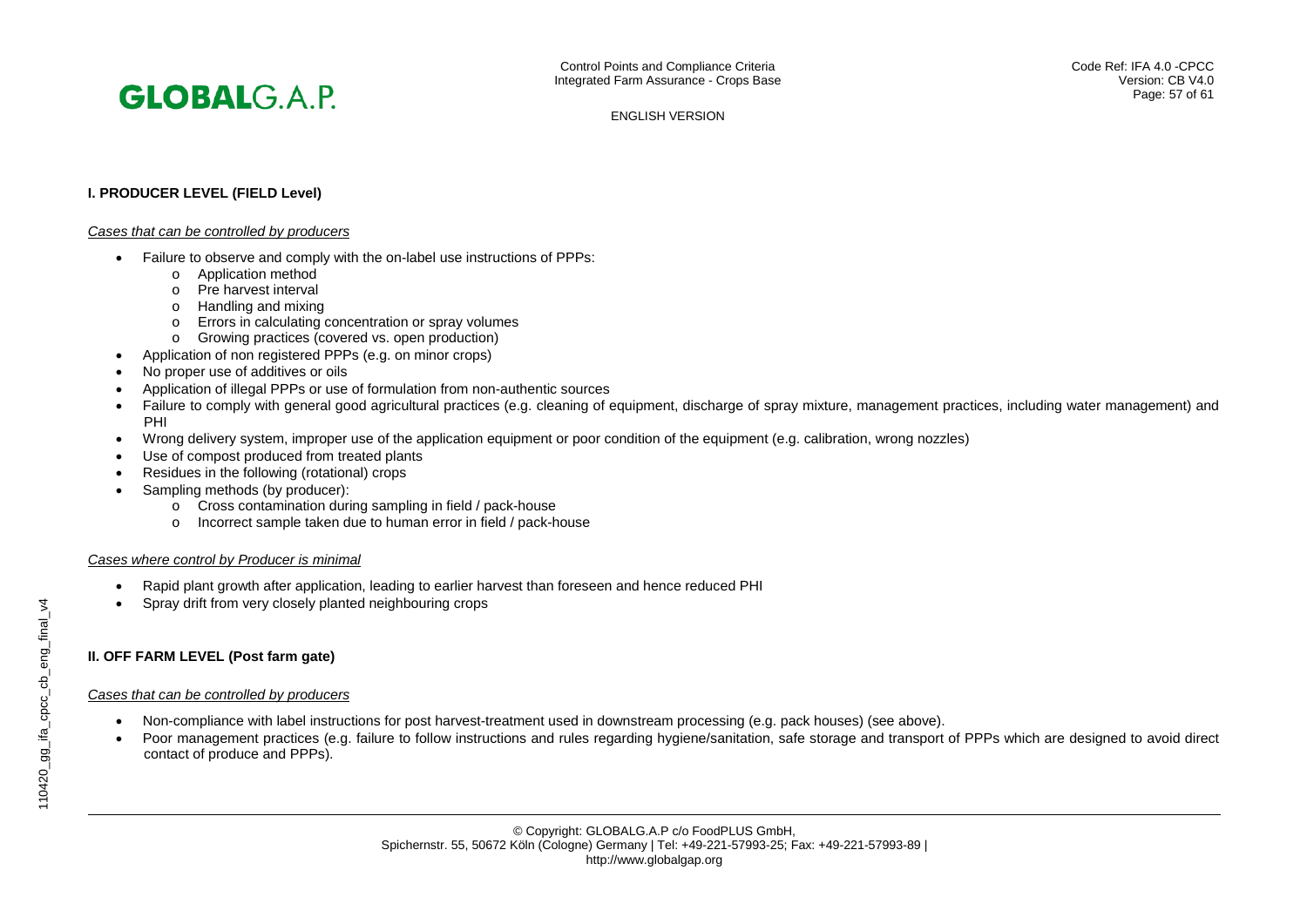

#### *No direct control by producer*

- Lack of a complete set of globally harmonised MRLs
	- o PHI not applicable to COD MRL (not relevant for produce of EU origin)
	- $\circ$  Lowering of MRL or withdrawal of a.i. combined with insufficient communication of changes
	- o Different MRLs in COP and COD
	- o Confusion regarding which MRL to comply with, given use of many several legal and private standards each with various MRL requirements
	- Sampling methods (by third parties):
		- o Cross contamination during sampling
			- In field
			- At depot
			- In store
		- o Incorrect sample taken due to human error
			- In field
			- At depot
			- In store
		- o Dry matter not divided homogenously in soil and in plant material
		- o Sample size too small
		- o No harmonised sampling methods
	- Testing and laboratory
		- o Inherently large error margin to residue analyses
		- o Wrong analytical method used
		- o False positives (interference from plant-made actives or poor labs procedure or matrix effect
		- o Contrasting ability of certified and approved labs
	- Statistical methods used, and conservatism in the way MRLs are set
		- o According to EU Regulations MRLs are set based on a limited number of field trials using specified statistical methods, and in this context the ALARA (As Low As Reasonably Achievable) principle is employed
		- o Due to the conservative way in which MRLs are set, and the statistical procedures that are in place, it is a mathematical inevitability that there will be a certain small percentage of MRL exceedances. The statistical possibility of such exceedances could only be eliminated by revising the legislation

# TO HELP YOU ASSESS YOUR RISKS THE "GLOBALG.A.P TOOLKIT FOR PRODUCERS" (available on the website) WILL GUIDE YOU THROUGH THE PROCEDURE

# **GUIDELINES TO UNDERTAKE A RISK ASSESSMENT TO DEFINE A SAMPLING PLAN TO ENSURE COMPLIANCE WITH THE MRLs**

# **1. Background and principles**

- This risk assessment should conclude:
	- o If PPP analyses are needed or not and how many
	- o Where and when to take the samples
	- o What type of analysis to perform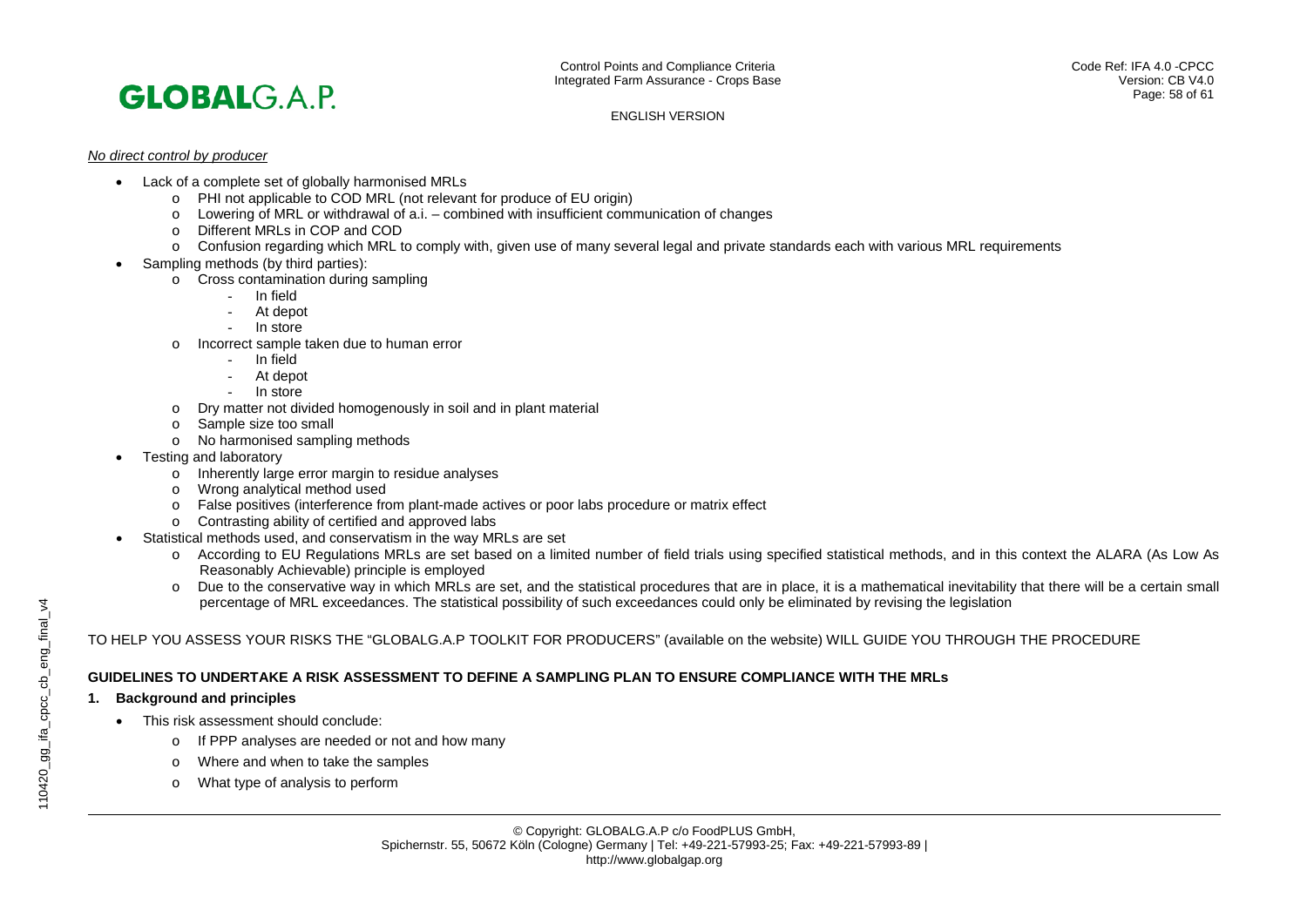

- The usual output of this risk assessment is a sampling plan that indicates how many, where and when samples are taken and what analysis to perform. The risk assessment is the process followed to reach these conclusions and should include the reasoning and considerations done
- Producers shall have systems to verify the correct implementation of the GAPs and the compliance of the product with the legal MRLs. PPP residue analysis is a very efficient verification system
- The sampling program should:
	- o Be a robust verification system of the GAPs implementation at farm and produce handling level
	- o Be a robust verification system that the residues in the product comply with the legal MRLs and customer specifications if applicable
	- o Control there are no cross-contamination from neighbors, adjacent fields or though the environment (water, soil, application equipment, etc.)
	- o Control that only authorized products are used (i.e. Only products registered for the crop are used in case the country of product has a PPP registration scheme; For organic product that only products allowed in organic farming are used)
- The risk assessment should be done per crop (or group of similar crops, as can be the case of herbs), since the type of crop normally has a major impact on the risk
- The risk assessment shall be documented and reviewed annually

# **2. Number of samples**

Factors to take into account to define the number of samples should include at least the following:

- **Crop**. The type of crop can have a major impact on the risk. It is very different the risk in a mushroom production, a chestnut tree plantation or a table grape crop. In mushroom or chestnut tree plantation the risk assessment could conclude no residue analysis or minimal number of analyses is needed while in the grape it would be expected a much higher number of samples
- **Country of production**: The country where the area of production is located can have an impact. It should be know the historical data for each crop and country to assess the risk
- **Size**: surface or tons of production. The bigger the size the bigger the risk
- **Number of PMUs:** The higher the number of PMUs the bigger the risk
- **PPP use intensity**: This factor is normally related to the type of crop (some crops require more PPP use than other), the location of the production are (in some areas there are more advanced IPM techniques, in other more pest pressure, etc.) and the skills and know how of each individual producer
- **Producer historical data**: The historical data on PPP issues related to each individual producer should be taken into account
- For producer **groups**, in addition to the factors above, it should be taken as a main factor the number of producers. The bigger the number of producers the bigger the risk

The number of samples needs to be decides on a case per case scenario.

Note: A thumb rule that could serve as a quideline: in many cases the value of the sampling + analysis is around 0.1-0.5% of the value of the crop.

# **3. When and where to take the samples**

Once the number of samples is defined, it is important to decide when and where to take the samples.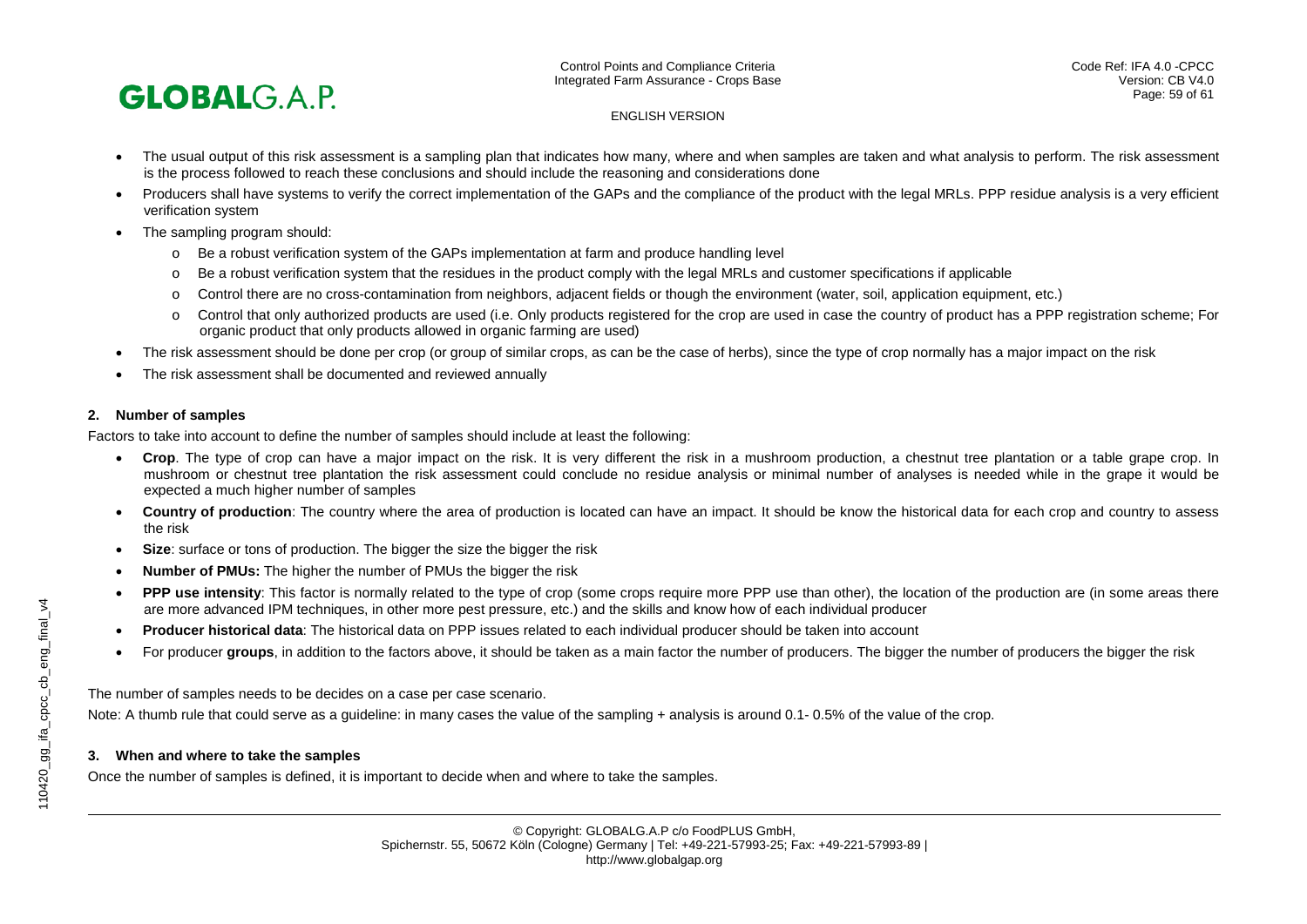

- **When**: For each crop the most risky periods should be identified. To identify these periods' historical data for that crop and area should be considered. Also is important to have a good understanding of the crop agronomy and PPP use. In some cases it is useful to identify in which moments of the cycle there are more problems to comply with the pre-harvest intervals.
- **Where** to take the samples: this includes varieties and also locations
	- o Crop varieties: Probably the risk of the different varieties is not the same. Some varieties tend to have more spraying than others; or PPP are applied closer to harvest; or are more sensible to pest or diseases
	- o Sampling point: Should be considered if samples should be taken in the field, in the pack-houses, in transit, in destination, etc.
	- o Origin of product: Also should be considered if some fields have bigger risks than others. Possible cross-contaminations from adjacent fields, previous crops, etc. Field with more pest pressure; etc.

# **4. Type of analysis**

There are multiple analyses available in the market and it is important to select those that are most appropriate and economically affordable. Considerations that should be made are:

- If **post-harvest treatments** are used, these should also be covered by the analysis
- The analysis should cover all (or at least most) of the active ingredients used as well as other active ingredients not used but that could be present in the environment (sprayed by the neighbor in another crop, cross-contamination, etc.).
- *Active ingredients used that are not covered by the analysis due to technical or economical reasons should be identified and the risk of each one of these active ingredients should be assessed*.
	- o It could be considered a low risk those active ingredients used at the beginning of the season, far away from harvest, that are not persistent and for which there has been no problems detected by the industry (laboratories, customers). In these cases the risk assessment could conclude that it is not needed to include the active ingredients in the analysis scope.

Other active ingredients with higher risks should be included in the analysis screening wherever possible. This could be done at origin in other laboratories, at destination by the customers, or in specific analysis undertaken not on a routine basis but just spot validation of the use of this PPP.